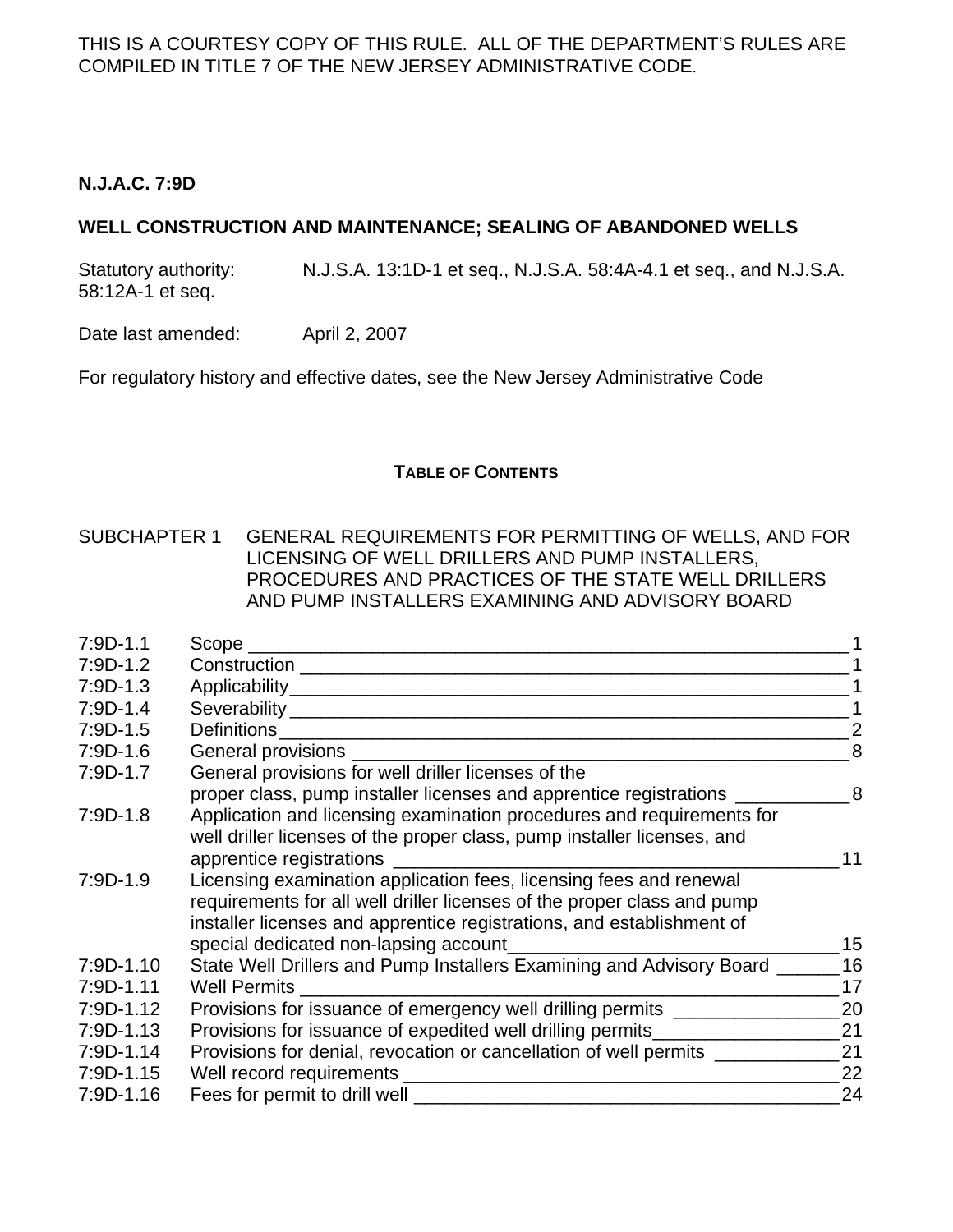#### SUBCHAPTER 2 REQUIREMENTS AND PROCEDURES FOR THE CONSTRUCTION, INSTALLATION, OPERATION AND MAINTENANCE OF WELLS

| $7:9D-2.1$          |         | Well categories _________                                                                                                                       | 24 |
|---------------------|---------|-------------------------------------------------------------------------------------------------------------------------------------------------|----|
| $7:9D-2.2$          |         | General construction requirements for all wells ____                                                                                            | 25 |
| $7:9D-2.3$          |         | Specific requirements for the construction of Category 1 and Category 2                                                                         |    |
|                     |         |                                                                                                                                                 | 27 |
| $7:9D-2.4$          |         | Requirements for the construction and maintenance of all Category 3                                                                             |    |
|                     |         | <b>Wells Example 2008</b>                                                                                                                       | 34 |
| $7:9D-2.5$          |         | Requirements for the installation of Category 4 wells                                                                                           | 35 |
| $7:9D-2.6$          |         | Specific requirements for the installation of Category 5 geotechnical                                                                           |    |
|                     |         | borings ____________________                                                                                                                    | 39 |
| 7:9D-2.7            |         |                                                                                                                                                 | 39 |
| $7:9D-2.8$          |         |                                                                                                                                                 |    |
| $7:9D-2.9$          |         | Required materials for sealing the annular space of any well _________________41                                                                |    |
| 7:9D-2.10           |         | Required procedures for sealing the annular space of any well________                                                                           | 43 |
| 7:9D-2.11           |         |                                                                                                                                                 | 45 |
| <b>SUBCHAPTER 3</b> |         | REQUIREMENTS AND PROCEDURES FOR THE DECOMMISSIONING                                                                                             |    |
|                     |         | <b>OF WELLS</b>                                                                                                                                 |    |
| $7:9D-3.1$          |         | General requirements for the decommissioning of all wells ______                                                                                | 46 |
| $7:9D-3.2$          |         | Specific requirements for the decommissioning of dewatering wells and                                                                           |    |
|                     |         | dewatering wellpoints                                                                                                                           | 51 |
| $7:9D-3.3$          |         | Specific requirements for the decommissioning of hand dug wells ______                                                                          | 52 |
| $7:9D-3.4$          |         | Specific requirements for the decommissioning of Category 5 geotechnical                                                                        |    |
|                     |         |                                                                                                                                                 | 52 |
| <b>SUBCHAPTER 4</b> |         | CIVIL ADMINISTRATIVE PENALTIES; INJUNCTIVE RELIEF; DENIAL,                                                                                      |    |
|                     |         | SUSPENSION AND REVOCATION OF LICENSES; AND REQUESTS                                                                                             |    |
|                     |         | FOR ADJUDICATORY HEARINGS                                                                                                                       |    |
| $7:9D-4.1$          | Purpose |                                                                                                                                                 | 53 |
| $7:9D-4.2$          |         | <u> 1980 - Johann Barn, mars ann an t-Amhainn an t-Amhainn an t-Amhainn an t-Amhainn an t-Amhainn an t-Amhainn an </u>                          | 53 |
| $7:9D-4.3$          |         |                                                                                                                                                 | 54 |
| 7:9D-4.4            |         |                                                                                                                                                 | 54 |
| $7:9D-4.5$          |         | Basis for denial of license_                                                                                                                    | 57 |
| $7:9D-4.6$          |         | <u> 1989 - Johann Stoff, amerikansk politiker (d. 1989)</u><br>Basis for suspension or revocation of license __________________________________ | 57 |
| 7:9D-4.7            |         | Procedures for civil administrative orders, assessment of civil                                                                                 |    |
|                     |         | administrative penalties and suspension or revocation of license and                                                                            |    |
|                     |         | adjudicatory hearings _____                                                                                                                     | 58 |
| $7:9D-4.8$          |         | Procedures to request an adjudicatory hearing to contest an administrative                                                                      |    |
|                     |         | order, administrative penalty assessment, suspension of license or                                                                              |    |
|                     |         |                                                                                                                                                 | 59 |
|                     |         |                                                                                                                                                 |    |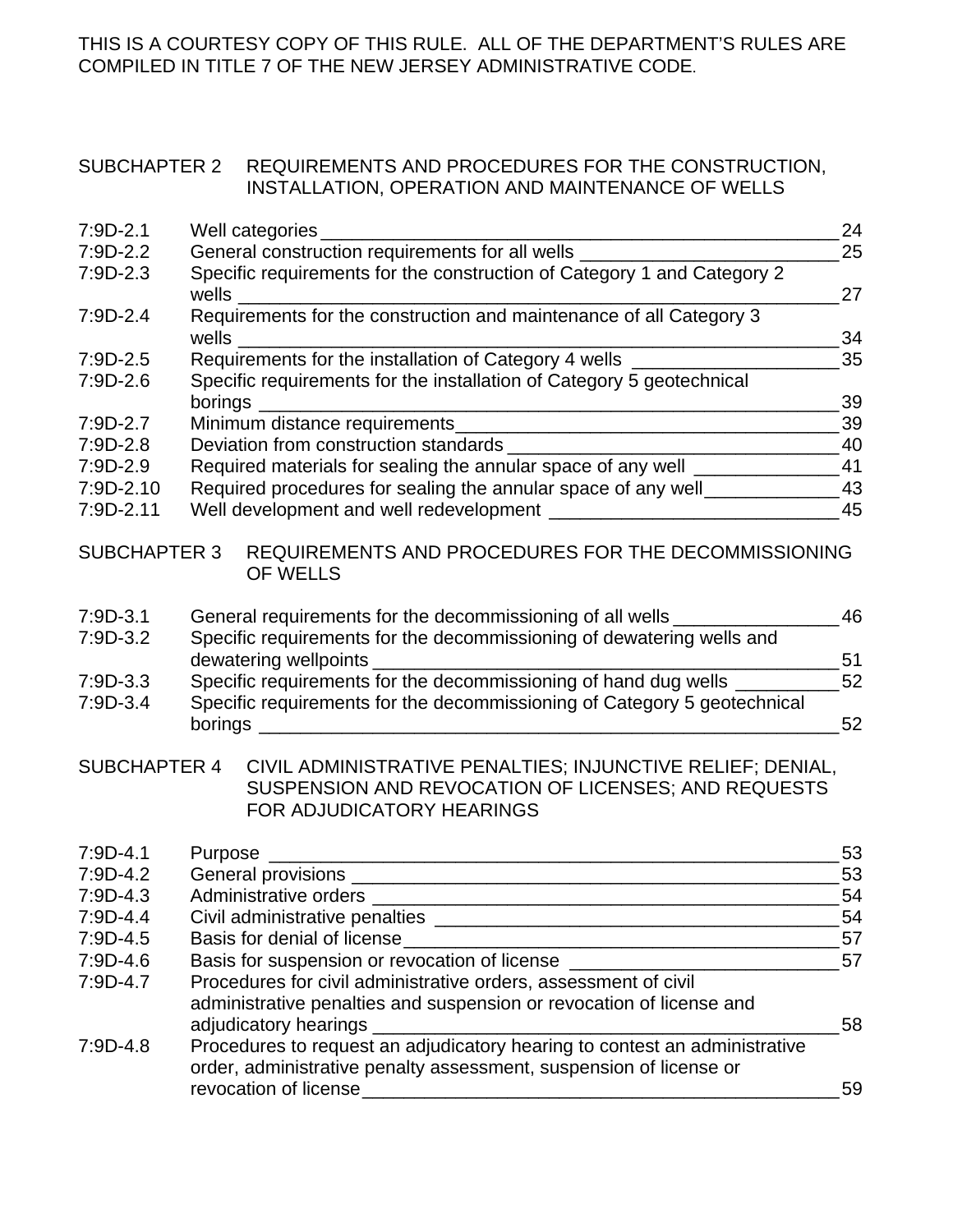#### **SUBCHAPTER 1 GENERAL REQUIREMENTS FOR PERMITTING OF WELLS, AND FOR LICENSING OF WELL DRILLERS AND PUMP INSTALLERS, PROCEDURES AND PRACTICES OF THE STATE WELL DRILLERS AND PUMP INSTALLERS EXAMINING AND ADVISORY BOARD**

#### **7:9D-1.1 Scope**

Unless otherwise provided by rule or statute, this subchapter shall constitute the rules governing the requirements and standards for the permitting, construction and decommissioning of wells, the standards and requirements for the licensing of all well Drillers of the proper class and pump installers in accordance with N.J.S.A. 58:4A-4.1 et seq., and the activities, duties, procedures and practices of the State Well Drillers and Pump Installers Examining and Advisory Board.

#### **7:9D-1.2 Construction**

These rules shall be liberally construed to permit the Department and the Board to discharge their statutory functions under the "New Jersey Subsurface and Percolating Waters Act," N.J.S.A. 58:4A-4.1 et seq.

#### **7:9D-1.3 Applicability**

(a) This chapter applies to any person, well drilling companies, partnerships, corporations or other entities engaged in pump installation, well or well pump repair, well drilling, well construction and decommissioning of wells and to any person licensed under this chapter, or seeking a license as a well driller or pump installer of the proper class.

(b) Nothing in this chapter shall be construed as applying to the drilling of blast holes in quarries or mines or to persons licensed pursuant to, and acting in accordance with The State Plumbing License Law of 1968, P.L. 1968, c.382 (N.J.S.A. 45:14C-1 et seq.); or to excavations and certain activities that do not endanger or threaten subsurface or percolating waters or endanger life.

#### **7:9D-1.4 Severability**

If any section, subsection, provision, clause or portion of this chapter is adjudged unconstitutional or invalid by a court of competent jurisdiction, the remainder of these rules shall not be affected thereby.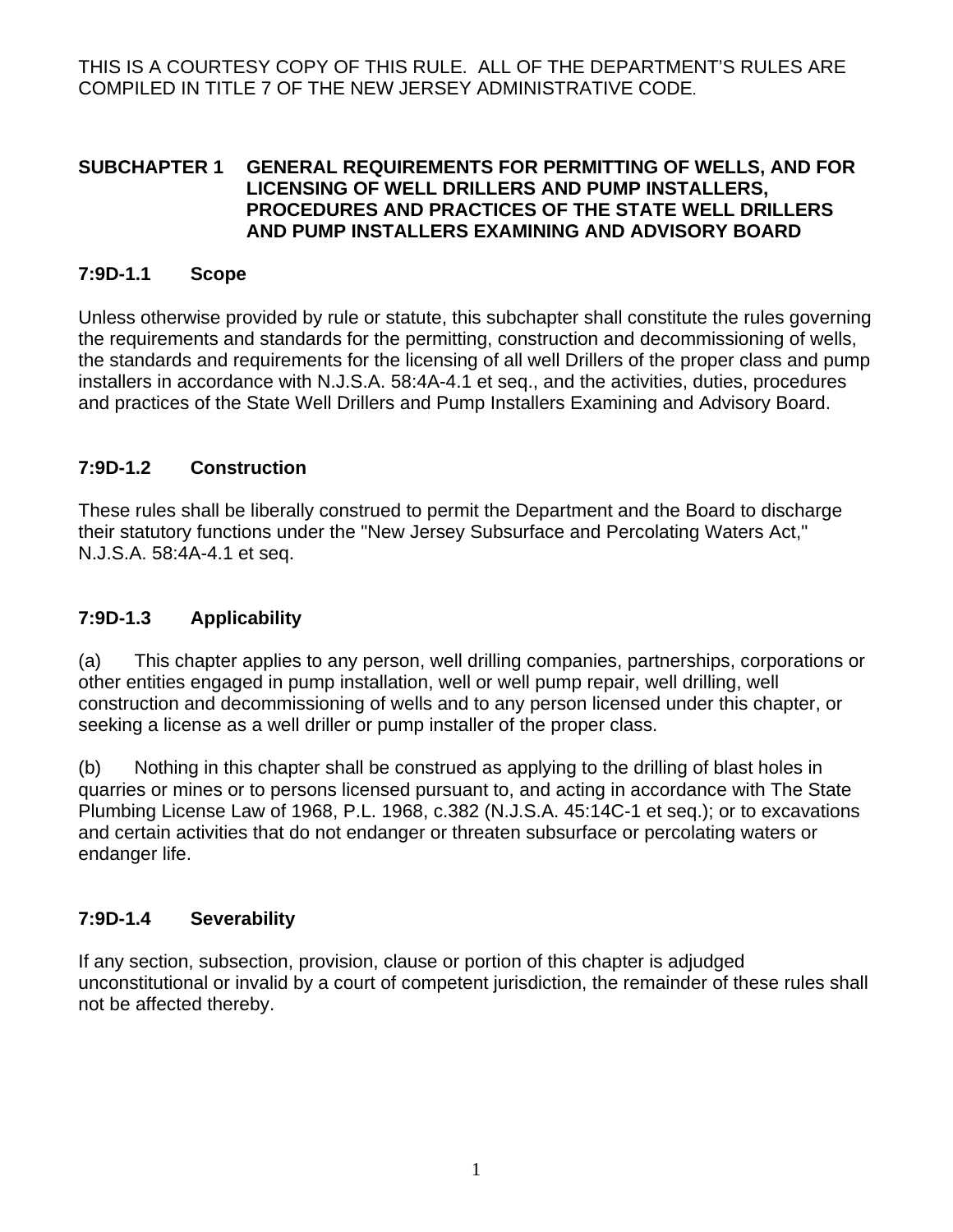## **7:9D-1.5 Definitions**

As used in this chapter, the following words and terms shall have the following meanings unless the context clearly indicates otherwise: "Abandoned well" means any well as defined in this section which is not in use, is not properly maintained, or no longer serves its intended use as demonstrated by the permit issued for its construction, or any well which endangers or threatens the subsurface and percolating waters by the intrusion of salt water or from any other cause, or endangers life.

"Act" means the New Jersey Subsurface and Percolating Waters Act, N.J.S.A. 58:4A-4.1 et seq., as amended.

"Administrative authority" means the local board of health having jurisdiction. When water systems serve county, State, or Federal facilities the administrative authority shall mean the Bureau of Safe Drinking Water in the Department.

"Annular space" means the space between the well casing/well screen and the wall of the borehole or in the case of a multiple cased well, all space(s) between casing(s) and all space between the outer casing and the wall of the borehole.

"Aquifer" means a water-bearing layer of natural earth materials that will yield water in a usable quantity to a well or spring.

"Board" means the State Well Drillers and Pump Installers Examining and Advisory Board established pursuant to the Subsurface and Percolating Waters Act, N.J.S.A. 58:4A-4.1 et seq.

"Borehole" means the hole made by driving, jetting, coring, drilling, augering or other means into the ground for the purpose of constructing a well pursuant to this chapter.

"Boring" or "soil boring" means any hole, any temporarily cased hole or any other such installation using direct-push methods which do not exceed duration of 48 hours.

"Boring log" means a description of the boring including, but not limited to, the depth and nature of the material that has been penetrated, water zones and any other data or information required by the Department under this chapter.

"Building sewer line" means the pipe extending from the outer wall of a building to a septic tank or approved place of disposal including a public sewer, and the lines to all parts of the subsurface sewage disposal system, except those classified as distribution lines.

"Casing" means a pipe or tubing installed into a borehole during or after drilling to support the sides of the holes and prevent caving or the entrance of water, gas or other fluid into the hole.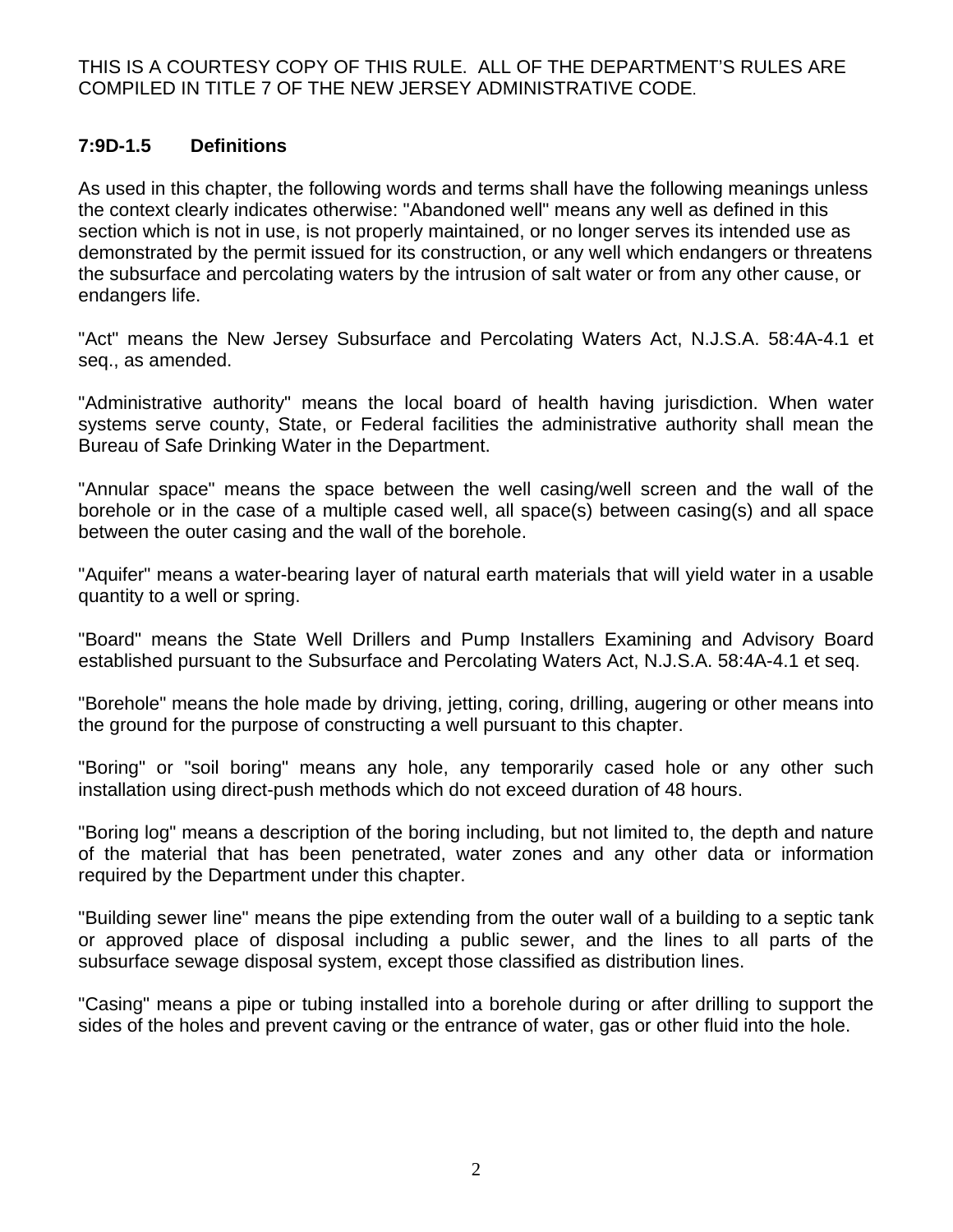"Cesspool" means a covered pit with open-jointed lining into which untreated sewage is discharged, the liquid portion of which is disposed of by leaching into the surrounding soil, the solids or sludge being retained within the pit.

"Closed loop geothermal well" means a well or a borehole drilled to a specific depth either singly or in a series wherein a continuous closed loop of pipe is inserted from one well to another for the purpose of non-contact thermal energy transfer from a fluid in the loop to or from the earth.

"Commissioner" means the Commissioner of the Department of Environmental Protection.

"Confining layer" means a layer of natural earth materials having very low hydraulic conductivity that inhibits the movement of water into and out of an aquifer.

"Consolidated formation" means a geologic formation where the sands, gravels, clays or other similar materials have been lithified. These rock formations will commonly remain stable around an open borehole without caving.

"Coring" means drilling with a hollow bit and core barrel in order to obtain a representative sample of the geologic formation.

"Decommissioning" means the permanent closure or sealing of any well in accordance with the procedures set forth in N.J.A.C. 7:9D-3.

"Department" means the Department of Environmental Protection.

"Dewatering system permit" means a permit to drill well(s) for the installation, operation and abandonment of a dewatering well or dewatering well point system for temporary construction dewatering projects only.

"Dewatering well driller" means a person possessing a New Jersey dewatering well driller's license who has at least three years of experience under the supervision of a New Jersey licensed master or journeyman well driller or dewatering well driller with concentration in the practical construction of only dewatering wells or dewatering wellpoints or who satisfies equivalent experience and other requirements of N.J.A.C. 7:9D-1.7

"Dewatering well" or "dewatering wellpoint" means a well or wellpoint installed for the removal of ground water with the intent of temporarily lowering the water table or aquifer level during construction operations.

"Disposal field" means a disposal bed or a group of one or more disposal trenches. The perimeter of the disposal field corresponds to the perimeter of the disposal bed, or a line circumscribing the outermost edges of the outermost disposal trenches and including the area between the disposal trenches.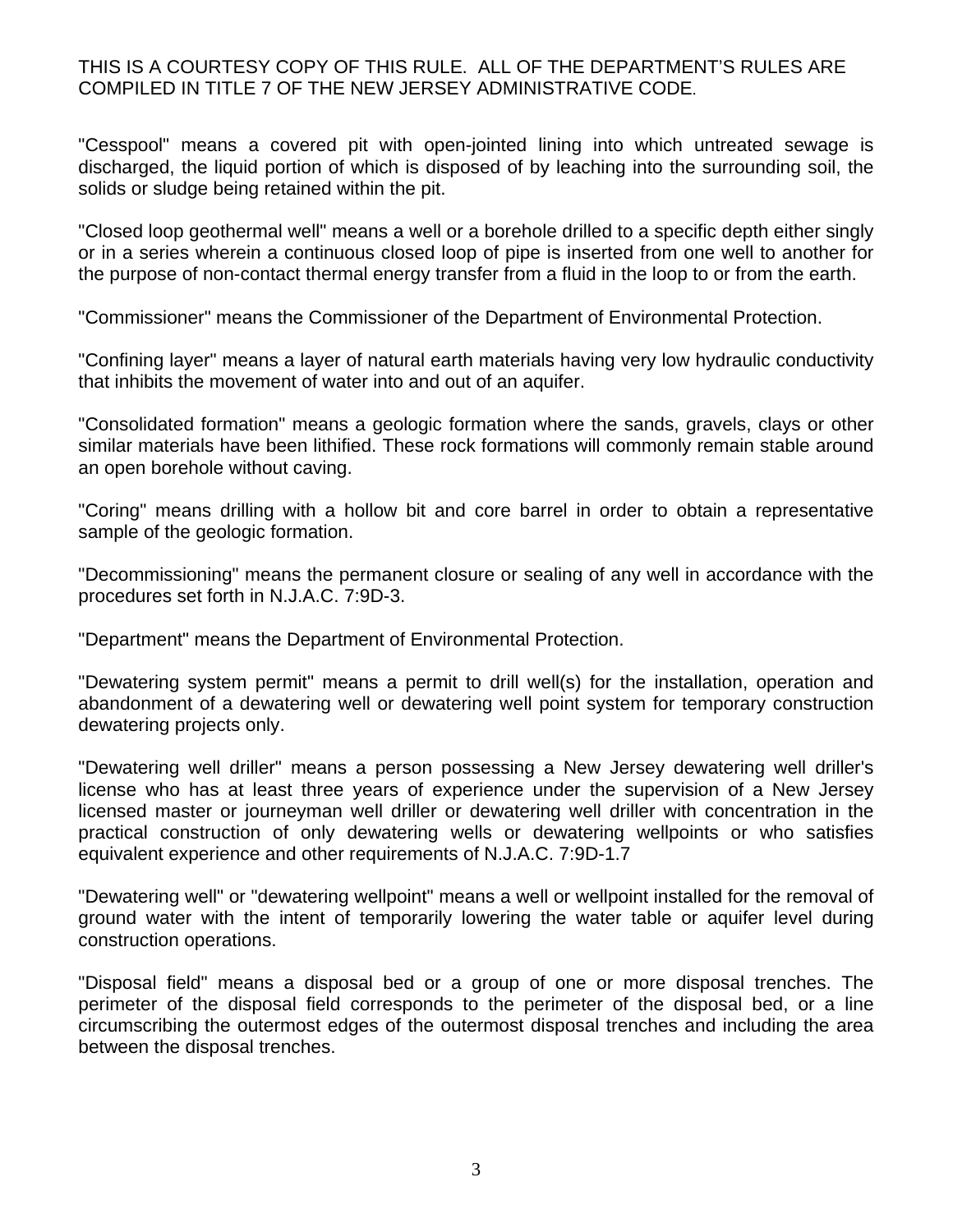"Distribution box" means a watertight structure, which receives sanitary sewage effluent from a septic tank and distributes such sewage effluent in equal portions to two or more pipelines leading to the disposal field.

"Domestic well" means a Category 1 well as described in N.J.A.C. 7:9D-2.1(a)1, that is used primarily to supply drinking and sanitary water supply for an individual dwelling unit.

"Driving" means the pounding of the well casing into the ground.

"Dry well" means a covered pit with open-jointed lining through which drainage from roofs, basement floors or area-ways may seep or leach into the surrounding soil.

"Geologic log" means a description of the materials and drilling conditions encountered during the drilling of a well or boring.

"Geophysical log" means the graphic or electronic record of certain physical properties of material. Logs may include, but are not limited to, measurement of spontaneous potential, resistivity, electromagnetic response, natural gamma radiation, temperature, caliper, water flow, velocity (sonic) and induced nuclear methods such as gamma gamma and neutron logs.

"Ground water" means water below the land surface in a zone of saturation.

"Grout" means any material approved by the Department for use in sealing the annular space of a well during construction, or for sealing a well during decommissioning.

"Hand dug well" means a manually excavated well of permanent nature installed for water supply.

"Immediate on-site supervision" means that a New Jersey licensed well driller of the proper class is present on-site during each entire well drilling operation to oversee the work and performance of any person engaging in or assisting with the operation of the well drilling machine or the construction of any well. On site supervision does not include mobilization and de-mobilization of the well drilling equipment.

"Injection well" means a well through which liquid or gas is injected, under pressure or gravity flow, into the ground for the purpose of disposing wastes, maintaining formation pressure, recharging the aquifer, or environmental remediation.

"Jetting" means the use of a high-pressure stream of air or water to mobilize earth material in advance of penetrating, driving or lowering of well casing into an aquifer.

"Journeyman well driller" means a well driller possessing a New Jersey journeyman well driller's license who has at least three years of experience under the supervision of a New Jersey licensed master or journeyman well driller in the trade, business, or calling of well drilling, with concentration in the practical construction of wells, and the installation and repair of well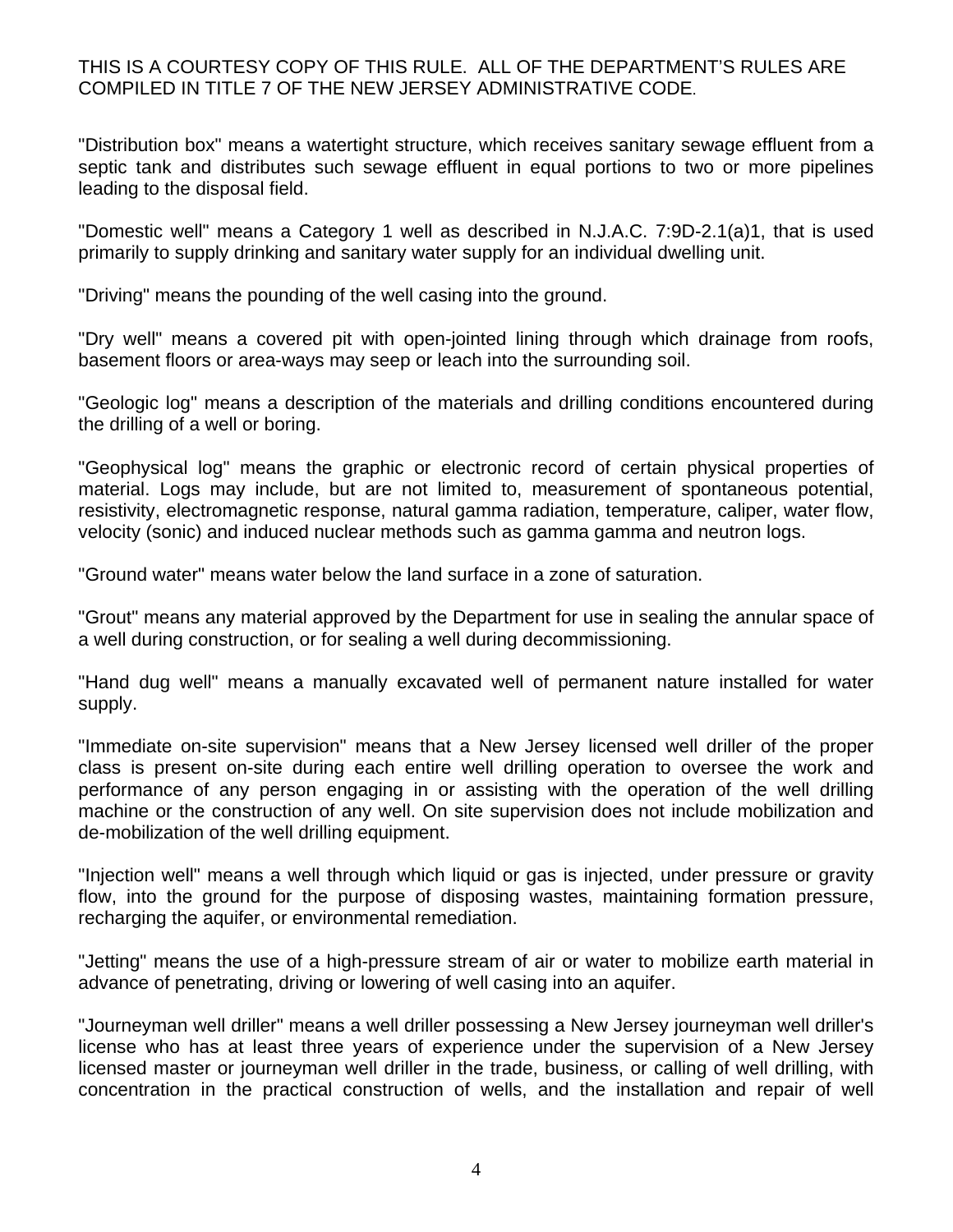pumping equipment and appurtenances thereto, or who satisfies equivalent experience and other requirements pursuant to N.J.A.C. 7:9D-1.7.

"License of the proper class" or "license" means a document issued to a person pursuant to N.J.S.A. 58:4A-11 authorizing the individual to engage and perform work in the trade, business, or calling of well drilling, or pump installing.

"Maintenance casing" means an inner casing which can be removed to repair or replace the screen, which is attached to it.

"Master well driller" means a well driller possessing a New Jersey master well driller's license who has at least five years experience in the trade, business, or calling of well drilling, including at least two years of experience as a licensed journeyman well driller in this State, skilled in the planning, superintending, and practical construction of wells, and the installation and repair of well pumping equipment and appurtenances thereto, or who satisfies equivalent experience and other requirements pursuant to N.J.A.C.7:9D-1.7.

"Monitoring well" means a well used to observe the elevation of the water table or potentiometric surface, or to measure the water quality of a water-bearing zone.

"Monitoring well driller" means a well driller possessing a New Jersey monitoring well driller's license who has at least three years of experience under the supervision of a New Jersey licensed master, journeyman, or monitoring well driller in the trade, business, or calling of well drilling, with concentration in the practical construction of wells, or who satisfies equivalent experience and other requirements pursuant to N.J.A.C. 7:9D-1.7.

"Open loop geothermal well" means a well designed and installed specifically for use of the earth as a source for heat extraction/rejection.

"Oversized borehole" means a borehole, which is at least four inches greater than the inside diameter of the casing, which is to be inserted.

"Pitless well adapter" means a manufactured device designed for attachment to one or more openings through a well casing, and constructed so as to prevent the entry of contamination into the well, to conduct water from the well, to protect the water from freezing or extremes of temperature, and to provide access to water system components within the well.

"Pitless well unit" means a preassembled device which extends the upper end of a well casing to above grade, provided with a pitless well cap, and constructed so as to prevent the entry of contamination into the well, to conduct water from the well, to protect the water from freezing or extremes of temperature, and to provide access to the well and to the water system components within the well.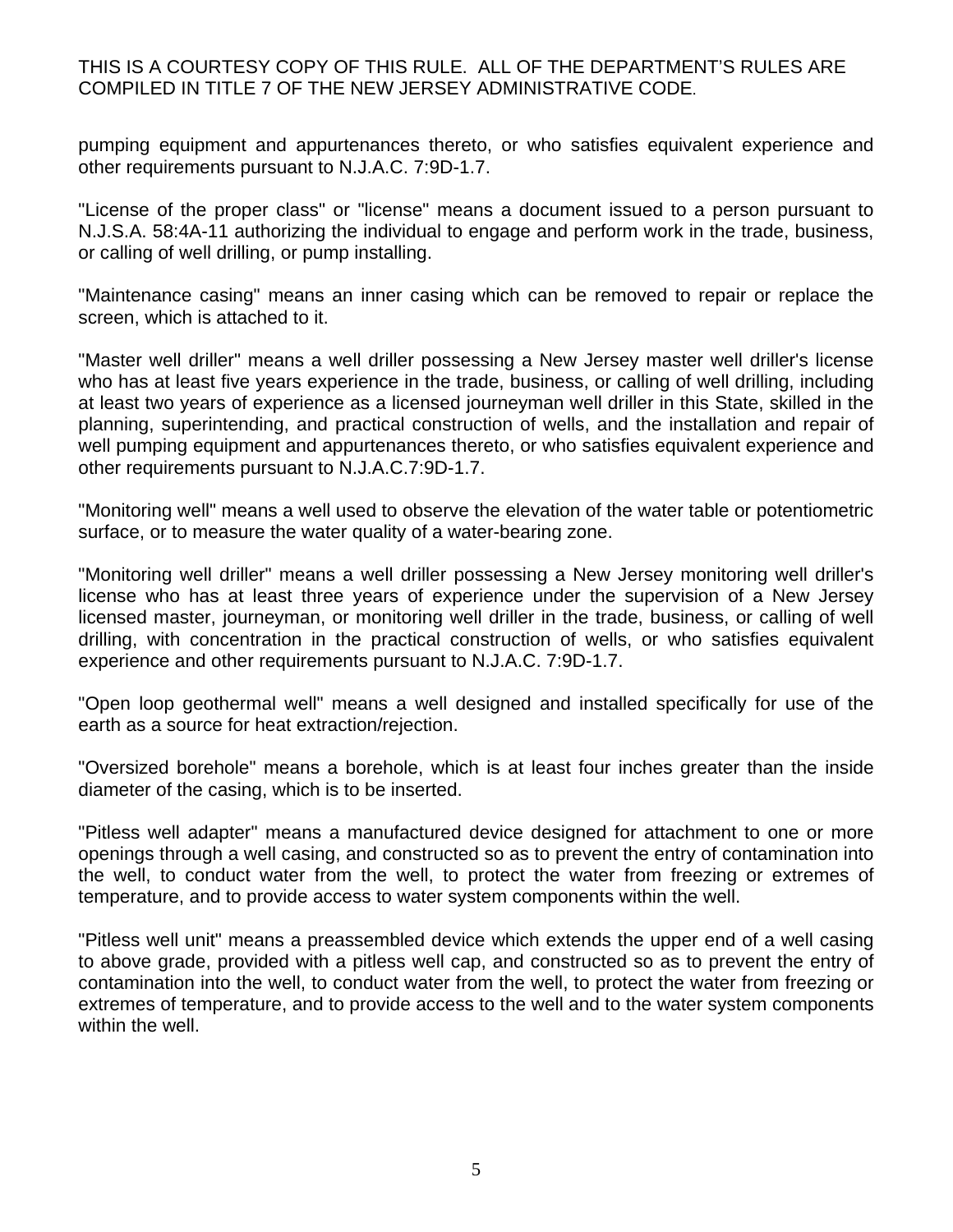"Pitless well cap" means a gasketed, watertight, sanitary device that covers and encloses the upper termination of a pitless well unit or the well casing, and is provided with watertight connections for electrical power lines and well vent.

"Potable water" means water of a bacteriological and chemical quality conforming to applicable standards and free from impurities in such amounts sufficient to cause disease or harmful physiological effects.

"Pump" means a mechanical device used to remove or emplace gases, water or fluids from or into a well.

"Pump installer" means a person possessing a New Jersey license as a pump installer who has at least one year experience under the supervision of a New Jersey licensed master, journeyman or journeyman (Class B) well driller or a New Jersey licensed pump installer, and is qualified to engage in pump installing.

"Pump installing" means the installation, removal, alteration, or repair of well pumping equipment and appurtenances thereto in connection with any well including connecting lines between a well and storage tank or appurtenance thereto.

"Sanitary well seal" means a manufactured device or approved arrangement which is used to cap a well or to establish or maintain a watertight junction between the well casing and the piping or equipment installed therein.

"Seepage pit" means a covered pit with open-jointed lining material through which septic tank effluent may seep or leach into the surrounding soil.

"Septic tank" means a watertight receptacle which receives the discharge of sanitary sewage from a building sewer or part thereof, and is designed and constructed so as to permit settling of settleable solids from the liquid, partial digestion of the organic matter, and discharge of the liquid portion into a disposal field or seepage pit.

"Service line" means a pipe for the transmission or conveyance of potable water under pressure either from an individual well or from a distribution main to a single realty improvement.

"Site-wide permit" means a permit to drill well, which allows for the construction of an undetermined number of closed-loop geothermal wells or cathodic protection wells or geotechnical borings or dewatering wells or dewatering wellpoints or other types of wells as determined by the Department, restricted to a single lot and block or an easement right-of-way within a single municipality, or a contiguous property of common ownership consisting of multiple lots or blocks within a single municipality.

"Soil borer" means a person possessing a New Jersey soil borer's license who has at least three years of experience under the supervision of only a New Jersey licensed master or journeyman well driller or soil borer or monitoring well driller with concentrations in the practical construction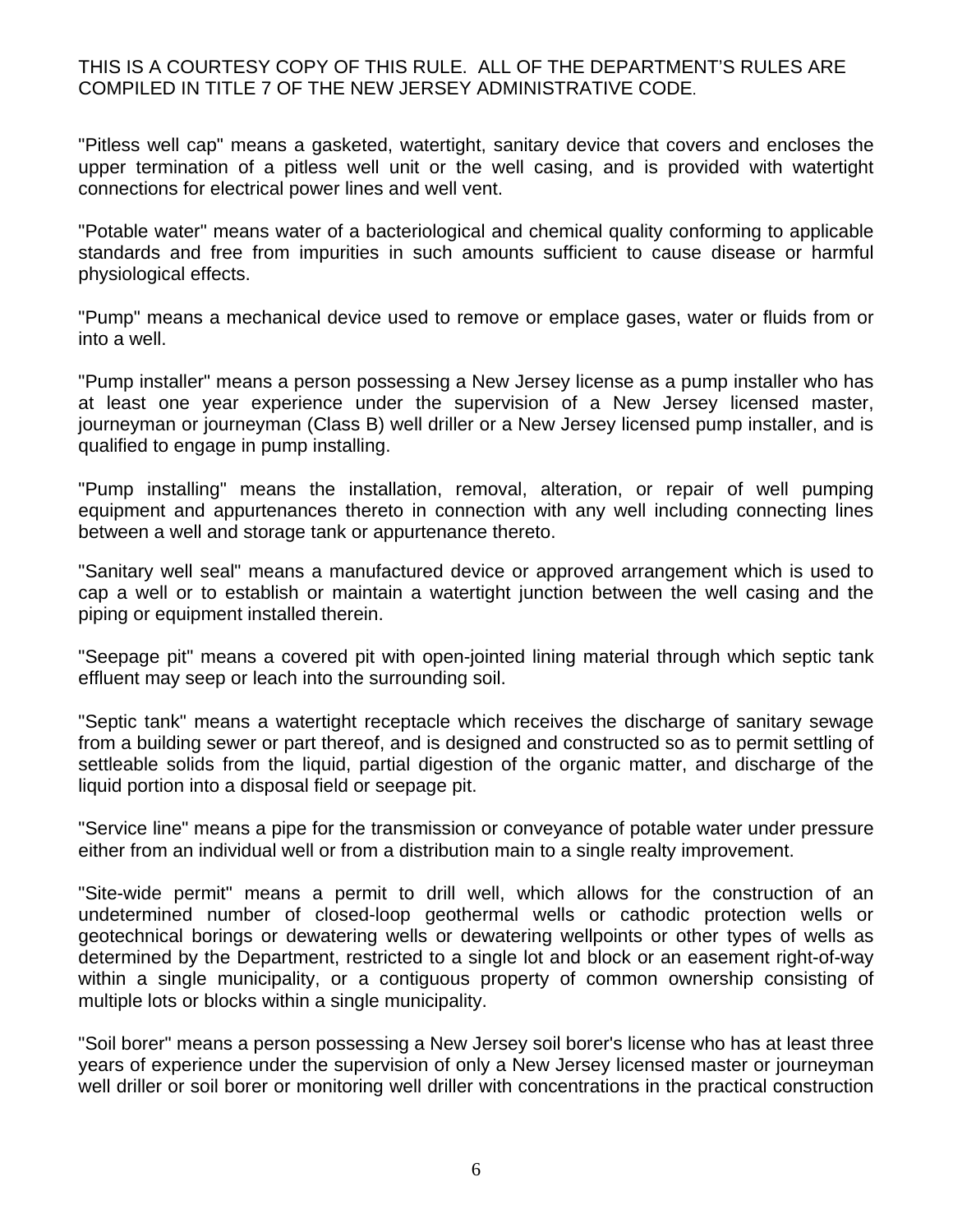of borings, or who satisfies equivalent experience and other requirements pursuant to N.J.A.C.7:9D-1.7.

"Sub-account" means a special dedicated non-lapsing account established pursuant to N.J.S.A. 58:4A-14.1(b) that may be used by a licensed well driller or licensed pump installer to cover permit or license renewal fees.

"Suction line" means a pipe, which conveys water at less than atmospheric pressure from a well to a pump.

"Test well" means any well which is drilled, bored, cored, or otherwise constructed for temporary use in obtaining data for engineering or for geophysical or geological exploration or evaluating aquifer potential or quality for a specific use.

"Unconsolidated formation" means a geologic formation where the sands, gravels, clays or other similar materials are loosely arranged. These formations will commonly not remain stable around an open borehole.

"Undersized borehole" means a borehole, which is no larger than the inside diameter of the well casing and is constructed, for emplacement of a well.

"Well" means a hole or excavation larger than four inches in diameter or a hole or excavation deeper than 10 feet in depth that is drilled, bored, cored, driven, jetted, dug, or otherwise constructed for the purpose of removal or emplacement of, or investigation of, or exploration for, fluids, water, oil, gas, minerals, soil, or rock, or for the installation of an elevator shaft.

"Well driller" means a person possessing a New Jersey license as a well driller of the proper class, including, but not limited to, test borers and such other classifications as the Department establishes by regulation, who engages in well drilling or pump installing.

"Well drilling" means any operation or activity involving the drilling, constructing, installing, repairing, replacing, modifying, stimulating or sealing of any well.

"Well permit" means a written approval issued by the Department to a licensed well driller and a property owner which authorizes a licensed well driller of the proper class to construct a well or wells.

"Well pit" means a below ground chamber or vault for the purpose of enclosing and providing access to a wellhead which terminates below grade.

"Well record" means the form to be completed by the well driller, depicting the construction details of any well provided by the Department at the time of well permit issuance.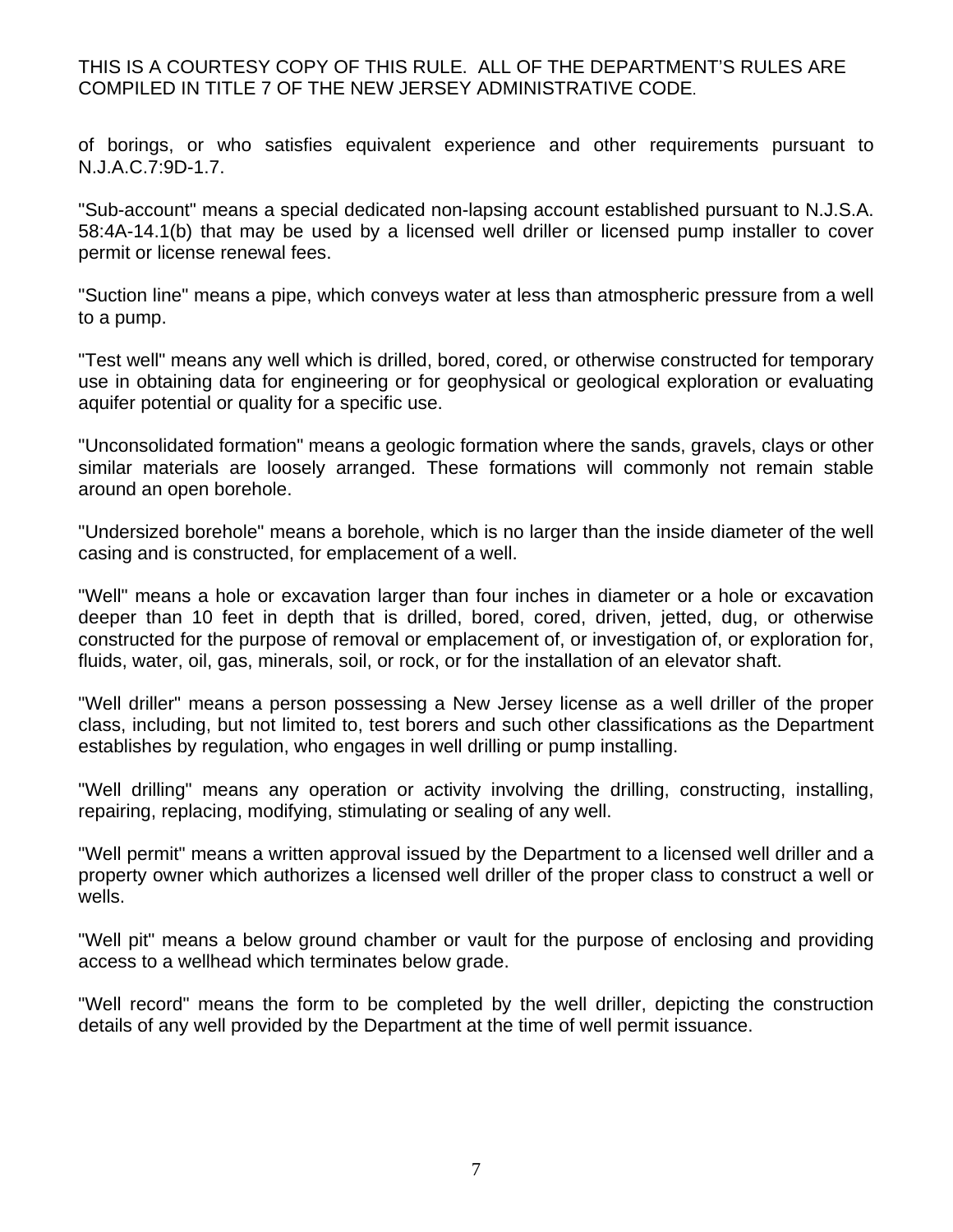"Well stimulation" means the stimulation of a well to increase its productivity. Stimulation techniques include, but are not limited to, blasting, hydro-fracturing, chemical treatment, surging, and dry-icing.

"Well water system" means a system, which derives water from a well to supply potable or nonpotable water for any purpose.

# **7:9D-1.6 General provisions**

(a) No person shall drill, construct, install, repair, replace, modify, stimulate or decommission any well or engage in such business without possessing a valid New Jersey well driller's license of the proper class unless that activity is performed under the direct and immediate on-site supervision of a New Jersey licensed well driller of the proper class issued by the Department.

(b) No person shall drill, construct, install, or replace a well without first having obtained a well permit pursuant to this chapter, except in the case of an emergency under N.J.A.C. 7:9D-1.12.

(c) No person shall install, repair or replace a well pump or well pumping equipment or engage in such business without being or employing a New Jersey licensed pump installer or a New Jersey licensed well driller of the proper class.

(d) No person shall conduct any operation involving the drilling, coring, boring, driving, jetting, digging or other construction or repair of any well pursuant to N.J.A.C. 7:9D:-1.11 without the immediate on-site supervision of a licensed well driller of the proper class. The name of the well drilling company shall be displayed on the equipment used by such driller.

1. There shall be one licensed well driller of the proper class on site for each well drilling rig on site.

(e) No well driller shall perform any well drilling operation without maintaining the area surrounding the operation in a sanitary condition and providing proper containment of all materials and surface drainage away from the well.

#### **7:9D-1.7 General provisions for well driller licenses of the proper class and pump installer licenses**

(a) Well driller licenses are classified as master well driller licenses, journeyman and journeyman (Class B) well driller licenses, monitoring well driller licenses, dewatering well driller licenses, and soil borer licenses. The Department may establish other license categories of the proper class as deemed necessary by recommendation of the Board. The authority to conduct the well drilling activities for each license of the proper class is established as follows:

1. A master well driller is authorized to: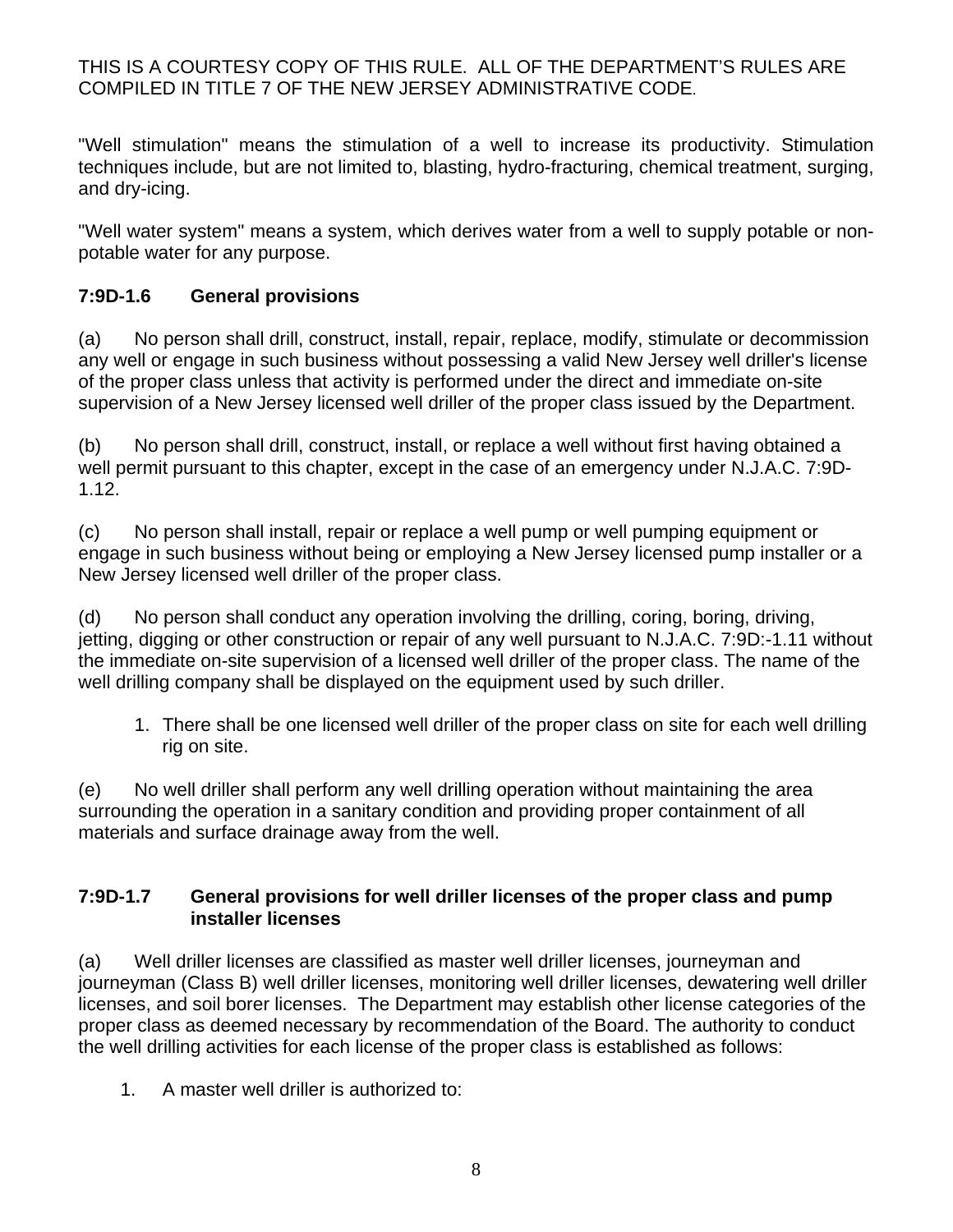- i. Drill, construct, install, repair, replace, modify, stimulate, or disconnect a well of any category;
- ii. Install or replace well pumping equipment and appurtenances, storage tanks and appurtenances and connecting lines between a well and storage tank;
- iii. Perform yield and drawdown testing of wells;
- iv. Supervise three or more journeyman well drillers;
- v. Certify public non-community and non-public well water systems where the mains are less than four inches in diameter;
- vi. Certify that a well has been drilled, constructed, installed, repaired, replaced, modified, or stimulated in conformance with all applicable State and well drilling and pump installation standards;
- vii. Qualify as a candidate to be appointed to the Board;
- viii. Perform field observations to verify qualifications of applicants for all licenses covered by this chapter; and
- ix. Seal and decommission any well in compliance with N.J.A.C.7:9D-3,
- 2. A journeyman well driller is authorized to:
	- i. Drill, construct, install, repair, replace, modify, stimulate, or disconnect a well of any category except public community supply wells;
	- ii. Install or replace well pumping equipment and appurtenances, storage tanks and appurtenances and connecting lines between a well and storage tank;
	- iii. Perform yield and drawdown testing of wells;
	- iv. Seal and decommission any well in compliance with N.J.A.C.7:9D-3; and
	- v. Qualify as a candidate for appointment to the Board.
- 3. A journeyman (Class B) well driller is authorized to: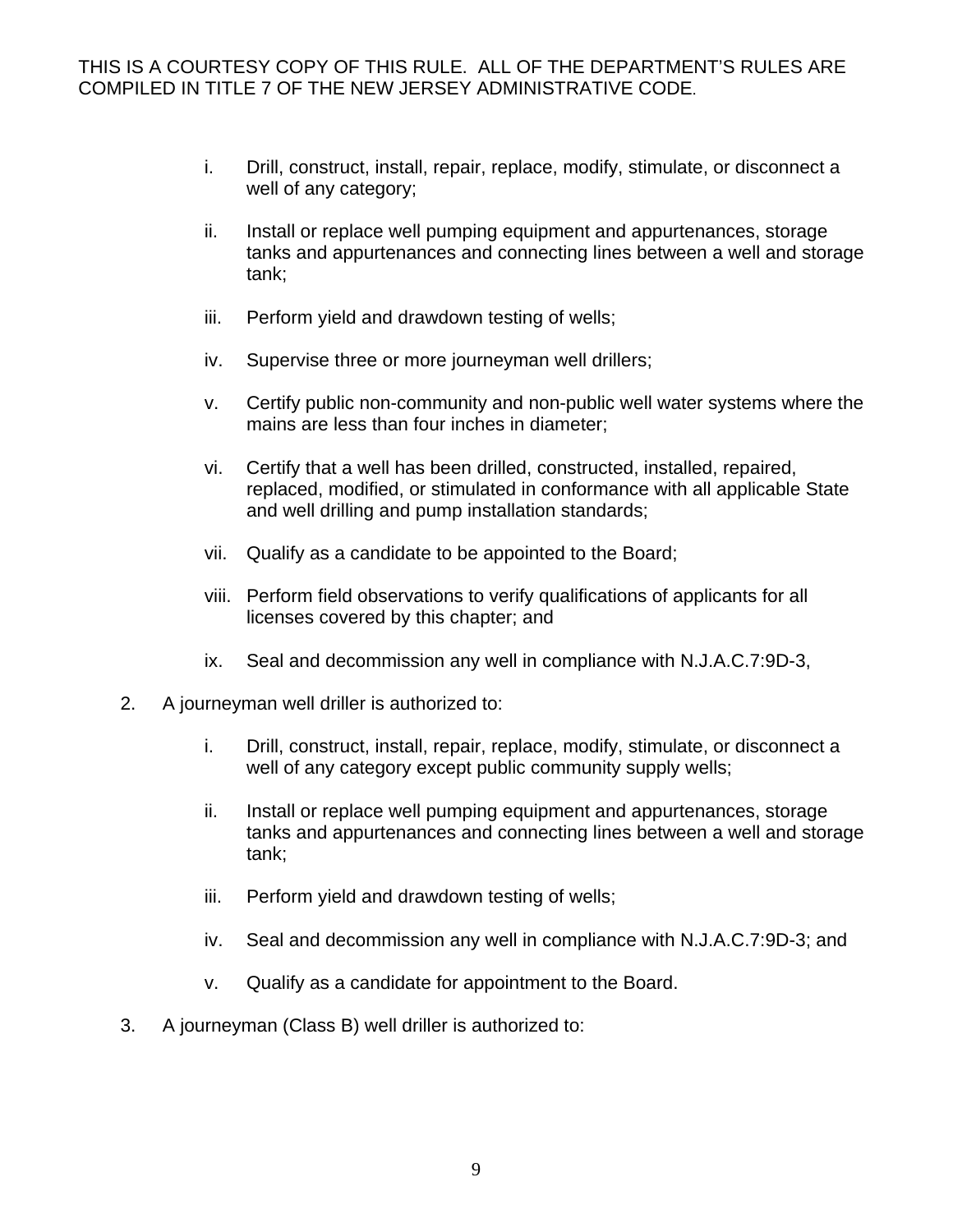- i. Drill, construct, install, repair, replace, modify, stimulate, or disconnect a well of any category except public community supply wells and Category 3 wells;
- ii. Install or replace well pumping equipment and appurtenances, storage tanks and appurtenances and connecting lines between a well and storage tank;
- iii. Perform yield and drawdown testing of wells;
- iv. Seal and decommission any well, except Category 3 wells, in compliance with N.J.A.C. 7:9D-3; and
- v. Qualify as a candidate for appointment to the Board.
- 4. A dewatering well driller is authorized to:
	- i. Drill, construct, install, replace, modify, stimulate or disconnect any dewatering well or dewatering wellpoint which does not penetrate a confined aquifer;
	- ii. Seal and decommission only dewatering wells or dewatering wellpoints which have not penetrated any confining layers; and
	- iii. Qualify as a candidate for appointment to the Board.
- 5. A soil borer is authorized to:
	- i. Drill and install any Category 5 well;
	- ii. Seal and decommission only Category 5 wells in compliance with N.J.A.C. 7:9D-3; and
	- iii. Qualify as a candidate for appointment to the Board.
- 6. A monitoring well driller is authorized to:
	- i. Drill, construct, install, repair, replace, modify, stimulate, or disconnect any Category 3 and Category 5 well which does not require permanent well pumping equipment;
	- ii. Seal and decommission any Category 3 and Category 5 well in compliance with N.J.A.C. 7:9D-3; and
	- iii. Qualify as a candidate for appointment to the Board.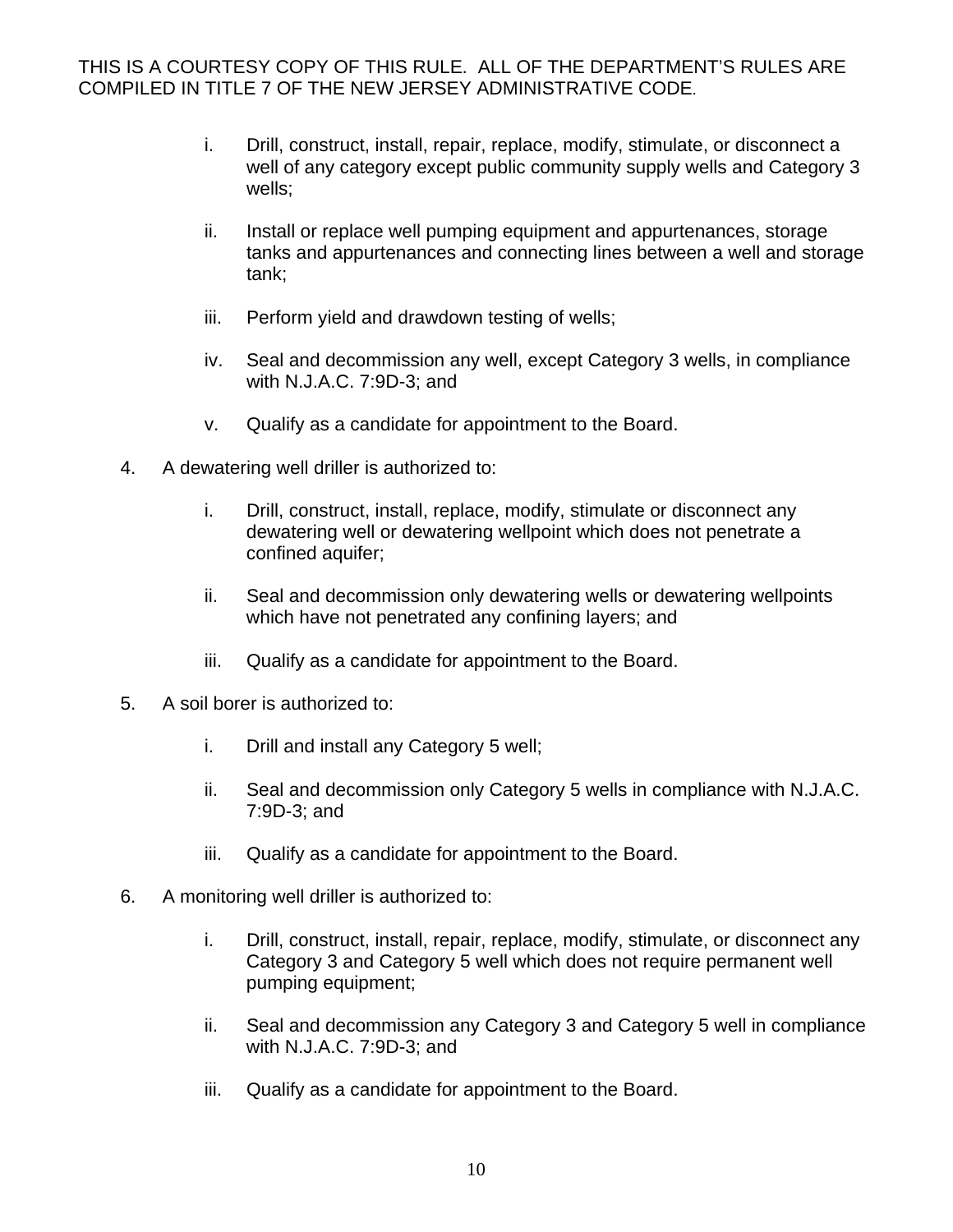- (b) A pump installer is authorized to:
	- 1. Install or replace well pumping equipment and appurtenances, storage tanks and appurtenances and connecting lines between a well and storage tank;
	- 2. Perform yield and drawdown testing of wells; and
	- 3. Qualify as a candidate for appointment to the Board.

(c) A licensed well driller of the proper class or a pump installer shall at all times during any operation have in her or his possession the valid license of the proper class.

#### **7:9D-1.8 Application and licensing examination procedures and requirements for well driller licenses of the proper class and pump installer licenses**

- (a) An applicant for a New Jersey master well drilling license shall:
	- 1. Submit a complete application on the form prescribed by the Department pursuant to (k) below and satisfy all experience and other requirements specified by this subchapter and provide evidence of the following:
		- i. Five years of well drilling experience, of which two years must be as a licensed New Jersey journeyman well driller; and
		- ii. That he or she has resolved any revocation or suspension of a previously issued well drilling license or settled any outstanding violation or fine pursuant to the Act.
	- 2. Obtain a passing grade of at least 80 percent on each portion of the written examination for the master well driller license administered and
	- 3. Satisfy all licensing requirements as set forth in this chapter.
- (b) An applicant for a New Jersey journeyman or journeyman (Class B) well drilling license shall:
	- 1. Submit a completed application on the form prescribed by the Department pursuant to (k) below and satisfy all experience and other requirements specified by this subchapter and provide evidence of the following:
		- i. Three years of well drilling experience under the supervision of a master or journeyman well driller;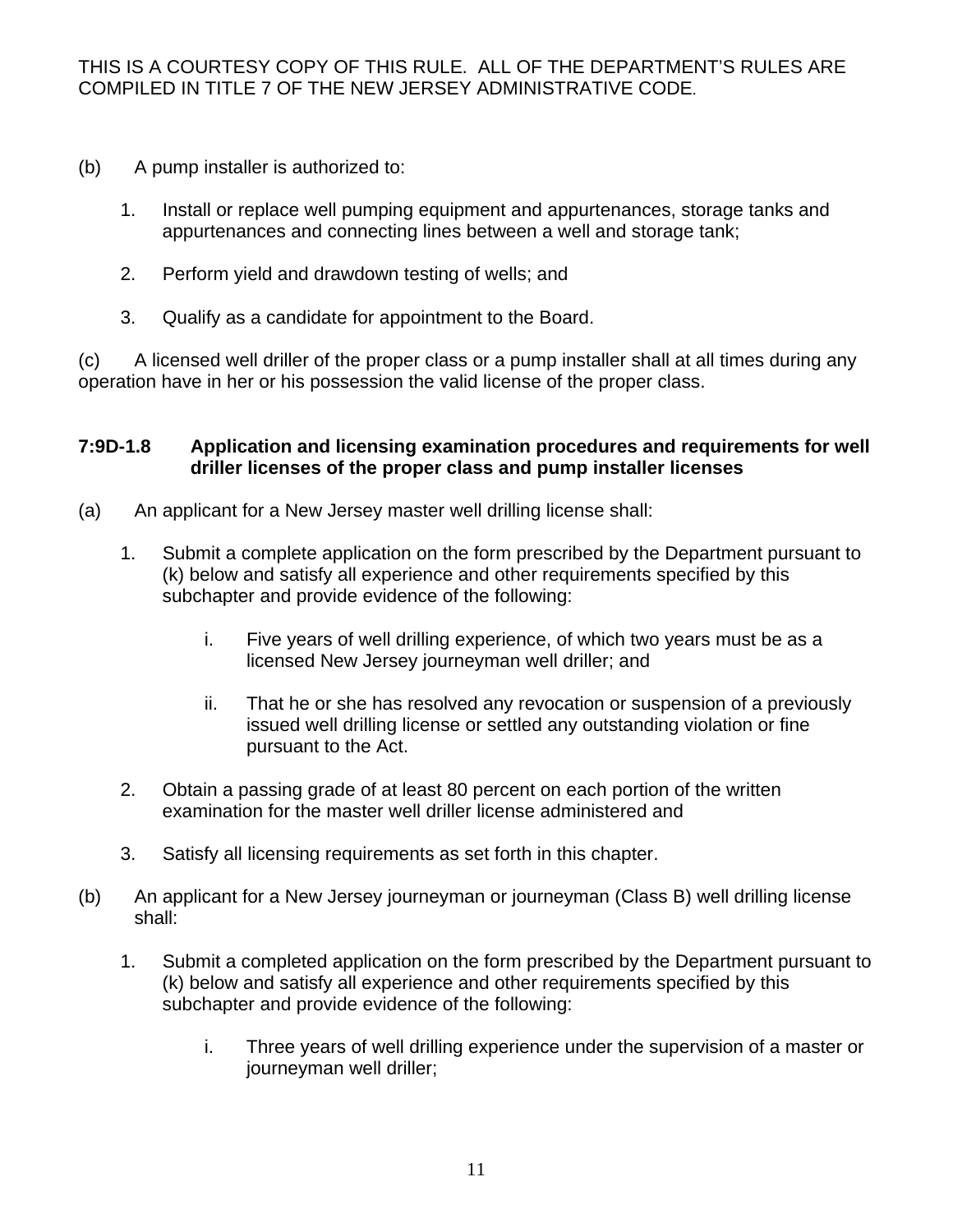- ii. A high school diploma or G.E.D.;
- iii. That he or she has resolved any revocation or suspension of a previously issued well drilling license or of any outstanding violation or fine pursuant to the Act; and
- iv. Any applicant that does not possess the required experience in the State of New Jersey shall submit evidence that he or she is in possession of a valid National Ground Water Association Certification (NGWA) in the appropriate well drilling category, evidence of three years of drilling experience in any other state, and any other requirements deemed necessary by the Board for such applicants.
- 2. Obtain a passing grade of at least 80 percent on each portion of the written examination for the journeyman well driller license administered; and
- 3. Satisfy all licensing requirements as set forth in this chapter.
- (c) An applicant for a New Jersey dewatering well drilling license shall:
	- 1. Submit a completed application on the form prescribed by the Department pursuant to (k) below and satisfy all experience and other requirements specified by this subchapter and provide evidence of the following:
		- i. Three years of experience drilling and sealing dewatering well or dewatering wellpoints under the supervision of either a master or journeyman well driller or licensed dewatering well driller;
		- ii. A high school diploma or G.E.D.; and
		- iii. That he or she has resolved any revocation or suspension of a previously issued license of the proper class or any outstanding violation or fine pursuant to the Act.
	- 2. Obtain a passing grade of at least 80 percent on each portion of the written examination for the dewatering well drillers license administered; and
	- 3. Satisfy all licensing requirements as set forth in this chapter.
- (d) An applicant for a New Jersey soil borer license shall:
	- 1. Submit a completed application on the form prescribed by the Department pursuant to (k) below and satisfy all experience and other requirements specified by this subchapter and provide evidence of the following: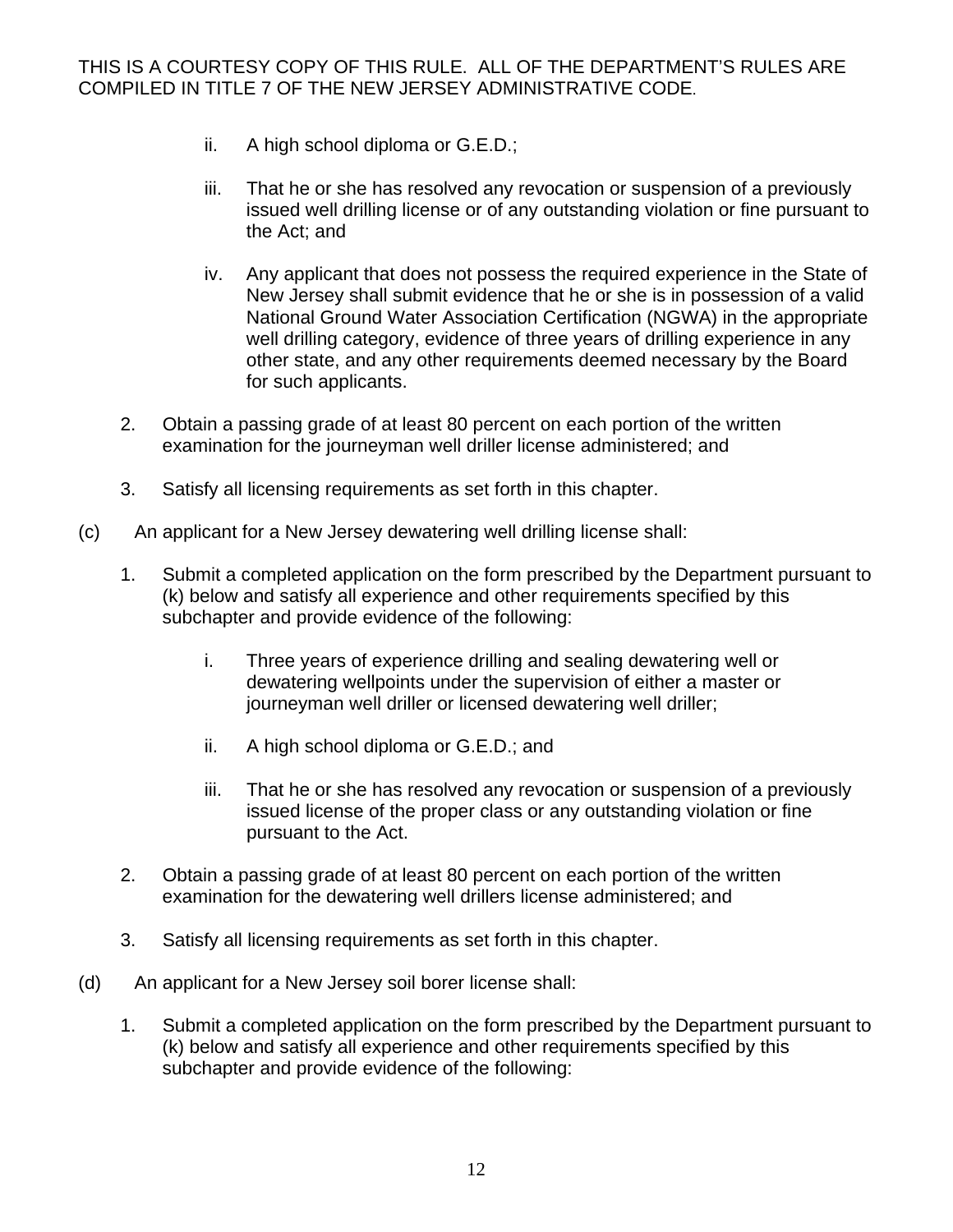- i. Three years of experience drilling and sealing borings under the supervision of either a master or journeyman well driller, licensed soil borer or monitoring well driller; or monitoring well drilling;
- ii. A high school diploma or G.E.D.; and
- iii. That he or she has resolved any revocation or suspension of a previously issued license of the proper class or any outstanding violation or fine pursuant to the Act;
- 2. Obtain a passing grade of at least 80 percent on each portion of the written examination for the soil borer license administered; and
- 3. Satisfy all licensing requirements as set forth in this chapter.
- (e) An applicant for a New Jersey monitoring well drilling license shall:
	- 1. Submit a completed application on the form prescribed by the Department pursuant to (k) below and satisfy all experience and other requirements specified by this subchapter and provide evidence of the following:
		- i. Three years of well drilling experience under the supervision of a master or journeyman well driller or a monitoring well driller;
		- ii. A high school diploma or G.E.D.;
		- iii. That he or she has resolved any revocation or suspension of a previously issued well drilling license or of any outstanding violation or fine pursuant to the Act; and
		- iv. All applicants that do not possess the required experience in the State of New Jersey shall submit evidence that he or she is in possession of a valid National Ground Water Association Certification (NGWA) in the appropriate well drilling category, evidence of three years of drilling experience in any other state, and any other requirements deemed necessary by the Board for such applicants;
	- 2. Obtain a passing grade of at least 80 percent on each portion of the written examination for the monitoring well driller license administered; and
	- 3. Satisfy all licensing requirements as set forth in this chapter.
- (f) An applicant for a New Jersey pump installers license shall: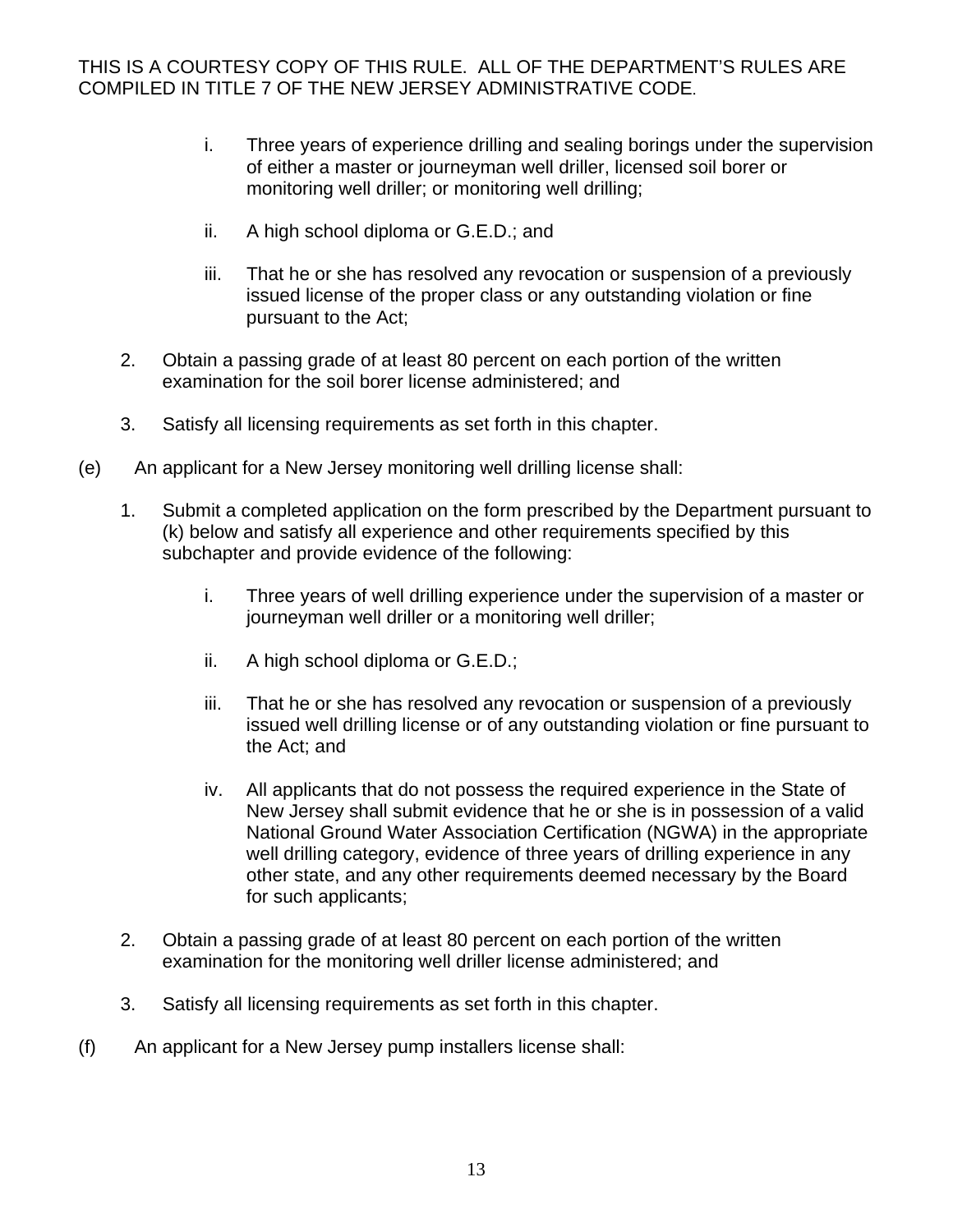- 1. Submit a completed application on the form prescribed by the Department pursuant to (k) below and satisfy all experience and other requirements specified by this subchapter and provide evidence of the following:
	- i. One year of experience in the installation, removal, alteration and repair of well pumping equipment and appurtenances under the supervision of either a master or journeyman well driller or New Jersey licensed pump installer;
	- ii. A high school diploma or G.E.D.; and
	- iii. That he or she has resolved any revocation or suspension of a previously issued license of the proper class or any outstanding violation or fine pursuant to the State Act.
- 2. Obtain a passing grade of at least 80 percent on each portion of the written examination for the pump installer's license administered; and
- 3. Satisfy all licensing requirements as set forth in these rules.

(g) The Department shall review each application upon receipt of all the information required in (k) below and either notify the applicant of any deficiencies or notify the applicant of her or his eligibility to take the appropriate examination.

- 1. The Department shall grade all examinations and submit the results to the State Well Drillers and Pump Installers Examining and Advisory Board.
- 2. The Board shall review the results of each examination at the next regularly scheduled meeting and certify the findings to the Commissioner or designee.
- (h) The Department shall notify all applicants of the results of their examination.

(i) The Department shall issue the appropriate license to successful applicants upon full payment of the appropriate initial license fee in N.J.A.C. 7:9D-1.9.

(j) An unsuccessful applicant may review his or her examination at the Department during normal working hours for a period of 30 days from the date of written receipt of their examination results.

(k) Applications for a license under this section shall be submitted on a form prescribed by the Department and shall include the following:

- 1. Name, address, age, and daytime or work telephone number;
- 2. Social security number;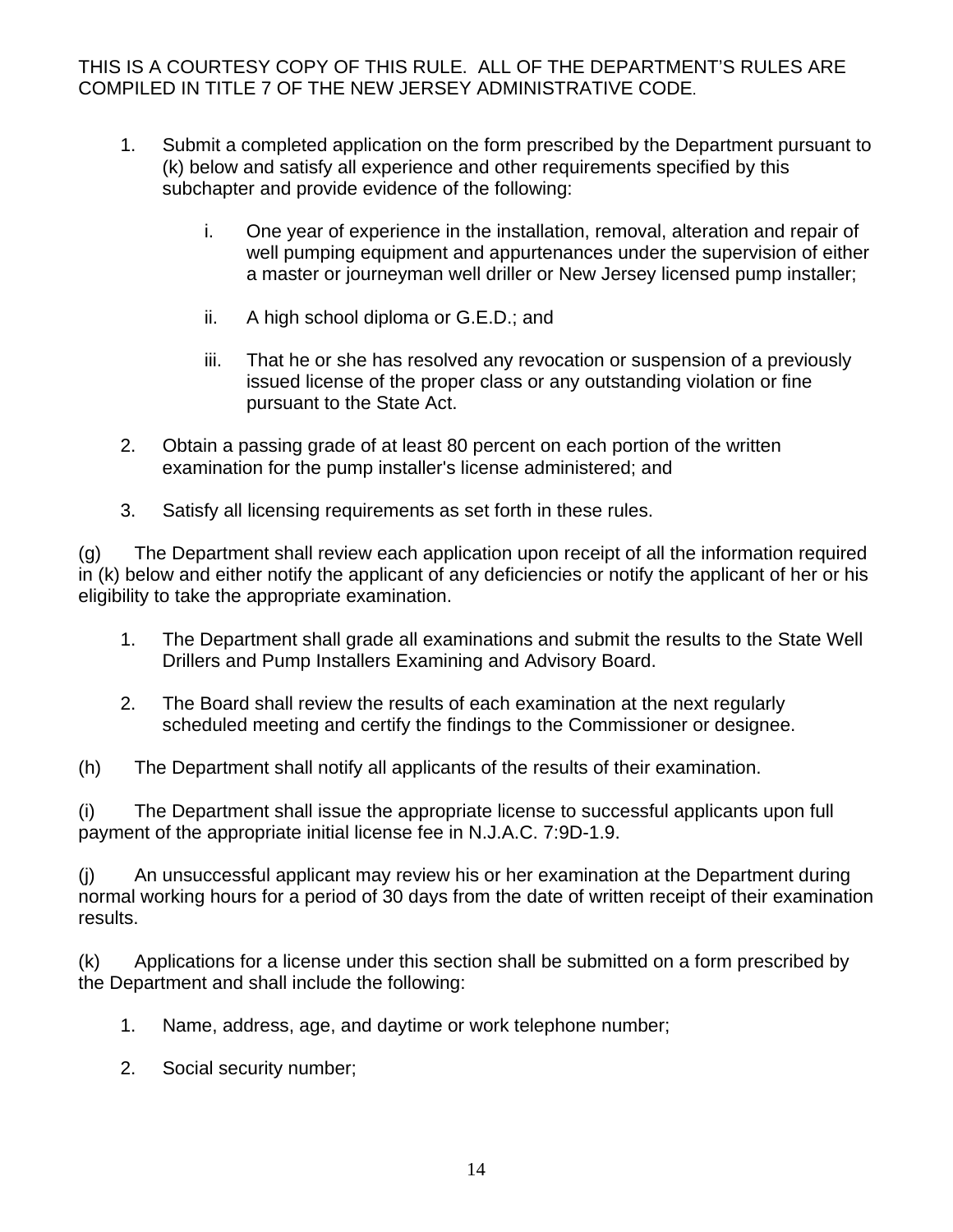- i. Under the New Jersey Child Support Act, N.J.S.A. 2A:4-30 et seq., disclosure of applicant's social security number is mandatory. The social security number shall be used solely for the purpose of an internal unique identifier;
- 3. Education;
- 4. Work experience;
- 5. Verification of work experience; and
- 6. A signed and notarized Oath of Applicant stating as follows: "I certify under penalty of law that the information provided in this document is true, accurate and complete. I am aware that there are significant civil and criminal penalties for submitting false, inaccurate or incomplete information, including fines and/or imprisonment." If, at anytime, the Department finds information or evidence that an applicant obtained a license under false pretenses, such findings shall render the license null and void.

#### **7:9D-1.9 Licensing examination application fees, licensing fees and renewal requirements for all well driller licenses of the proper class, pump installer licenses, and establishment of special dedicated non-lapsing account**

(a) All classes of well driller licenses and pump installer licenses shall be renewed once every three years on a schedule, which applies to all licensees. Renewals shall be made by submitting the renewal form provided by the Department and the renewal fee prior to June 30.

(b) A non-refundable \$50.00 application fee is required with all applications made for any licensing examination and shall be made by check or money order payable to "Treasurer, State of New Jersey" and submitted to the Department.

(c) The initial and renewal fees for all licenses of the proper class and late renewals are as follows:

| $1_{-}$ | Master well driller's license     | \$300.00 |
|---------|-----------------------------------|----------|
| 2.      | Journeyman well driller's license | \$300.00 |
| 3.      | Dewatering well driller's license | \$300.00 |
| 4.      | Soil borer's license              | \$300.00 |
| 5.      | Monitoring well driller's license | \$300.00 |
| 6.      | Pump installer's license          | \$150.00 |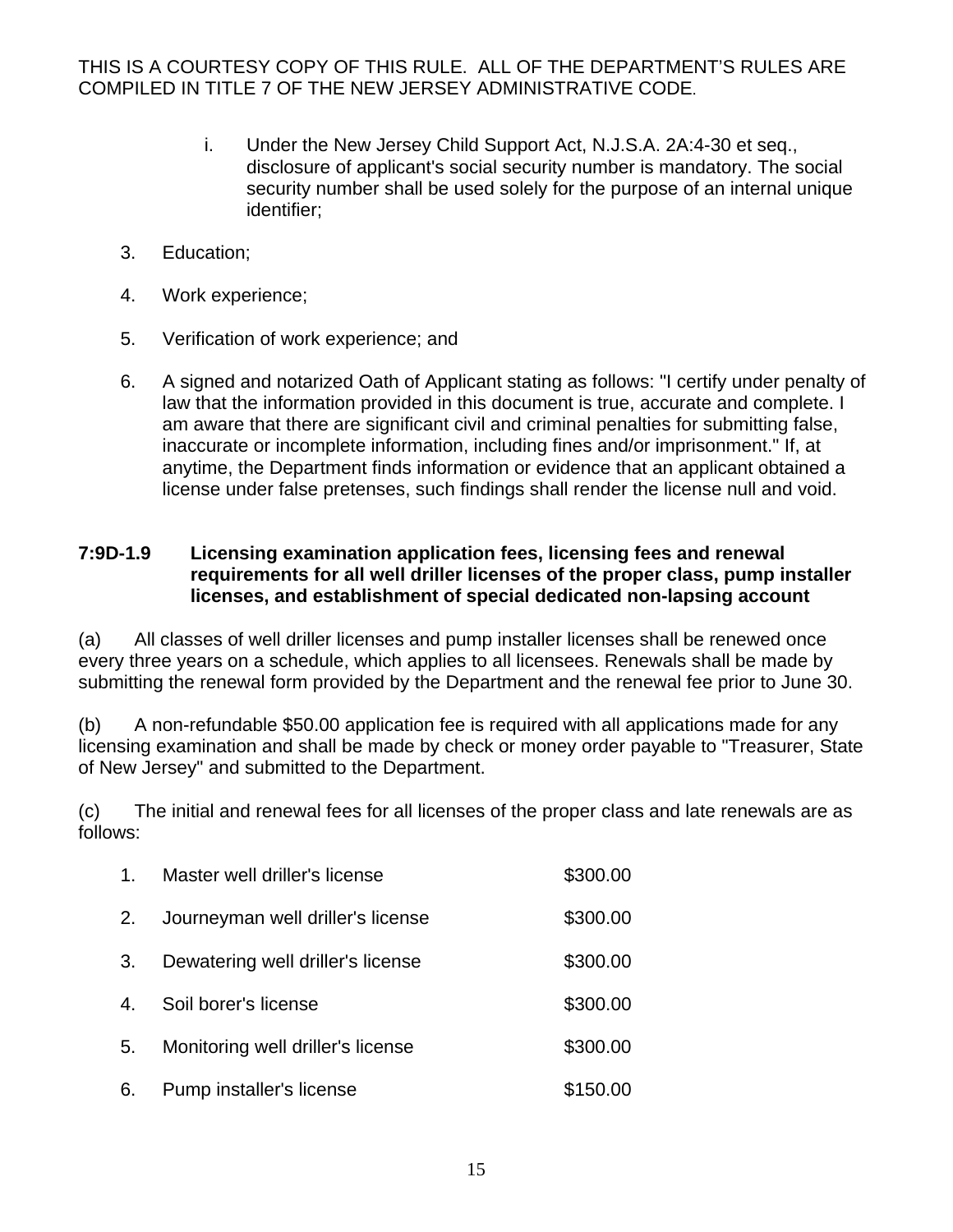#### 7. Late renewal fee \$50.00

(d) A licensee who fails to renew his or her license prior to the June 30 renewal payment deadline may have his or her license renewed by payment of the appropriate renewal fee and late payment fee within six months following the renewal date of the license.

(e) A licensee who fails to renew his or her license within six months following the renewal date of the license shall not have the license reinstated until he or she successfully passes the written examination prescribed by the Department for applicants for a new license of the proper class.

(f) A special dedicated non-lapsing account is established by the Division of Budget and Finance within the Department into which any licensed individual may deposit funds to cover well permit and license renewal fees. Sub-accounts shall be established for each individual licensee or company, if specifically requested. Upon authorization of the licensee, the Department shall withdraw well permit application fees or license renewal application fees from the appropriate subaccount.

# **7:9D-1.10 State Well Drillers and Pump Installers Examining and Advisory Board**

(a) The nine members of the State Well Drillers and Pump Installers Examining and Advisory Board are appointed by the Commissioner or his or her designee.

- (b) The Board shall be composed of the following:
	- 1. Three master well drillers whose collective experience represents each geologic area of the State and each drilling method allowed under this chapter;
	- 2. One member who is a well driller in any classification established by the Department;
	- 3. One member not employed by the State and who has no pecuniary involvement in well drilling or pump installing;
	- 4. Three representatives of the Department; and
	- 5. One licensed pump installer.

(c) All Board members shall be appointed for a term of three years with three members appointed or reappointed each year.

1. A Board member may be removed by the Commissioner upon a determination that the Board member exhibited misconduct, incompetence, neglect of duty or for other good cause shown.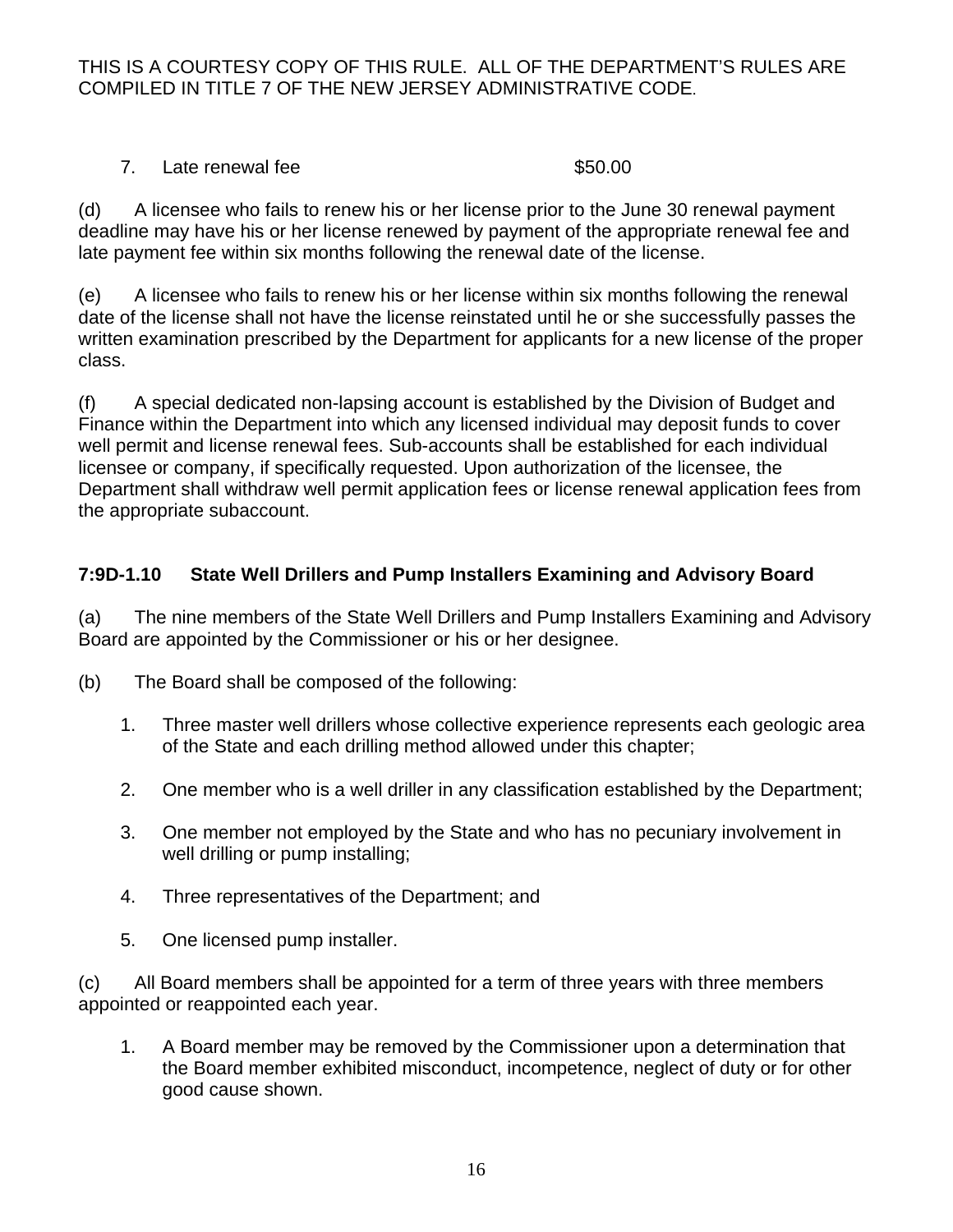(d) Board members, except for those who are Department employees, shall receive reimbursement for travel expenses in accordance with departmental policies and procedures which the Department determines are necessary and incident to the position.

(e) At least once each year, the Commissioner shall call for meetings of the Board, having a quorum of five or more members of which at least three shall be licensees.

- (f) The duties of the Board shall include, but not be limited to, the following:
	- 1. Examining the qualifications and experience of all persons applying for any well driller license of the proper class or pump installer license;
	- 2. Certifying all applicants scheduled for a license examination and certifying the results of any examinations administered pursuant to N.J.A.C. 7:9D-1.8 to the Commissioner;
	- 3. Recommending to the Commissioner appropriate new rules or amendments to this chapter;
	- 4. Advising the Department regarding any enforcement actions or any complaints against licensed well drillers, licensed pump installers or any person pursuant to this chapter; and
	- 5. Periodically reviewing and modifying the contents of the examinations administered pursuant to N.J.A.C. 7:9D-1.8.

# **7:9D-1.11 Well permits**

(a) Except where the emergency procedures set forth in N.J.A.C.7:9D-1.12 apply, the owner or authorized agent of the land on which the well drilling activity is conducted and the New Jersey licensed well driller of the proper class shall sign and obtain a valid New Jersey well permit from the Department prior to drilling, constructing, installing, physically altering, or redesignating the use of any well.

(b) The use of a well may not be redesignated pursuant to (a) above unless the well driller is able to verify that the well to be redesignated satisfies all applicable construction standards established for the new use of the well.

(c) A licensed well driller may obtain a site-wide permit when installing dewatering well point systems, closed-loop geothermal well systems, cathodic protection wells, or soil borings.

(d) Well permits are valid for a period of one year from the date of issuance except for well permits issued for domestic use which are valid for a period of two years.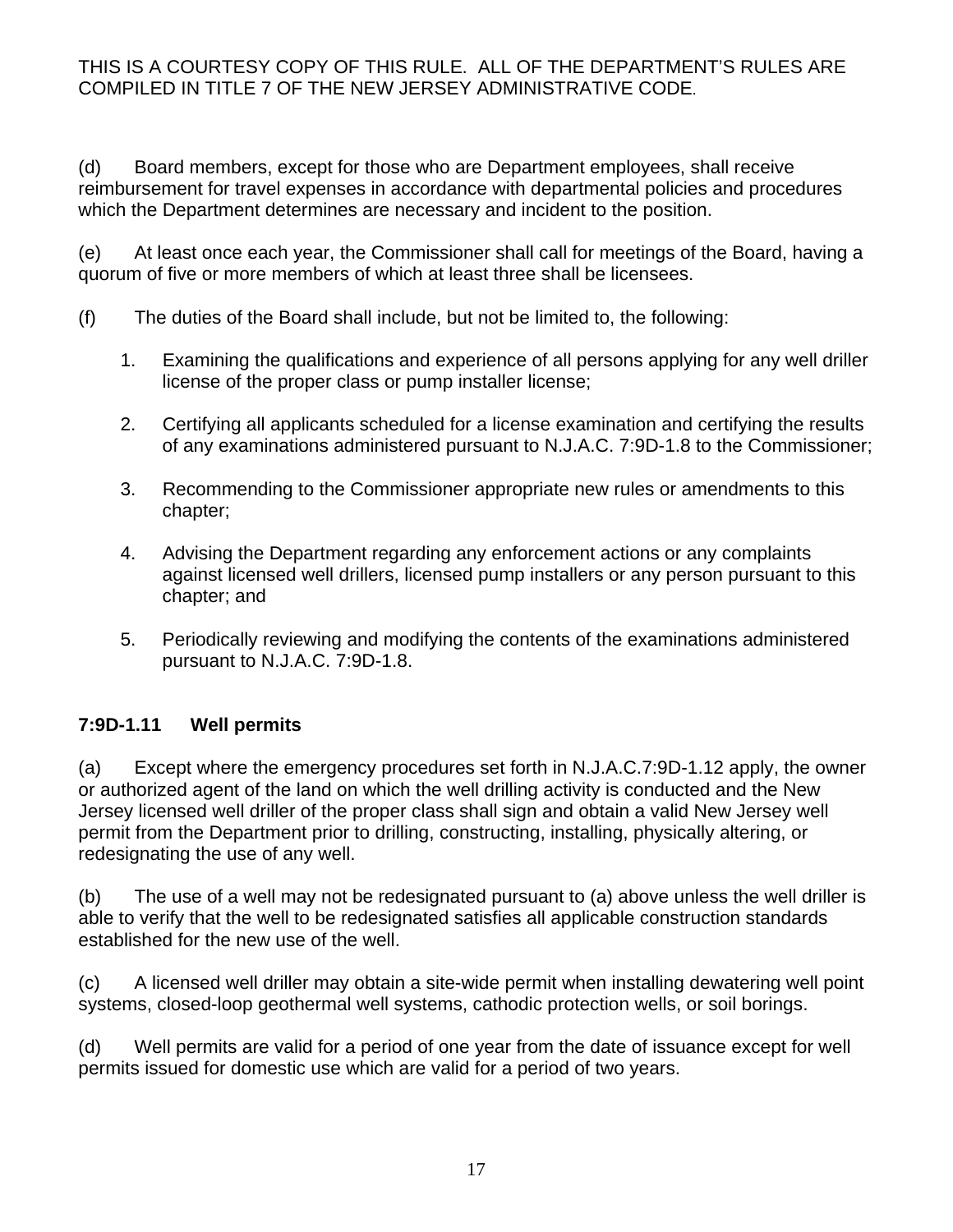1. If the well is not constructed within the appropriate period, a new well permit shall be obtained from the Department prior to the start of any well drilling activity.

(e) Original State well permits or copies thereof shall be available on-site at all times for inspection by any authorized local and/or State representative.

(f) A State well permit shall be required prior to the construction of all wells as described in N.J.A.C.7:9D-2, regardless of well diameter and total well depth except for those wells described in (g) and (h) below.

- 1. For each well requiring a permit , a well permit application shall be submitted on the forms prescribed by the Department giving the owner's name and address, name of facility, well driller's name and address, the proposed diameter, the proposed depth, the proposed pumping capacity, the type of well, the proposed location of well in relation to any building structure and potential sources of contamination, the date of application, the signature of owner, signature of well driller and registration number of the well driller who has submitted the application form.
- 2. Prior to June 30, 2008, the New Jersey Rectangular Coordinate Grid System (Atlas Sheet System) shall be used to report well locational information in a well permit application. In addition to the Atlas Sheet System, well location coordinate data obtained using the methods described at (f)3iv below may also be submitted.
- 3. Starting July 1, 2008, the proposed well location (horizontal data point) as well as the method used to obtain the proposed well location shall be reported in all well applications according to (f)3i through iv below. Explanatory information and program contacts are provided in the Department's "Guidance for Reporting Well Locations to the New Jersey Department of Environmental Protection Well Permitting Program," available at www.state.nj.us/dep/watersupply or by contacting the Well Permitting Program at (609) 984-6831.
	- i. All well location coordinates shall be mapped within 100 feet of the actual proposed location. The mapping method used shall have horizontal accuracy of at least 30 meters.
	- ii. Horizontal data points shall be submitted in New Jersey State Plane coordinates using the North American Datum of 1983 (NAD 1983), in accordance with the Department's Mapping and Digital Data Standards at N.J.A.C. 7:1D Appendix A, using units of United States survey feet.
	- ii. Locational information collected in latitude and longitude shall be converted to New Jersey State Plane coordinates.
	- iv. Well locational information shall be reported using one of the following methods: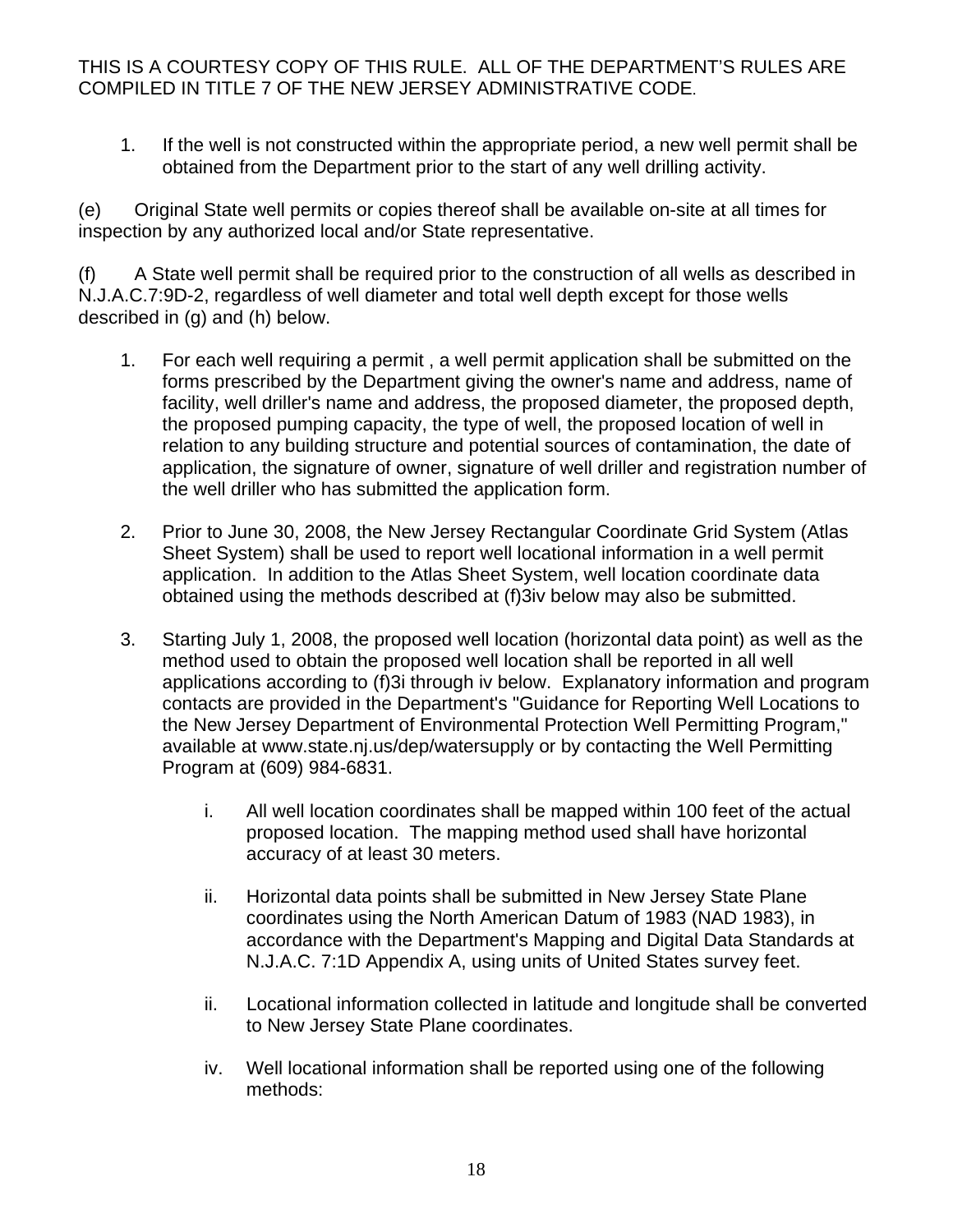- (1) Global Positioning System (GPS). GPS data shall be obtained in accordance with Department standards set forth at N.J.A.C. 7:1D Appendix A. More information on GPS is available on the Department's Bureau of Geographic Information Systems' web site at http://www.nj.gov/dep/gis. The GPS coordinates shall be collected by the well drillers as close as possible to the proposed well location. GPS receivers used for GIS data collection shall be either mapping or resource grade receivers that meet the standards in N.J.A.C. 7:1D Appendix A;
- (2) i-MapNJ. Access to i-MapNJ and a tutorial for New Jersey well drillers is available through the Department's Bureau of Geographic Information Systems' (BGIS) web site at http://www.nj.gov/dep/gis; or
- (3) Survey. All surveyed coordinate locations for a proposed well shall be established by a New Jersey licensed land surveyor.

(g) As provided by N.J.S.A. 58:4A-14a(2), the following activities may be conducted by a well driller without an individual permit issued by the Department:

- 1. The repair of any well to include redevelopment or in kind well screen replacements;
- 2. The installation of pitless well adapters;
	- i. Pitless well adapters may also be installed by licensed pump installers without an individual permit.
- 3. Test borings and any Category 5 wells which are 50 feet or less in total depth and 8.5 inches or less in borehole diameter;
- 4. Cathodic protection wells which are 50 feet or less in total depth and six inches or less in borehole diameter; and
- 5. Dewatering wells or dewatering wellpoints which are 25 feet or less in total depth and six inches or less in borehole diameter.

(h) Any activity performed pursuant to (g) above shall be performed and completed by a licensed well driller of the proper class and any resulting well shall be decommissioned in accordance with N.J.A.C.7:9D-3 except that no well abandonment report shall be required.

(i) Where appropriate, the Department shall, as a condition of a well permit, require that a well driller comply with one or more of the following conditions: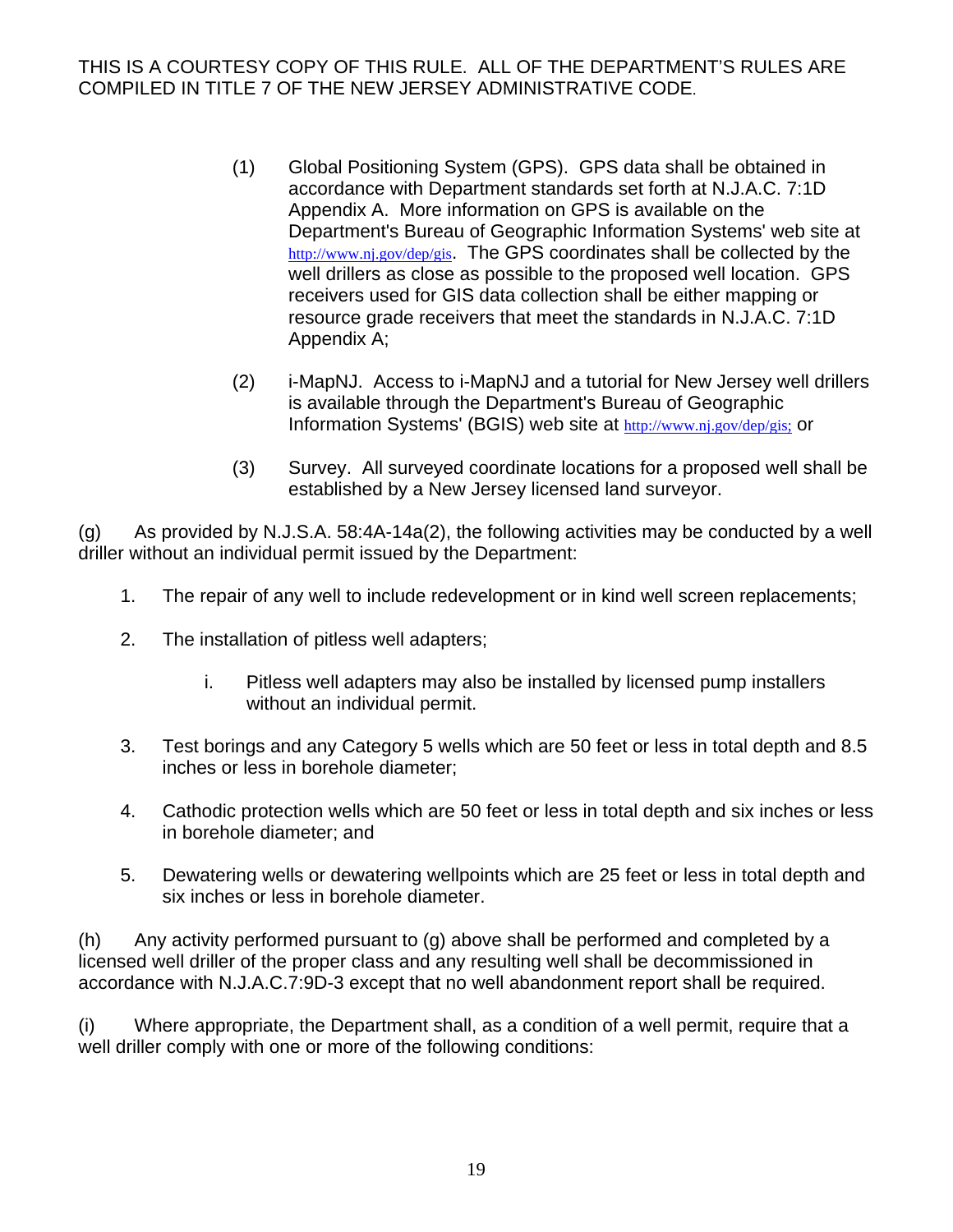- 1. Limit or modify the depth, screened interval or open hole interval, design, well location and/or specify special or alternative construction methods used;
- 2. Provide advanced notice of drilling in order to allow for the inspection of the well site by authorized representatives and/or provide for the taking of geophysical logs, geologic or water samples as necessary; and/or
- 3. Any requirement deemed necessary by the Department to protect public health and/or the subsurface and percolating waters of the State.

(j) The owner of the property on which a well is drilled shall be responsible for ensuring that all information provided on the well permit application is true, accurate and complete. In cases where the licensed well driller or other authorized agent signs for the owner he or she shall assume the owner's responsibility for the information on the permit application.

(k) The well permit application shall be returned without review to the licensed well driller if the Department determines that:

- 1. The application is incomplete, contains inaccurate information, lacks sufficient information or is illegible;
- 2. The application is not accompanied by a check or money order made payable to the "Treasurer, State of New Jersey"; or
- 3. Insufficient funds are available in the specified sub-account authorized for well permit application fee payment.

(l) Any request for deviation from standards pursuant to N.J.A.C. 7:9D-2.8 shall be submitted to the Department.

# **7:9D-1.12 Provisions for issuance of emergency well drilling permits**

(a) The Department may issue an emergency well permit to minimize actual or avert potential harm to human health, the environment, or property.

(b) A licensed well driller requesting an emergency well permit under this section shall contact the Department on the day of the emergency or, when the emergency occurs after business hours, on a weekend or on a holiday, the next working day thereafter. The Department must receive a completed well permit application from the well driller.

1. Within five business days of the emergency well permit number issuance, the licensed well driller shall submit to the Department a completed well permit application.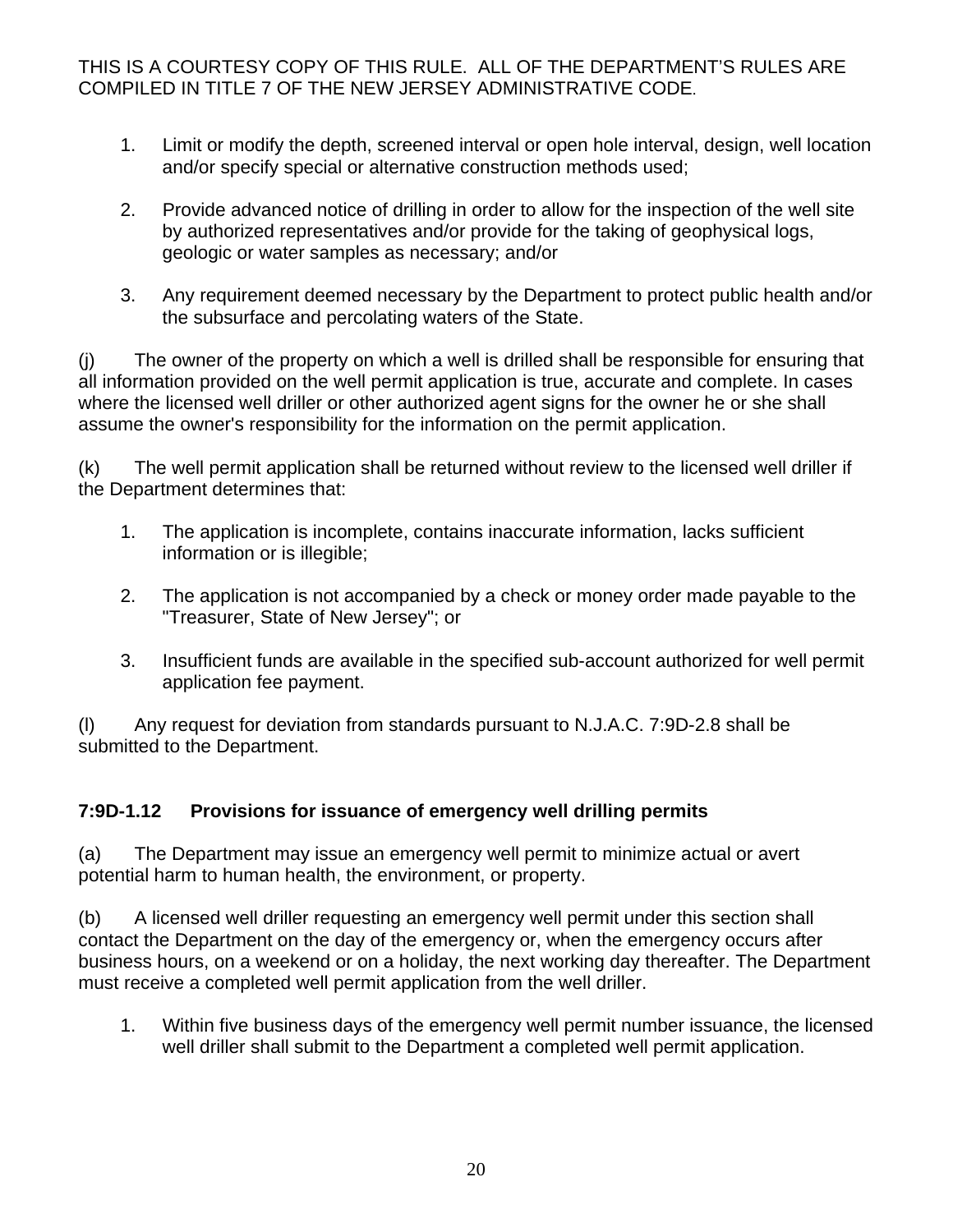2. The application shall include a clear and concise factual description of the nature and scope of the emergency and verification upon request by the Department.

(c) The Department, upon issuance of an emergency permit, shall assign to the licensed well driller an emergency well drilling permit number and specify the date of approval. The licensed well driller shall make the permit number and approval date available for any onsite inspection by any authorized local, State or Federal representative.

# **7:9D-1.13 Provisions for issuance of expedited well drilling permits**

(a) The Department may issue an expedited well permit for those well permit applications initially received via telefax machines or other electronic media. The expedited permit processing service can be utilized only in conjunction with the special dedicated non-lapsing account established under N.J.A.C. 7:9D-1.9(f) or any other Department approved payment method.

(b) A licensed well driller requesting an expedited well permit under this section shall properly complete the appropriate well permit application form and send a copy to the Department via telefax machine or other electronic media.

(c) Upon receipt of a properly completed permit application via electronic media, the Department shall verify that sufficient funds exist in the driller's sub-account to cover the appropriate well permit fee and the additional fee for the expedited service as per N.J.A.C. 7:9D-1.16(b). Upon this finding, the Department shall transmit an approved copy of the well permit to the licensed driller via telefax machine or other electronic media.

(d) The well driller shall submit the completed well permit application form (hard copy) to the Department within five business days of the expedited well permit number issuance. The well driller shall assure that the assigned well permit number is properly noted on the application form.

(e) An expedited well permit approval may be issued for a public community supply well only in those cases where the Bureau of Water Systems and Well Permitting has issued its approval to construct the well in accordance with the New Jersey Safe Drinking Water Act rules, N.J.A.C. 7:10.

# **7:9D-1.14 Provisions for denial, revocation or cancellation of well permits**

(a) The Department shall deny the issuance of a well permit upon a determination of the following:

1. The well driller has failed to pay the required initial or renewal licensing fee, pursuant to these rules or the Subsurface and Percolating Waters Act. Such action taken by the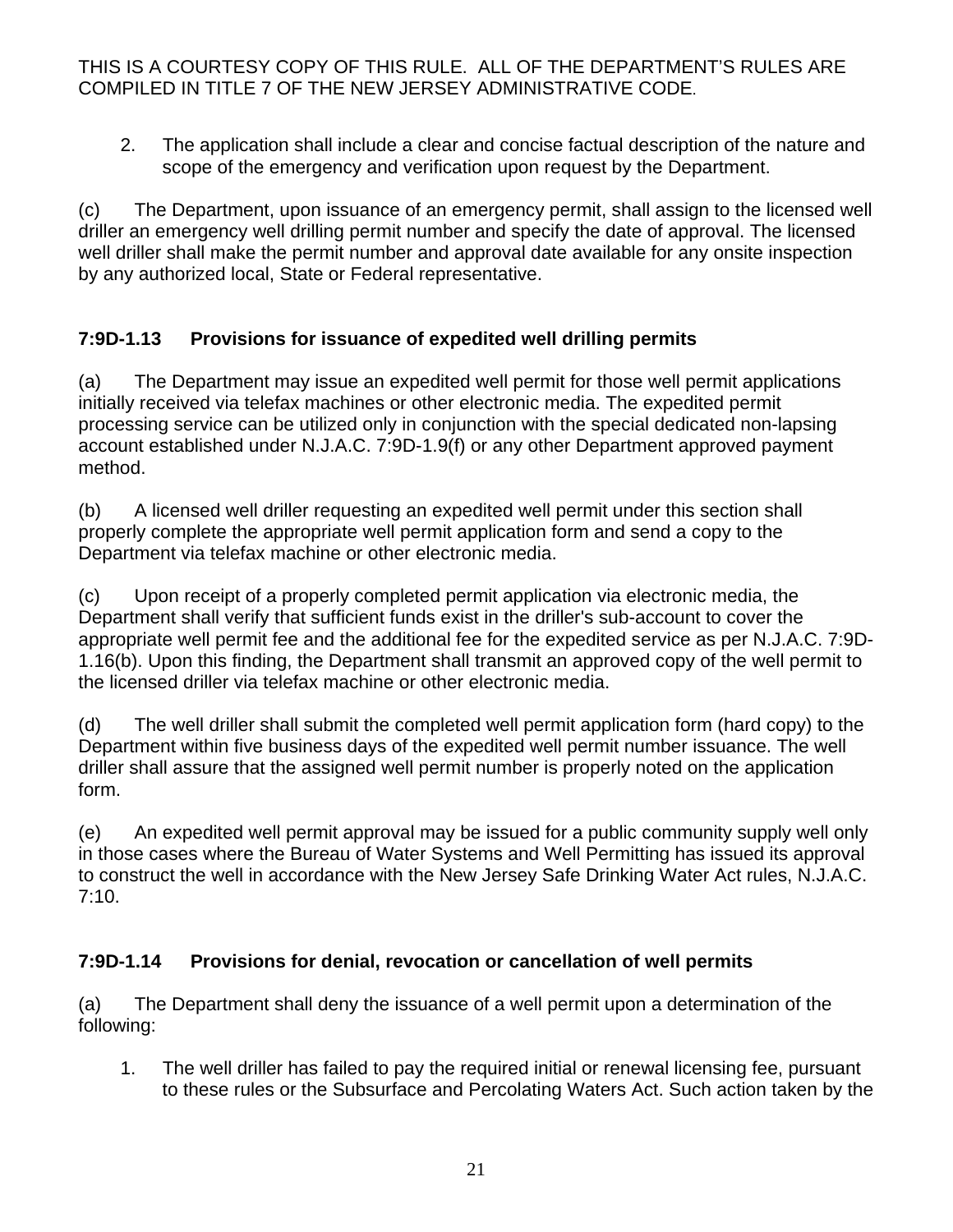Department to deny such well permit applications shall not restrict or prohibit the property owner from securing the services of another New Jersey licensed well driller to obtain a permit to drill well; or

- 2. The site where the well is to be drilled is designated by the Department as an area where wells may not be constructed, including but not limited to contaminated aquifers, areas of salt water intrusion, and other areas where environmental remediation may be adversely affected by the construction and/or operation of wells.
- (b) The Department may revoke a well permit upon a determination of the following:
	- 1. The permit application contained false or inaccurate information; or
	- 2. The owner, well driller or both failed to comply with any requirement of the State Act or this subchapter or has not complied with one or more conditions of the State well permit issued for the particular well.

(c) The well driller shall be responsible for cancellation of all approved State well permits which have either expired or in those instances where the well construction was never initiated. All cancellations shall be made by the New Jersey licensed well driller using the forms prescribed by the Department.

#### **7:9D-1.15 Well record requirements**

- (a) All well records shall be maintained as follows:
	- 1. A licensed well driller shall, within 90 days of completion of the drilling, constructing, installing, repairing, replacing or modifying any well requiring a permit to drill, file a completed well record on the forms provided by the Department.
		- i. A well is completed when all drilling and the physical construction of the well has been completed by the well driller.
		- ii. All well records shall be signed by the well driller who actually performed the construction of the well, or provided the onsite supervision of the well construction;
	- 2. Where a well is equipped with a pump having a capacity in excess of 70 gallons per minute (gpm) and the equipment is installed after the well record has been submitted, the well record shall be amended by the licensed well driller or pump installer and resubmitted to the Department within 90 days of installation of the pumping equipment;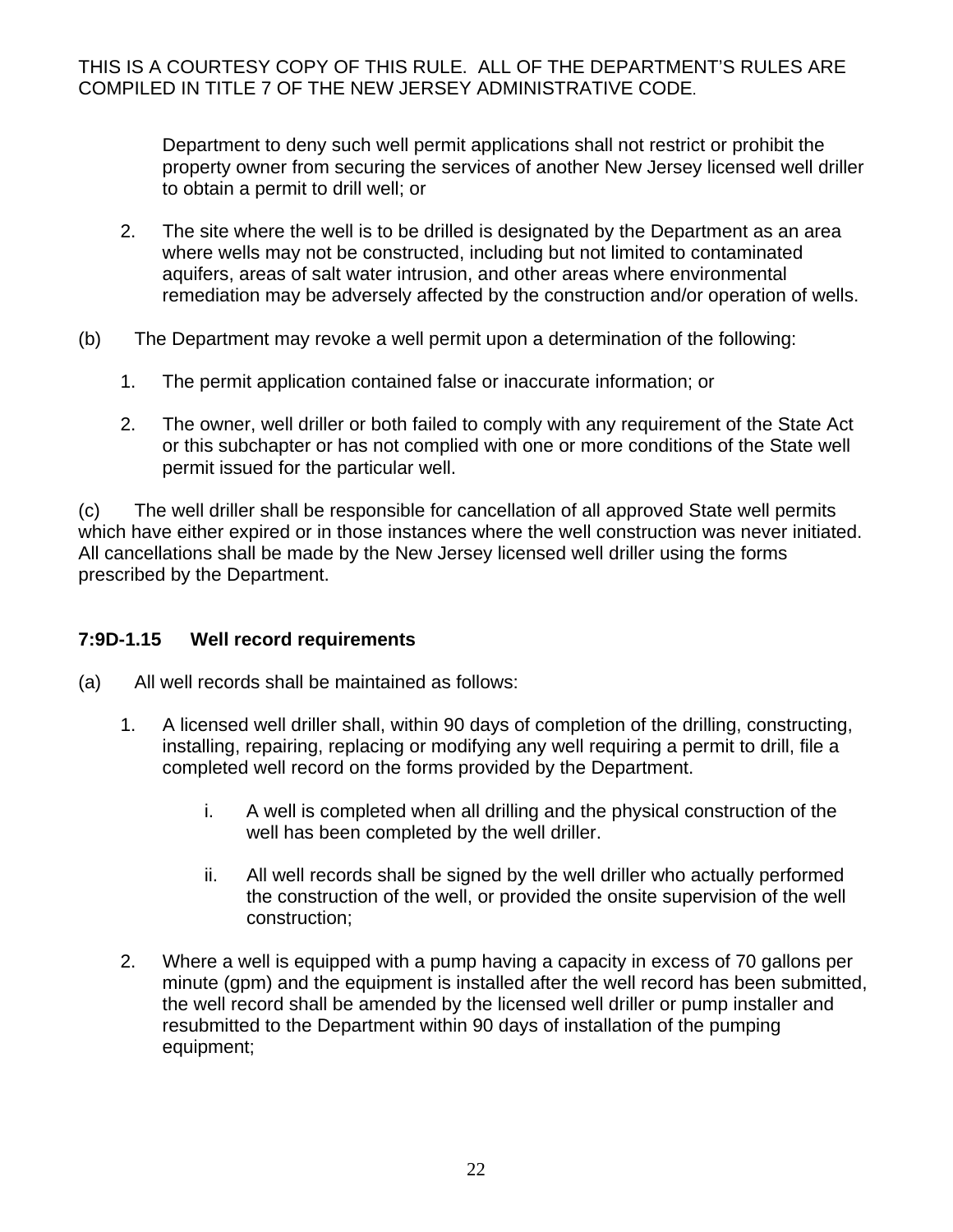- 3. Well records shall be accurate, complete and legible using the forms prescribed by the Department giving the geologic log (that is, description of materials penetrated during well drilling), the location of the well, the date of well construction and date well completed, the size and depth of the well, the diameter of the borehole and well casing installed, the length of well casing, the length of any well screen or open hole interval, a description of all equipment and materials used to construct the well, the static water level and yield of the well, information on any permanent well pumping equipment installed by the well driller or pump installer, name and registration number of the well driller who constructed the well and other such information pertaining to the construction of the well; and
- 4. Starting July 1, 2008, the as-built location of the well shall be reported in all well records as follows:
	- i. All well location coordinates shall be mapped within 10 feet of the actual location. The mapping method used shall have horizontal accuracy of at least five meters.
	- ii. Horizontal data points shall be submitted in New Jersey State Plane coordinates using the North American Datum of 1983 (NAD 1983), in accordance with the Department's Mapping and Digital Data Standards at N.J.A.C. 7:1D Appendix A, using units of United States survey feet.
	- iii. Location information collected in latitude and longitude shall be converted to New Jersey State Plane coordinates.
	- iv. Well locational information shall be reported using one of the following methods:
		- (1) Global Positioning System (GPS). GPS data shall be obtained in accordance with Department standards set forth at N.J.A.C. 7:1D Appendix A. More information on GPS is available on the Department's Bureau of Geographic Information Systems' web site at http://www.nj.gov/dep/gis/. The GPS coordinates shall be collected by the well drillers as close as possible to the as-built well location. GPS receivers used for GIS data collection shall be either mapping grade or resource grade receivers that meet the standards in N.J.A.C. 7:1D Appendix A; or
		- (2) Survey. All surveyed coordinate locations for an as-built well shall be established by a New Jersey licensed land surveyor.

(b) Where a site-wide permit is issued, one well record form shall be submitted for all wells that are the subject of that permit.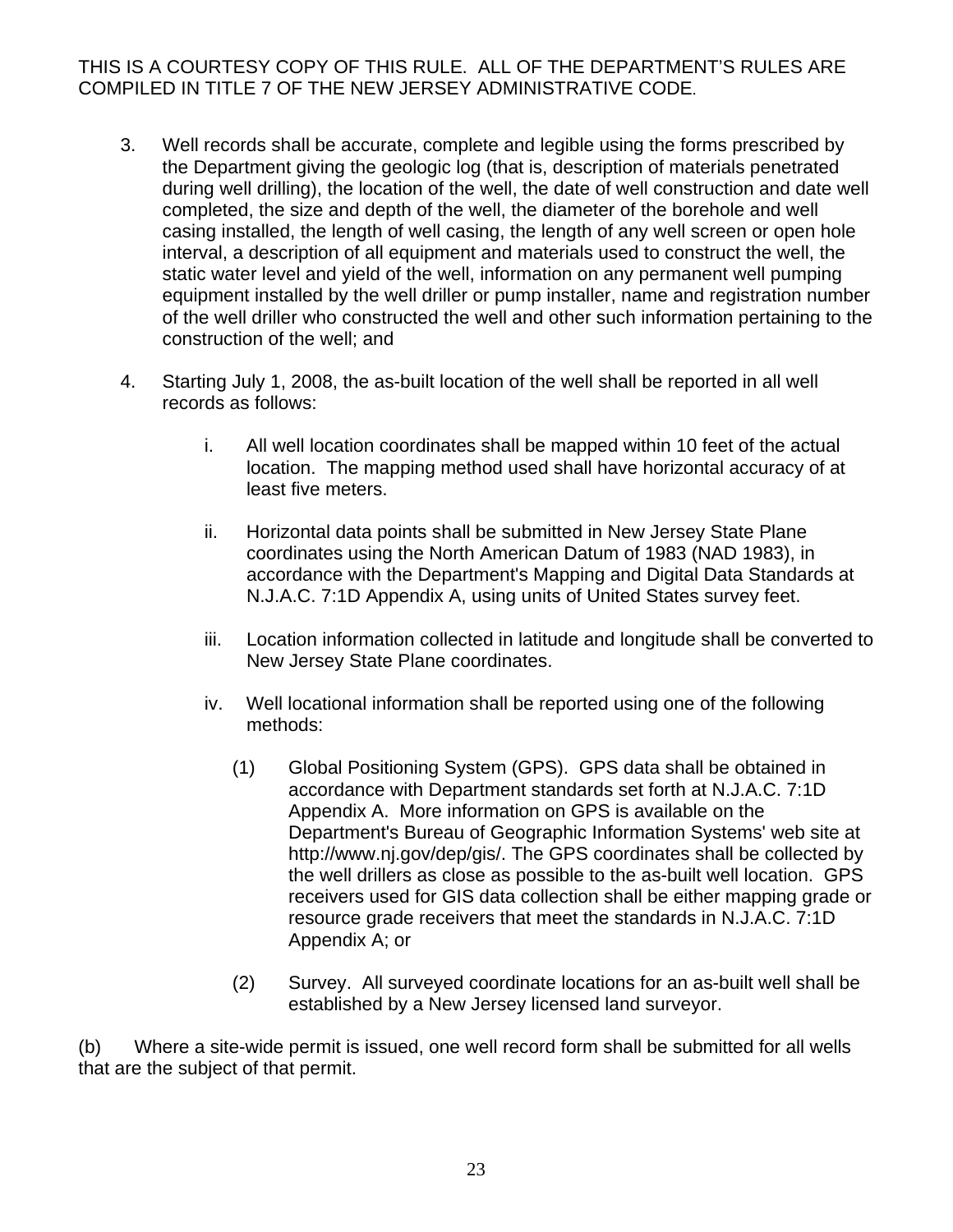# **7:9D-1.16 Fees for permit to drill well**

(a) Non-refundable payment of well permit fees is required for any well requiring a permit to drill pursuant to the State Act and these rules. Payment shall be made by check or money order, payable to "Treasurer, State of New Jersey" and submitted with the appropriate permit application to the Department.

- (b) Well permit fees are assessed as follows:
	- 1. Each permit application for any well other than those described in (b)2 below shall be accompanied by a fee of \$130.00;
	- 2. Each permit application for a well equipped with a pump capable of producing 70 gallons per minute or more shall be accompanied by a fee of \$250.00;
	- 3. Each site-wide permit application for borings, cathodic protection wells, closed loop geothermal well systems or dewatering well systems shall be accompanied by a fee of \$1,300.00. A site-wide permit shall allow for the construction of 10 or more borings, cathodic protection wells, closed loop geothermal wells, or dewatering wells or dewatering wellpoints for each project area. Where less than 10 borings, cathodic protection wells, closed loop geothermal wells, or dewatering wells or dewatering wellpoints are proposed to be drilled at a site, individual well permits are required, and the fee at (b)1 above applies.

(c) The Department shall annually publish a list of acceptable electronic media for expedited permit processing and the associated additional fee for each individual permit shall be \$25.00.

## **SUBCHAPTER 2 REQUIREMENTS AND PROCEDURES FOR THE CONSTRUCTION, INSTALLATION, OPERATION AND MAINTENANCE OF WELLS**

## **7:9D-2.1 Well categories**

(a) The following well categories are for the purposes of establishing general and specific well construction standards:

- 1. Category 1 Potable Water Supply Wells: domestic, non-public, public community supply, and public non-community wells;
- 2. Category 2 Non-Potable Water Supply Wells: fire protection, irrigation, test, industrial, livestock, open loop geothermal and injection or recharge wells;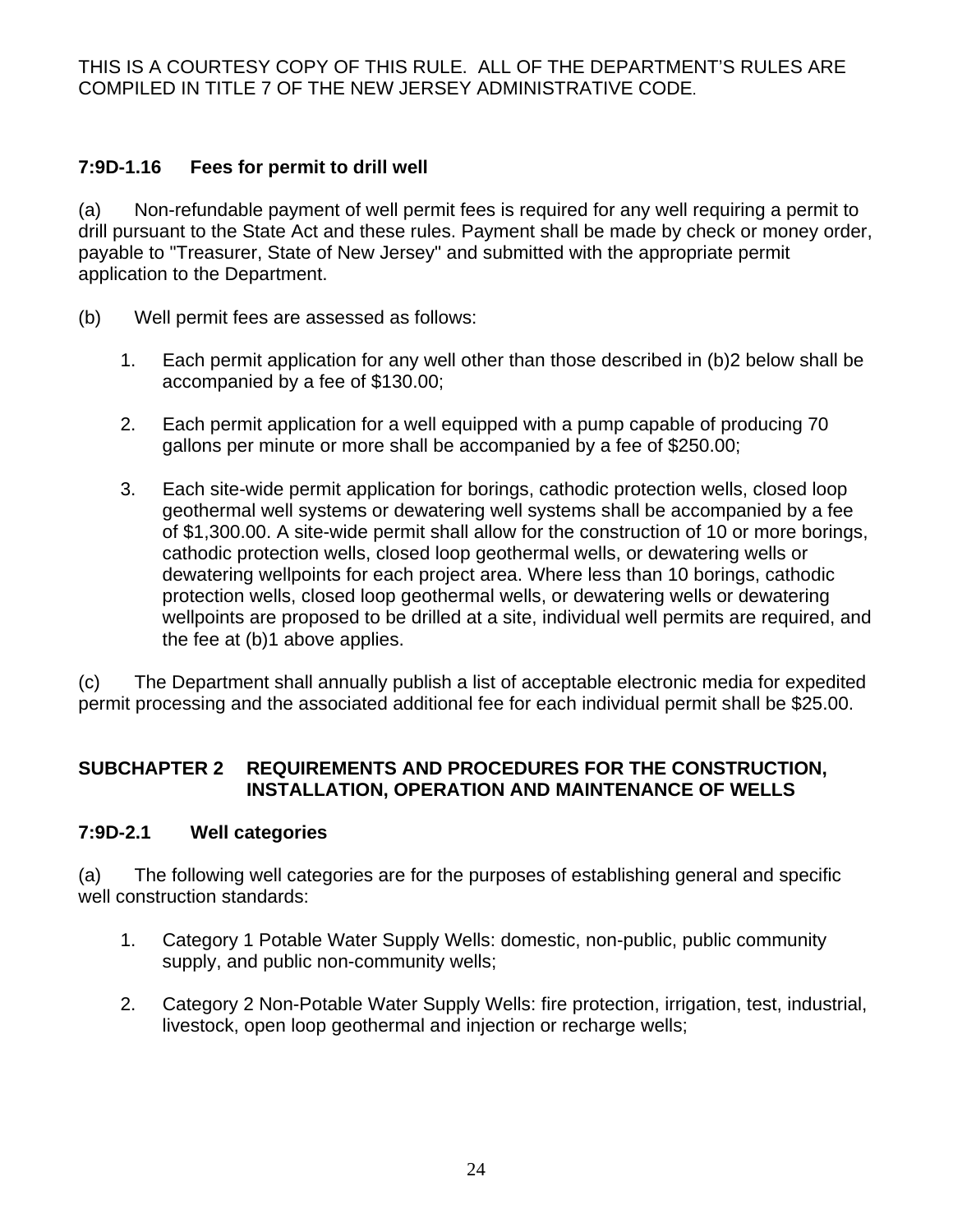- 3. Category 3 Resource Evaluation Wells: monitoring wells, air sparging wells, soil vapor extraction wells, recovery wells, and wells or wellpoints installed for environmental remediation projects;
- 4. Category 4 Special Use Wells: methane gas extraction wells, closed-loop geothermal wells, dewatering wells or dewatering wellpoints, cathodic protection wells, oil and gas exploration wells, elevator shafts and any other such well which may, in the discretion of the Department require a permit pursuant to the State Act and N.J.A.C. 7:9D-1.11; and
- 5. Category 5 Geotechnical Wells: test borings, probe holes, uncased holes drilled or otherwise constructed for the purpose of obtaining data for engineering and/or geophysical, hydrological or geological purposes and borings involving the use of direct-push technologies.

#### **7:9D-2.2 General construction requirements for all wells**

(a) The following general construction requirements shall apply to the construction of all categories of wells pursuant to the State Act:

- 1. A New Jersey licensed well driller shall be on-site and directly supervise each well drilling operation, and there shall be one licensed well driller of the proper class on site for each well drilling rig on site;
- 2. All water used in the construction, alteration, repair or decommissioning of any well shall be of potable quality;
- 3. All well drilling rigs, tools, pipe and other drilling equipment shall be maintained in a clean and operational state to prevent contamination to the well or work site;
- 4. The Department may prohibit for use in the construction or maintenance of any well any material or equipment that may pose a significant hazard to public health, safe drinking water or ground water;
- 5. Any hazardous waste, including but not limited to, contaminated casing, cuttings, sediment, displaced water, or free product, generated during the drilling procedure shall be handled in accordance with N.J.A.C. 7:26G;
- 6. No new Category 1 or Category 2 well shall be located or enclosed in a basement or cellar of a building;
	- i. No existing well shall be built over by any realty improvement that would inhibit access to the well for any repair, replacement or decommissioning;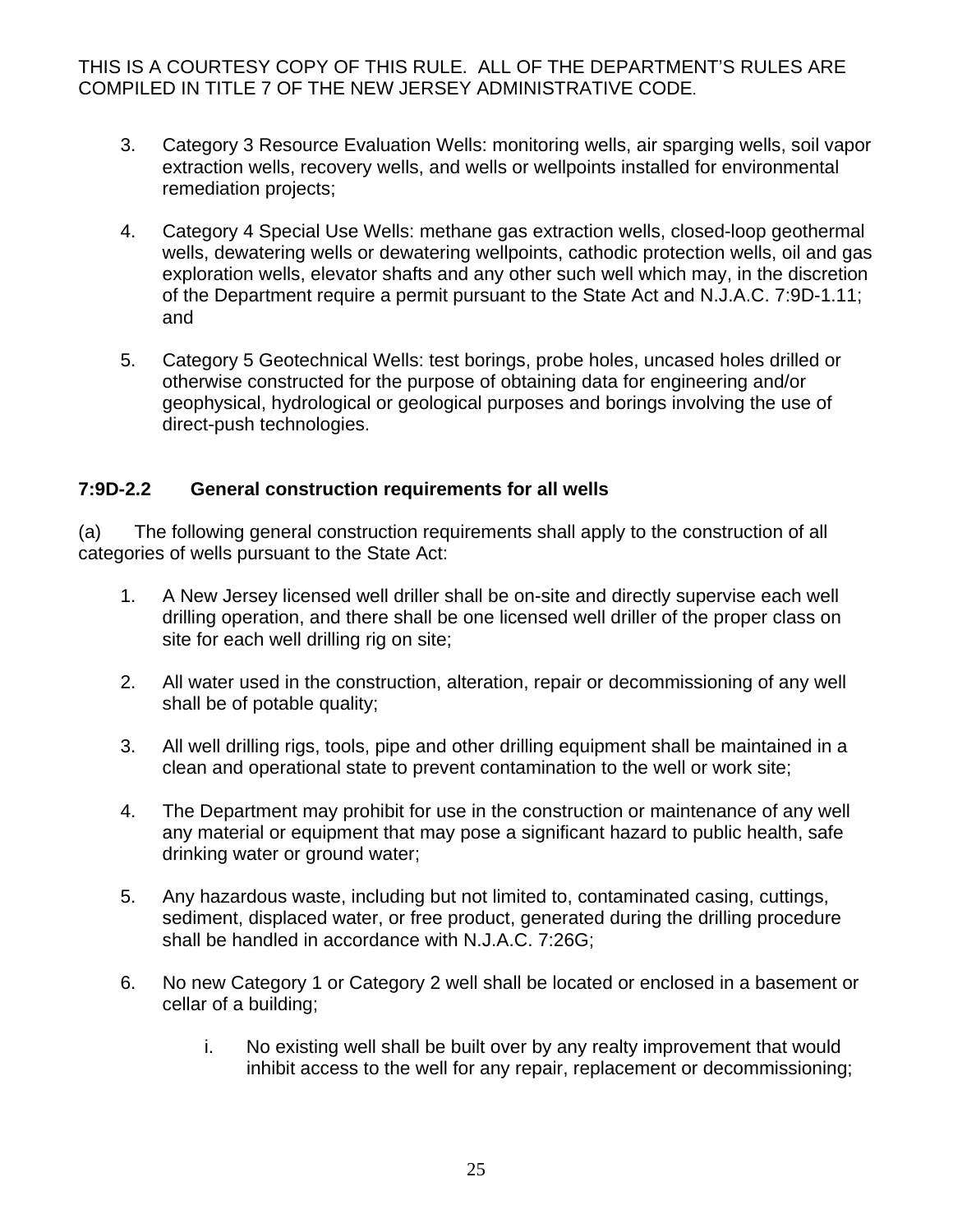- 7. When permanent casing is to be driven into an undersized borehole, the borehole diameter shall be less than the inside diameter of the casing;
- 8. A drive shoe shall be placed on casing that is to be driven;
- 9. When casing is to be installed into an oversized borehole, the borehole diameter shall be at least four inches greater than the inside diameter of the well casing to be installed;
- 10. Where applicable, all annular space between well casings, and the annular space between any casing and borehole, shall be sealed immediately following the setting of the well casing, but no later than 24 hours after the well casing has been set in place;
- 11. A temporary outer casing of the same inner diameter as the oversized borehole may be installed to prevent cave-in provided the temporary casing is removed, if possible, during the sealing of the annular space;
- 12. A well shall not be screened or gravel packed in more than one water bearing unit or across a confining unit without prior written approval by the Department;
- 13. Adequate protection shall be provided for the top of the borehole and/or the top of the well casing to prevent surface contamination from entering the well during the drilling operation and when the driller is not at the drilling site;
- 14. When the drilling of a borehole for any well is temporarily suspended and the rig moves away from the drilling site, the borehole shall be considered abandoned and subject to the decommissioning requirements in N.J.A.C.7:9D-3;
- 15. Once the well has been installed, the well casing shall be securely capped until the pump is installed and/or the well is placed in service or until the well is properly decommissioned. The cap shall be threaded onto the casing, or be a friction type device which locks onto the outside of the casing, or a blank sanitary well seal, or any other equivalent type of cap as may be approved by the Department;
- 16. All flowing wells shall be equipped with a water-tight cap which is threaded, slip-on or welded, and a control valve or necessary appurtenances to protect the integrity of the well construction and/or wellhead.
	- i. There shall be no overflow of water from the well which may become a public nuisance or violate any other New Jersey State law or regulation;
- 17. Unsuitable or non-productive wells that cannot be used for their intended purpose shall be decommissioned in accordance with N.J.A.C. 7:9D-3. These include, but are not limited to, wells which are abandoned during construction, are contaminated, exhibit a loss of supply or are damaged;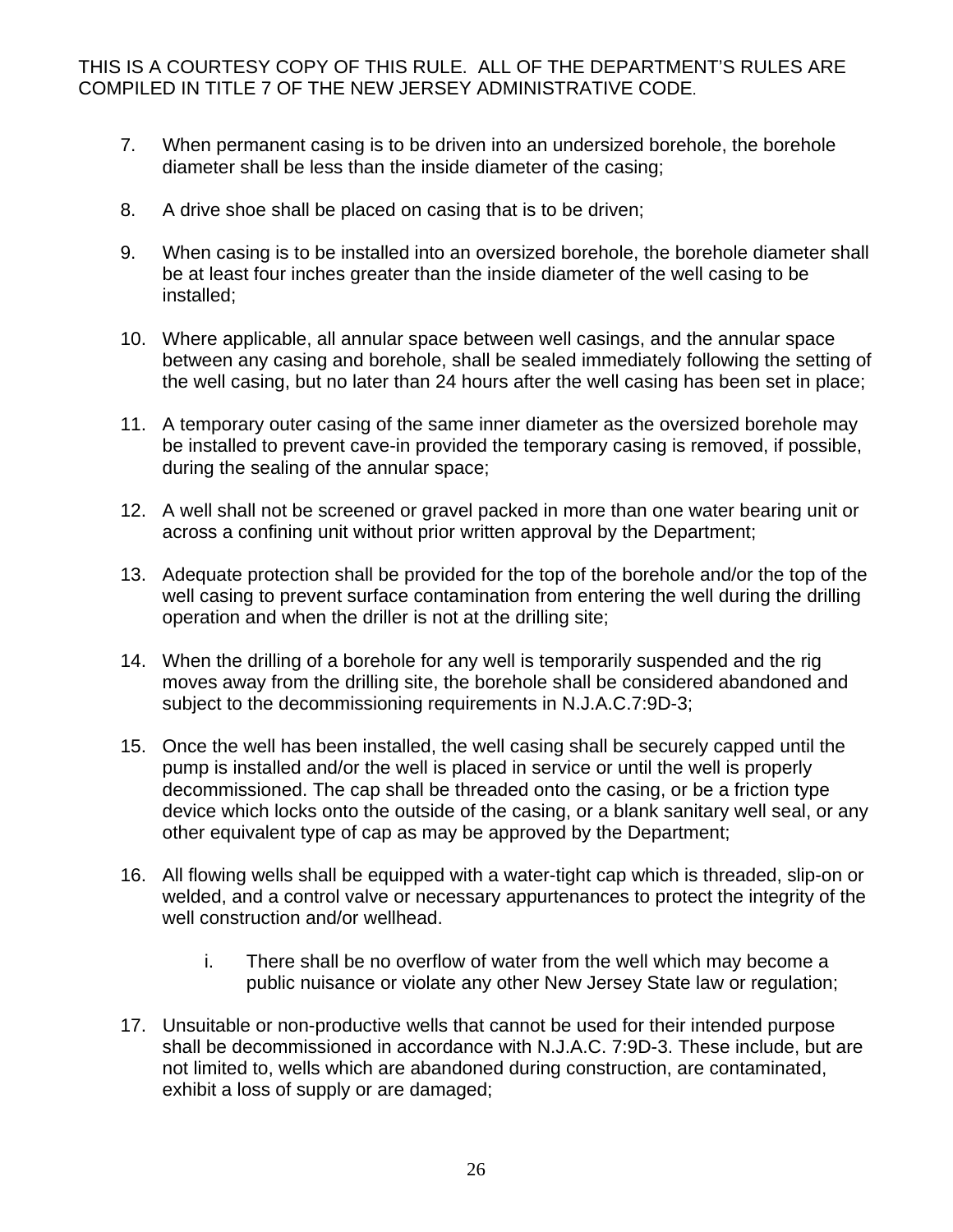- 18. If the Department determines that any well water system, or any appurtenance thereto, is not being properly maintained, or has deteriorated to such an extent that contamination might enter the well or enter the ground water or constitute a physical hazard, the Department may order work to be performed on the well or appurtenances thereto as is deemed necessary to prevent contamination of the ground water or mitigate the physical hazard;
- 19. When permanent well pumping equipment is required for any well, all installation or replacement work shall be performed by a New Jersey licensed pump installer or New Jersey licensed master or journeyman well driller. All such work shall conform with the standards set forth in N.J.A.C. 5:23-3.16 and N.J.A.C. 13.31-1.18(a).
- 20. Any portion of a well borehole which is drilled into a confining layer or through a confining layer where the deeper aquifer will not be used, shall be considered abandoned and that portion of the well borehole shall be decommissioned and sealed prior to the completion of the well in accordance with N.J.A.C. 7:9D-3.

(b) Any well installed in an area of known contamination or salt water intrusion may be required to have double-cased well construction as follows:

- 1. The outer-most well casing shall be constructed into the first significant confining layer which separates the water supply from any such contamination. This casing shall extend at least 20 feet into the confining layer or to the base of the confining layer;
- 2. The annular space between the casing and borehole shall be sealed in accordance with N.J.A.C. 7:9D-2.9 and 2.10. The annular space between all subsequent well casings installed shall also be permanently sealed to protect all underlying aquifers as well as the water supply; and
- 3. All wells with casing that extends through salt water into fresh water shall be doublecased.

#### **7:9D-2.3 Specific requirements for the construction of Category 1 and Category 2 wells**

(a) In addition to the well permitting requirements in N.J.A.C.7:9D-1 and the well construction standards in N.J.A.C. 7:9D-2.2, the following requirements shall also apply to all Category 1 wells:

1. All parts of the well water system shall be tested, installed, designed, located, and constructed in accordance with all applicable sections of N.J.A.C. 7:10-12 or 11;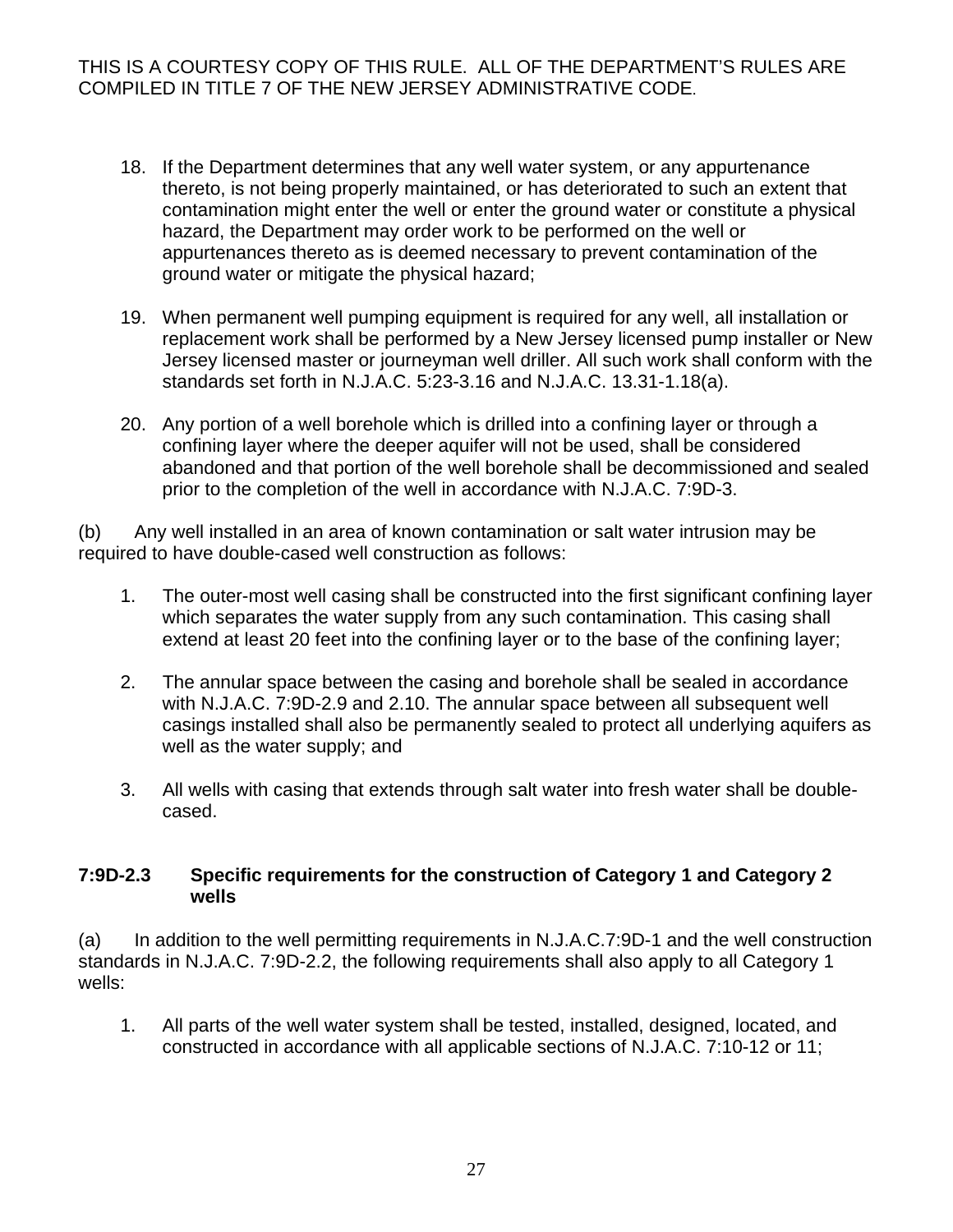- 2. All wells shall be disinfected pursuant to the applicable requirements of N.J.A.C. 7:10- 12 or 11;
- 3. For potable water supply wells installed in unconsolidated formations:
	- i. All well casing shall be no less than four inches in inner diameter and no less than 50 feet in depth;
	- ii. ii. The diameter of any well screen shall not be less than two inches; and
	- iii. All wells shall have a minimum length of 50 feet of grout seal extending from the top of the gravel pack or top of the well screen to grade.
- 4. For potable water supply wells installed in consolidated formations:
	- i. All well casing shall not be less than six inches in inner diameter;
	- ii. Each well shall have a minimum of 50 feet of casing and be constructed with a minimum of 20 feet of casing set into unweathered rock; and
	- iii. All wells shall have a minimum length of 50 feet of grout seal extending from the bottom of the casing described in (a)4ii above to grade; and
- 5. All well water systems which may require water treatment pursuant to (a)1 above shall conform with all applicable requirements set forth in N.J.A.C. 7:10-12 or 11.

(b) In addition to the well permitting requirements in N.J.A.C. 7:9D-1 and the well construction standards in N.J.A.C. 7:9D-2.2, the following requirements shall also apply to all Category 1 and 2 wells:

- 1. All well casings shall extend a minimum of 12 inches above grade and shall be equipped with pitless adapters or pitless well units. The pitless adapter or pitless well unit requirement does not apply to wells equipped with a turbine pump. Exceptions to this 12 inch requirement are those well casings located in a well pit or pump house where adequate protection from surface drainage or contamination is provided and those located in driveways as flush mount installations provided with a water tight lid;
- 2. All wells shall be equipped with a down facing casing vent located at least 12 inches above the flood level. All vents shall be screened to prevent the entry of insects;
- 3. Any repairs made to existing wells or pump systems, where the well head terminates below ground, shall include extending the well casing above the land surface and installing a pitless adapter. Extending the well casing above grade shall be accomplished by either welding additional casing on the existing casing, or the use of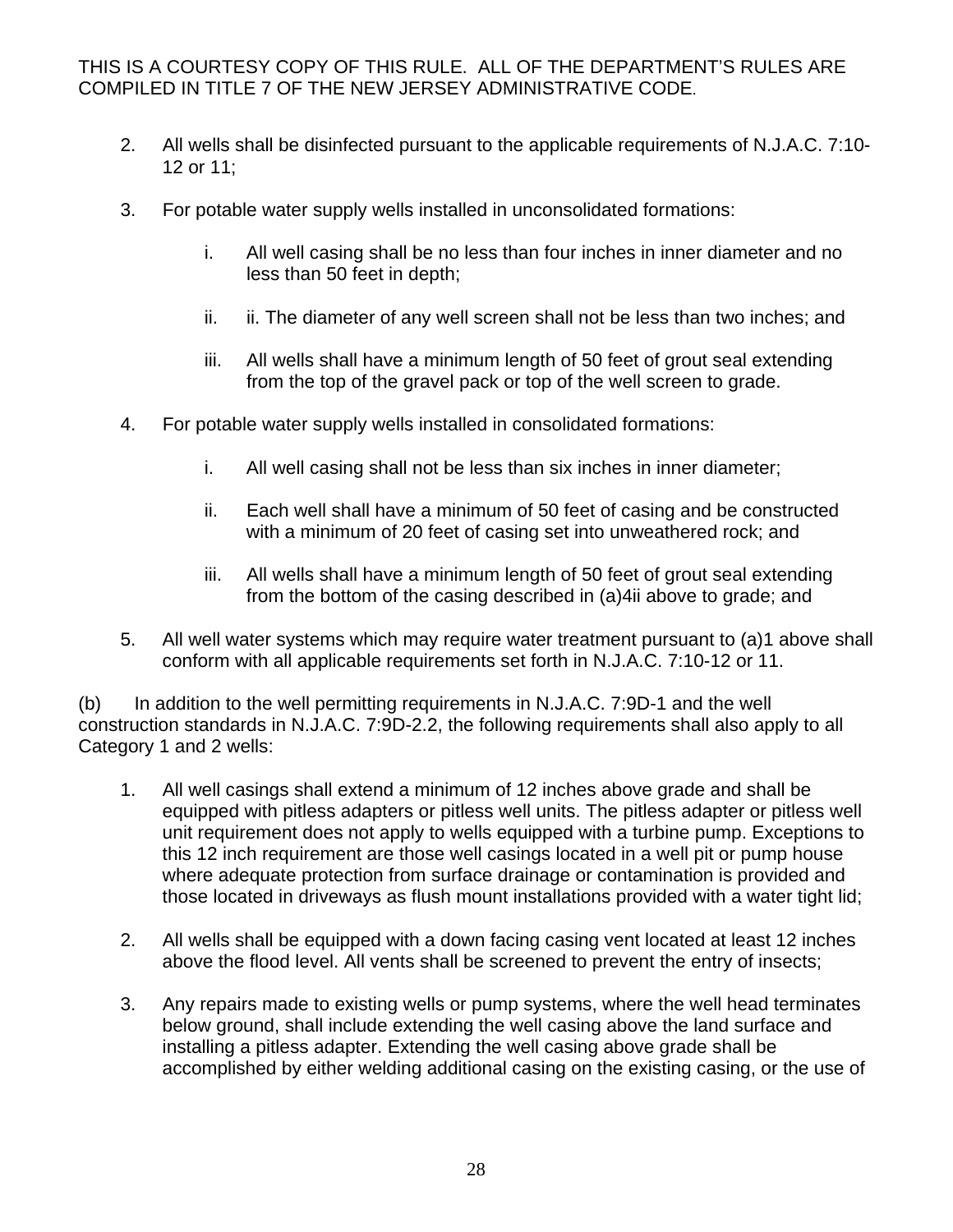a gasketed, water-tight casing adapter which complies with the Pitless Adapter Standard - 1997 (PAS-97) Performance Standards document set forth at (a)6ii below;

- 4. The annular space between the casing and the oversized borehole shall be sealed in accordance with the requirements set forth in N.J.A.C. 7:9D-2.9 and 2.10;
- 5. All annular space between any well casings shall be sealed, excluding the annular space between a maintenance casing and any permanent casing; and
- 6. All permanent well pumping equipment, well pump controls, pitless well adapters and pitless well units for Category 1 and 2 wells shall be installed as follows:
	- i. A pitless well installation shall consist of either a pitless well unit or pitless well adapter, and a pitless well cap or a sanitary well seal;
	- ii. Pitless well units, pitless well adapters and pitless well caps shall be manufactured and installed in accordance with the Pitless Adapter Standard - 1997 (PAS-97) Performance Standards of the Water Systems Council, incorporated herein by reference, as amended and supplemented. The standard may be obtained from the Water Systems Council, 800 Roosevelt Road, Building C, Suite 20, Glen Ellyn, IL 60137;
	- iii. The lateral discharge line from the well shall be covered with a minimum of 3.0 feet of earth. In northern portions of the State (that is, Passaic, Sussex and Warren counties) additional earth cover to prevent freezing may be necessary;
	- iv. The hole used to install the lateral discharge line into the well casing shall be made in such a manner as to provide a watertight connection;
	- v. The exterior connection between the adapter and the well casing shall be a watertight seal either welded, threaded, or of a clamp-on gasket type. A clamp-on gasketed adapter shall be installed only on a well casing with a smooth, clean surface;
	- vi. At the point of attachment to the well casing, a pitless well unit shall be field-welded, threaded, or of the slip-on type with "O-ring" gasket, and shall be of watertight construction;
	- vii. If the connection is by means of a field-weld, the pitless well unit shall be of a type specifically designed for a welded connection;
	- viii. If the connection is of the slip-on type with "O-ring" gasket, the surface of the well casing shall be smooth and clean;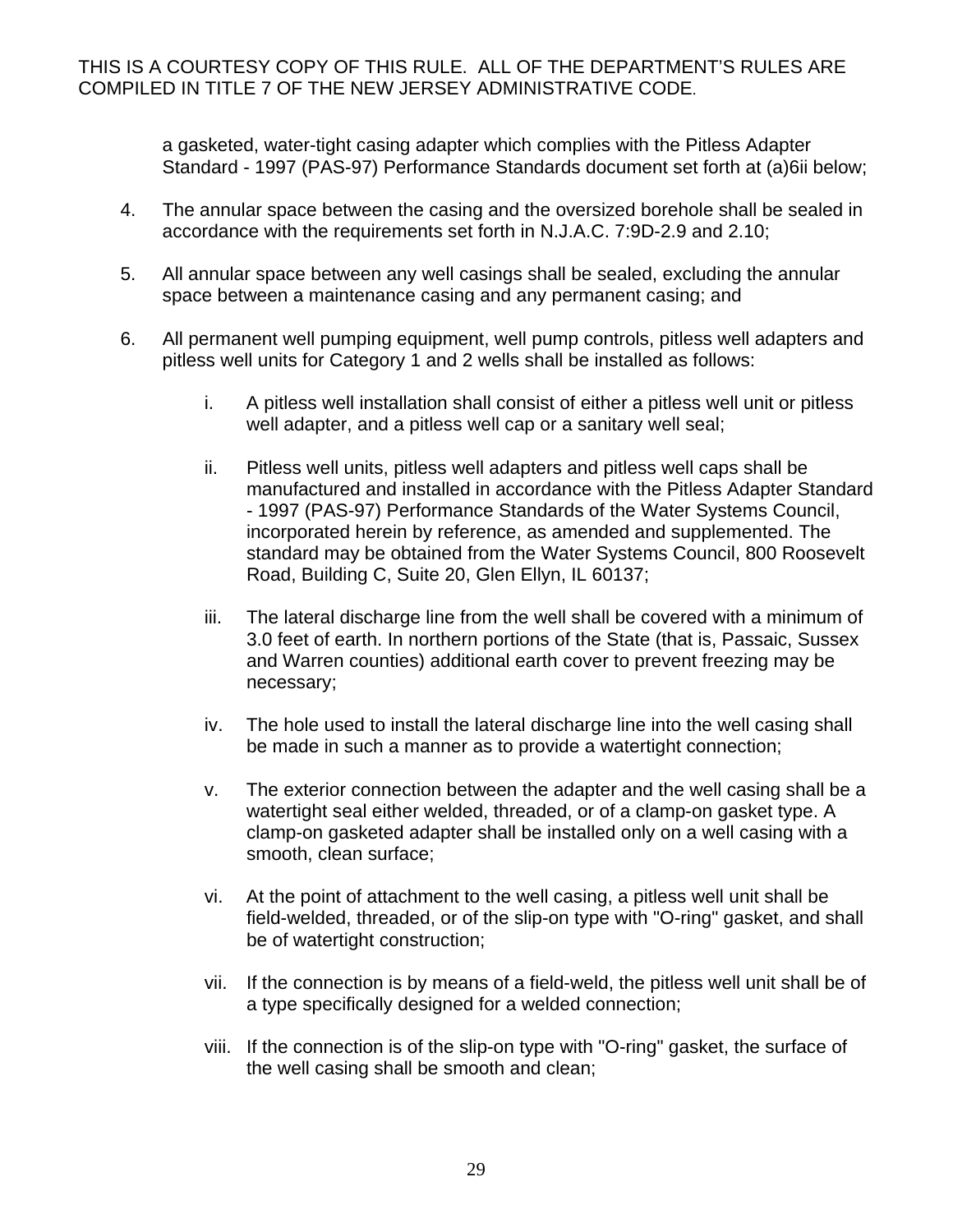- ix. The field connection between the pitless well unit and the lateral discharge line shall be either threaded, flanged or a mechanical joint, and shall be constructed and installed so as to be watertight;
- x. Well pumps and appurtenant equipment shall be designed and installed to ensure adequate protection of the water supply and protection against freezing of the water;
- xi. Each well pump shall have a foot-valve or a check valve;
- xii. In a screened well, the well pump setting and suction inlet shall be located so that the pumping level of the water cannot be drawn below the top of the screen;
- xiii. Any well with a yield of less than five gallons per minute (gpm) shall be equipped with a low water level cut-off device;
- xiv. Any well with a pump capacity greater than the yield of the well shall be equipped with a low water level cut-off device;
- xv. Whenever possible, pumping equipment shall be designed and located so as to avoid the need for a pump pit. A pump pit, if used, shall be of watertight construction and shall have a drainage system or sump pump installed to prevent flooding;
- xvi. The pumping equipment shall be located so as to permit convenient access for the removal and repair of the pump and related appurtenances;
- xvii. Each pump shall be mounted so as to minimize vibration and noise and to minimize damage to the pump;
- xviii. A pressure switch and a thermal overload switch shall be included on all pump installations;
- xix. A pressure relief valve is required on all positive displacement pumping systems; and
- xx. Pump controls or accessories shall either be housed in a secured building or be enclosed in a weather-proof, locked cabinet.
- (c) All wells installed in unconsolidated formations shall be constructed as follows:
	- 1. When used, all well screens shall be properly sized to produce water free of sand and silt at the well head to the extent that the sand and silt will not interfere with the intended use and operation of the well water system.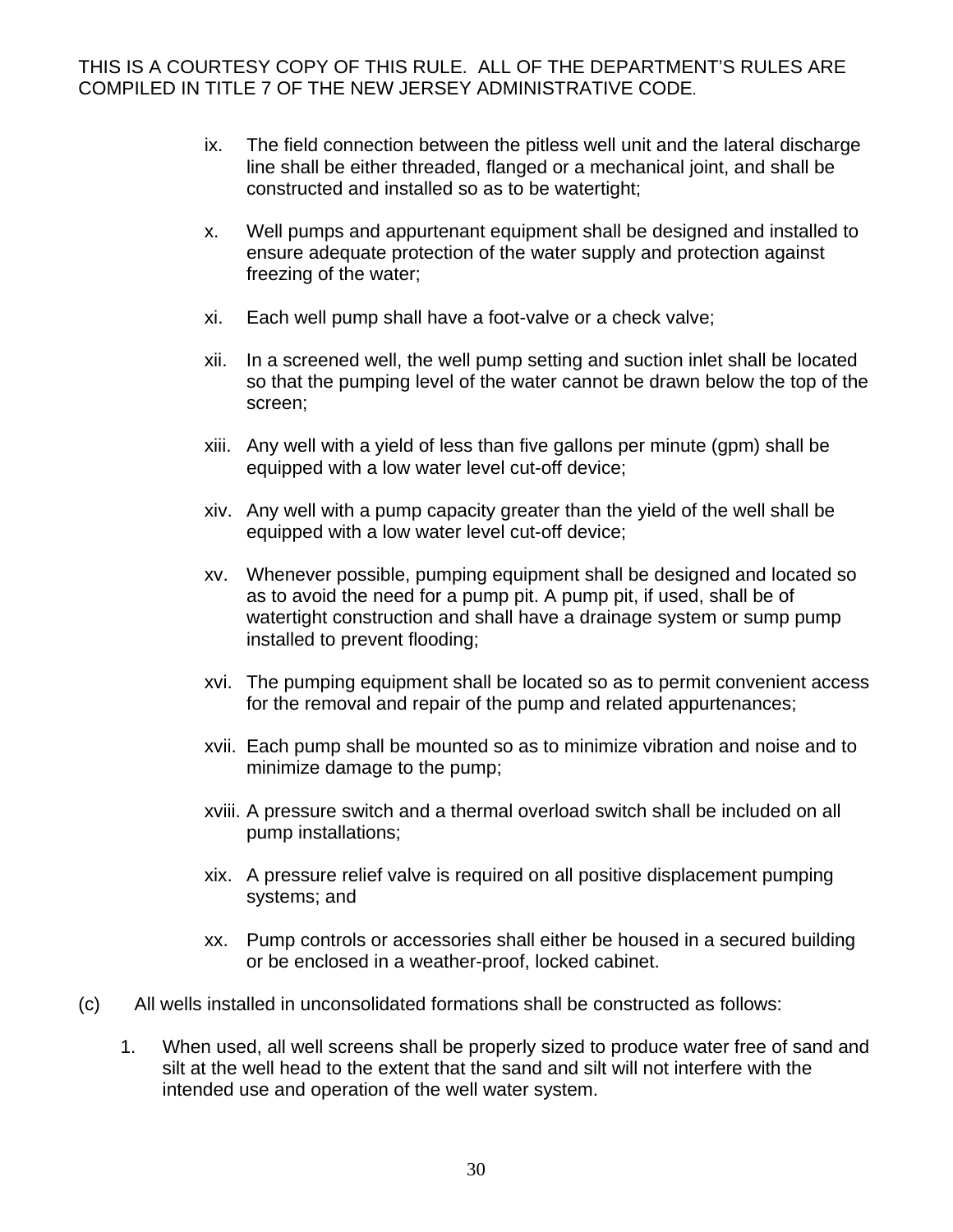- (d) All wells installed in consolidated formations shall be constructed as follows:
	- 1. All well casing shall be steel and shall conform to the minimum specifications and requirements set forth in Table 1 of (e)4 below;
	- 2. All wells shall have a minimum of 50 feet of casing, with a minimum of 20 feet of casing set into unweathered rock; and
	- 3. If broken rock, mud seams, etc., are encountered when drilling below the base of the permanent casing, the driller shall pull out the permanent casing, ream the hole to below the problem zone and reinstall the well casing. In those instances or situations where the well driller is unable to remove the permanent well casing, a deviation from the construction standards shall be requested in accordance with N.J.A.C. 7:9D-2.8.

(e) All materials used for the maintenance, replacement, repair, or modification of any Category 1 or 2 well shall meet the following requirements:

- 1. All well casing shall be approved for its intended use by the National Sanitation Foundation (NSF) and either the American Water Works Association (AWWA) or the American Society for Testing and Materials (ASTM);
- 2. Outer casings and liners shall be of the same weight and thickness as the permanent casings;
- 3. Plastic well casing shall conform to the following requirements:
	- i. Plastic well casing shall be limited to use in unconsolidated formations;
	- ii. Plastic well casing or screen shall not be driven;
	- iii. Plastic well casing shall meet the requirements specified in the American Society for Testing and Materials (ASTM) Standard F480-91, "Standard Specification for Thermoplastic Well Casing Pipe and Couplings Made in Standard Dimension Ratios (SDR), SCH 40 and SCH 80," incorporated herein by reference, as amended and supplemented. The Society's address is 1916 Race Street, Philadelphia, PA 19013;
	- iv. ABS casing shall meet the requirements specified in the American Society for Testing and Materials Standard D1527, "Standard Specifications for Acrylonitrile-Butadiene-Styrene (ABS) Plastic Pipe, Schedules 40 and 80" incorporated herein by reference, as amended and supplemented. The Society's address is 1916 Race Street, Philadelphia, PA 19013;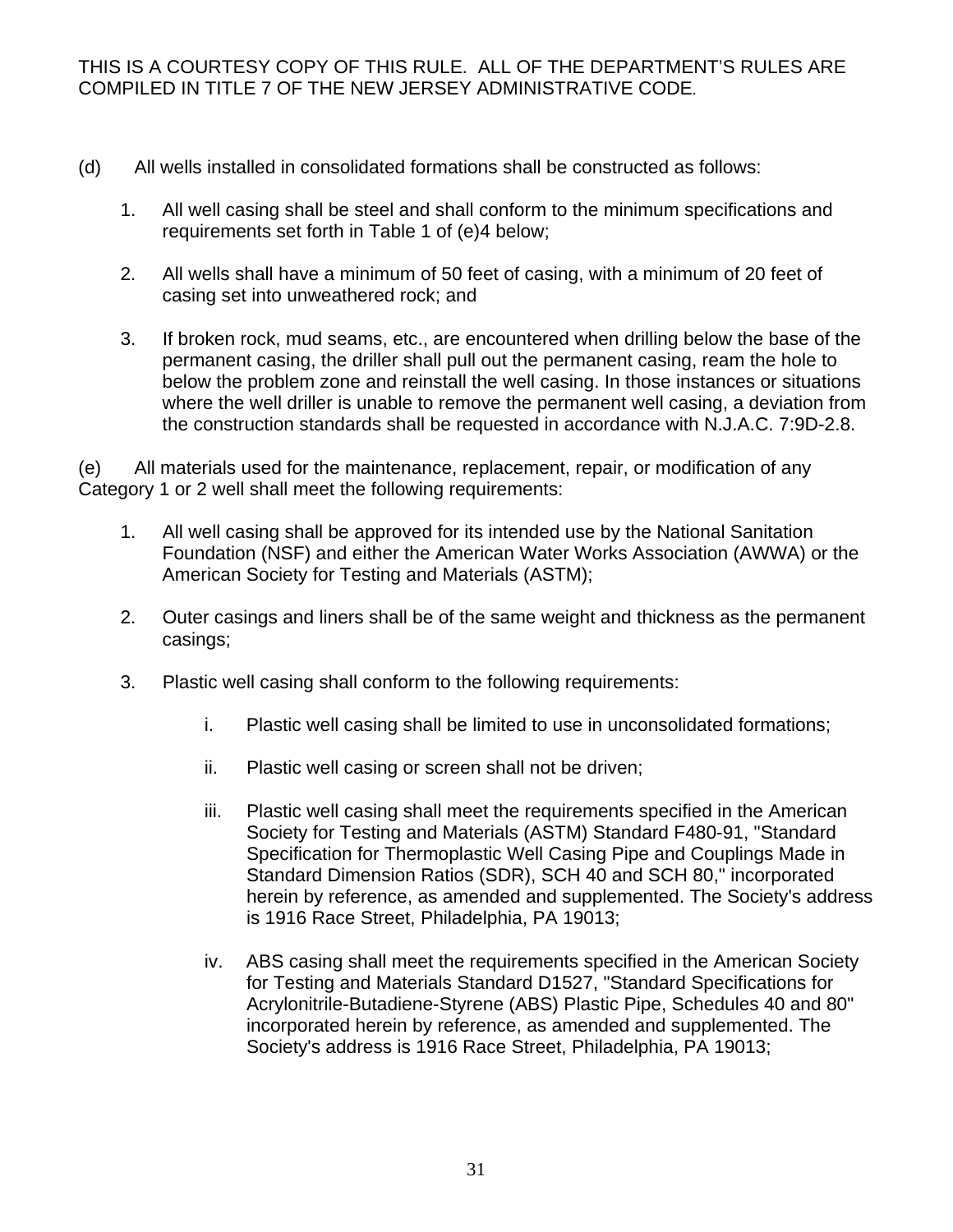- v. Plastic well casing shall also meet the requirements of the National Sanitation Foundation Standard Number 14; "Plastic Piping System Components and Related Materials," incorporated herein by reference, as amended and supplemented. The Foundation's address is P.O. Box 130140, 789 Dixboro Road, Ann Arbor, MI 48113-0140;
- vi. Each length of plastic casing shall be marked in accordance with the ASTM marking specifications noted in ASTM standard F480 (see (c)3iii above); and
- vii. Plastic well casing may be joined by solvent welding or mechanically joined by threads or other means depending on the type of material and its fabrication. Solvent cement used for solvent welding shall meet the specifications for the type of plastic well casing being used. Solvent cement shall be applied in accordance with the instructions of the solvent and casing manufacturer;
- 4. Standard steel casing shall be manufactured and installed to conform to ASTM designation A-53 or A-120, or American Petroleum Institute (API) standard Specifications 5A or 5L, incorporated herein by referenced, as amended and supplemented. The latter are available from API, Division of Production, 300 Corrigan Tower Building, Dallas, TX 75201. All steel casing shall be manufactured to conform to the American National Standards Institute (ANSI) dimensions and shall conform to the minimum specifications and requirements listed in Table 1 below:

| Nominal          |              |                        | Weight (lb. Per foot)*                             |                              |                     |        |  |  |  |
|------------------|--------------|------------------------|----------------------------------------------------|------------------------------|---------------------|--------|--|--|--|
| size<br>(inches) | Plain<br>end | Threads &<br>couplings | Threads reamed/<br>recessed & drifted<br>couplings | <b>Thickness</b><br>(inches) | Diameter<br>Outside | Inside |  |  |  |
| 4                | 10.79        | 10.89                  | 11.00                                              | . 237                        | 4.500               | 4.026  |  |  |  |
| 5                | 14.62        | 14.81                  | 15.00                                              | .258                         | 5.563               | 5.047  |  |  |  |
| 6                | 18.97        | 19.18                  | 19.45                                              | .280                         | 6.625               | 6.065  |  |  |  |
| 8                | 24.70        | 25.55                  |                                                    | . 277                        | 8.625               | 8.071  |  |  |  |
| 10               | 40.48        | 41.85                  |                                                    | .365                         | 10.750              | 10.020 |  |  |  |
| 12               | 43.77        | 45.45                  |                                                    | .330                         | 12.750              | 12.090 |  |  |  |
| 14               | 54.57        | 57.00                  |                                                    | . 375                        | 14.000              | 13.250 |  |  |  |
| 16               | 62.58        | 65.30                  |                                                    | . 375                        | 16.000              | 15.250 |  |  |  |
| 18               | 70.59        | 73.00                  |                                                    | . 375                        | 18.000              | 17.250 |  |  |  |
| 20               | 78.60        | 81.00                  |                                                    | . 375                        | 20,000              | 19.250 |  |  |  |
|                  |              |                        |                                                    |                              |                     |        |  |  |  |

| TABLE 1                                          |
|--------------------------------------------------|
| Minimum Steel Casing Pipe Weights and Dimensions |

\*Nominal weight based on length of 20 feet including coupling.

5. Well screens other than those commercially manufactured shall be constructed by creating slots or openings in approved casing materials as specified at (e) above.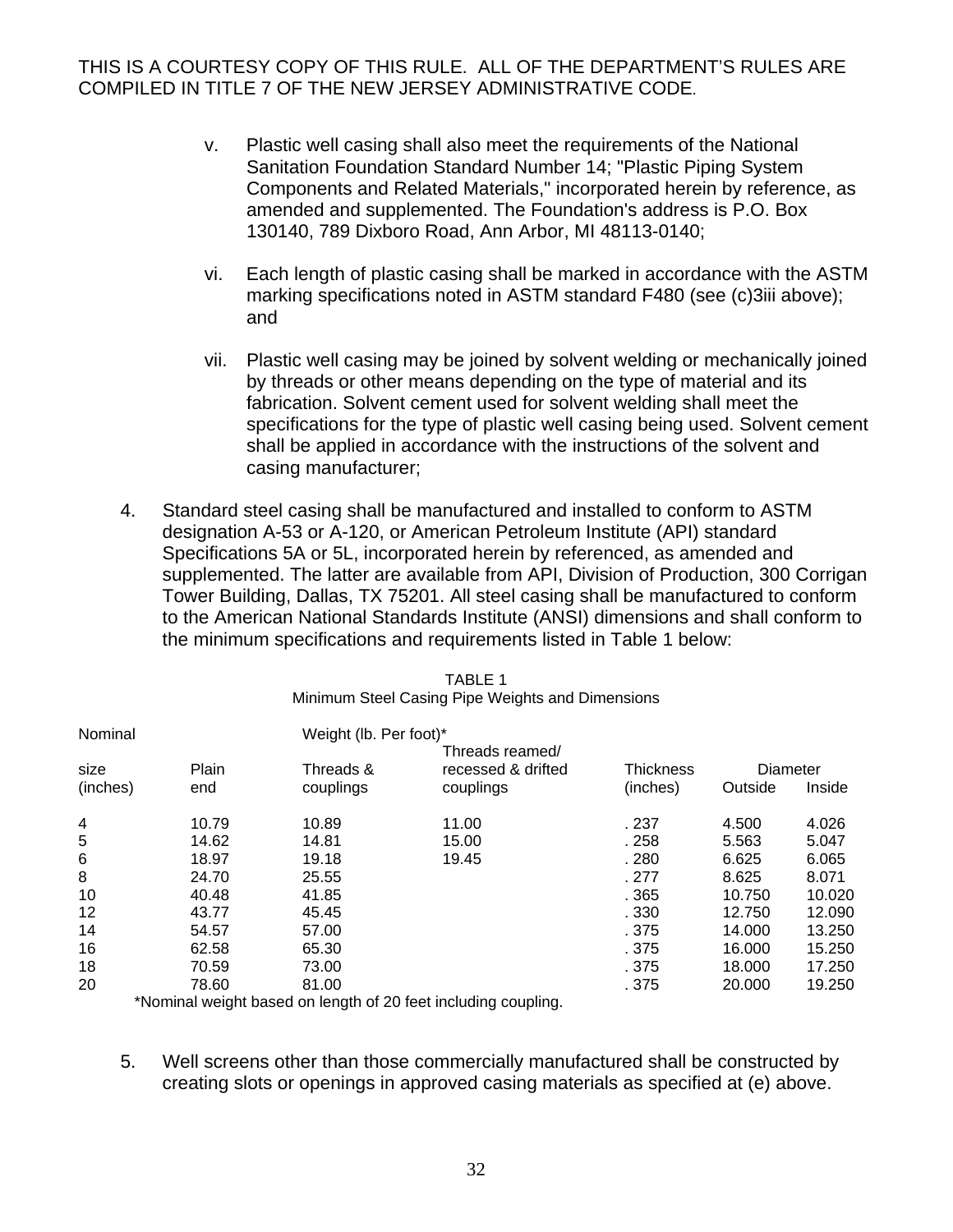(f) All gravel or filter packs installed in Category 1 or 2 wells shall conform to the following requirements:

- 1. All gravel or filter pack placed between the borehole and the well screen shall be clean, washed, and disinfected prior to emplacement, or provisions made for performing disinfection in place. Gravel pack may be disinfected by introducing granular chlorine or chlorine tablets during the gravel pack operation;
- 2. The grain size and gradation of the filter material shall be selected to stabilize the aquifer material during well development;
- 3. The gravel pack shall not extend into any confining layer above the screen:
	- i. For well screens less than or equal to 20 feet in length, the filter pack shall not extend more than 10 feet above the top of the well screen;
	- ii. For well screens greater than 20 feet in length, the filter pack shall not extend more than 50 percent of the length of the well screen itself above the top of the well screen. The filter pack shall not extend more than 50 feet above the top of any well screen;
- 4. Gravel refill pipes may be installed if they terminate above the ground surface, are sealed in place, are provided with water tight caps and the well casings are eight inches or greater in diameter; and
- 5. The filter-pack or gravel shall be placed around each screen in a manner that will enhance well production and assist in preventing sand and silt infiltration through the well screen following well development. Filter materials may be introduced into a well provided that:
	- i. For gravity placement, the filter material shall be poured into the annular space around the screen at a measured and uniform rate; and
	- ii. For tremie pipe placement, the filter material shall be placed through a tremie pipe that has been lowered to the bottom of the well.

(g) In addition to the general well permitting requirements in N.J.A.C. 7:9D-1 and the construction requirements in N.J.A.C. 7:9D-2.2 and 7:9D-2.3, the following specific requirements shall apply to all open loop geothermal wells constructed for heating and cooling:

- 1. Unless otherwise approved by the Department, all return water shall be through a return well to the originating aquifer;
- 2. All water returned to the originating aquifer shall, except for a difference in temperature and oxygen content, have the same physical and chemical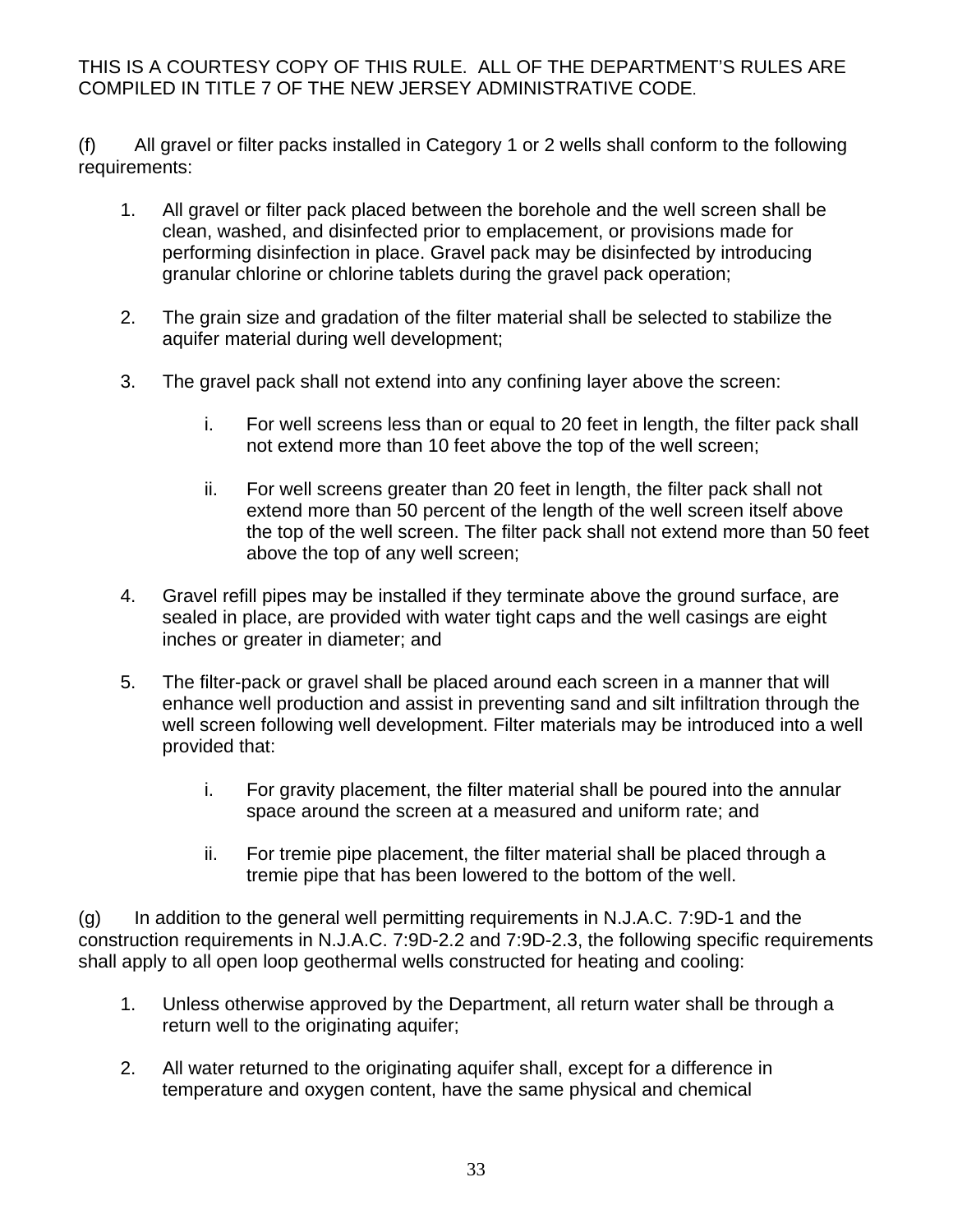characteristics as were present prior to withdrawal. No corrosion inhibitors, water softeners or other additives shall be added to water that will be returned to the originating aquifer;

- 3. The annular space between the casing and the oversized borehole shall be sealed in accordance with the requirements in N.J.A.C. 7:9D-2.9 and 2.10; and
- 4. Wells that also provide a potable water supply shall be constructed according to the requirements specified for Category 1 wells.

## **7:9D-2.4 Requirements for the construction and maintenance of all Category 3 wells**

(a) In addition to the well permitting requirements in N.J.A.C. 7:9D-1 and the general construction specifications in N.J.A.C. 7:9D-2.2, the following specific requirements shall apply to all Category 3 wells:

- 1. The State well permit number shall be prominently displayed and permanently affixed to each well in addition to the site-specific well identification number set forth on the approved well permit application (for example, MW-1);
- 2. Copies of the site-specific well construction requirements shall be maintained at the drilling site by the well driller;
- 3. All annular space between the casing and the oversized borehole shall be sealed in accordance with the requirements in N.J.A.C. 7:9D-2.9 and 2.10;
- 4. For all monitoring wells, except those used for aquifer pump tests, no more than 25 feet total of well screen shall be installed and no more than five feet of filter pack shall be placed above the top of the well screen. For all monitoring wells constructed without a screen, except those used for aquifer pump tests, there shall be no more than 25 feet total of open borehole;
- 5. Protective steel casing shall be installed to a minimum depth of three feet below grade, equipped with a steel locking cap and securely set in concrete. This requirement shall only apply to all above grade well installations;
- 6. All flush-mounted monitoring wells shall be constructed with manholes, locking caps, and seals to prevent leakage of surface water into the well; and
- 7. Below-grade installations of monitoring wells shall be in accordance with the Department's Field Sampling Procedures Manual, May, 1992, as amended and supplemented.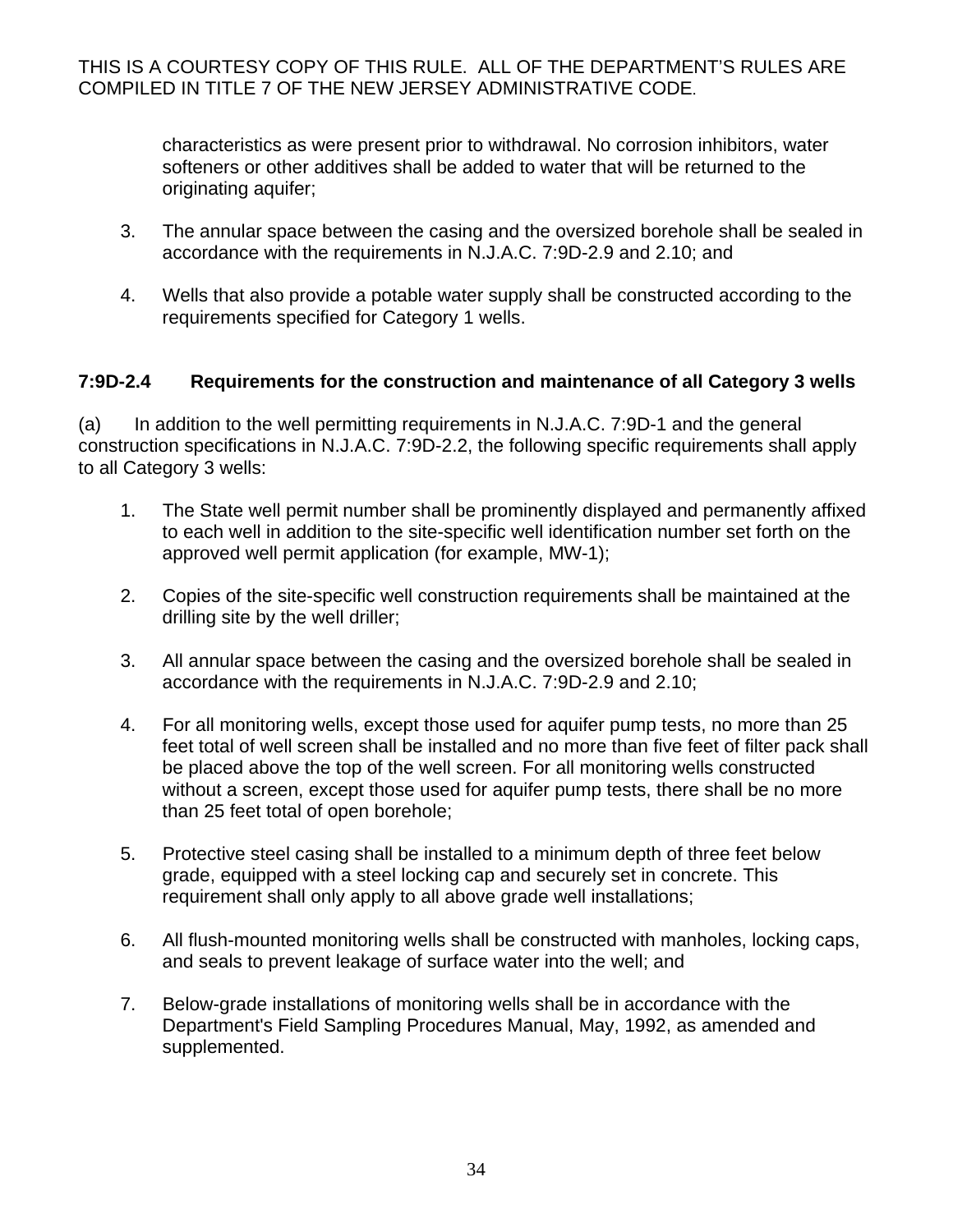(b) Category 3 wells in consolidated formations shall be constructed in accordance with the following:

- 1. The borehole drilled to case off the overburden shall extend a minimum of 10 feet into competent bedrock; and
- 2. If a well screen and riser pipe are to be installed, applicable well specifications for wells shall be adhered to pursuant to N.J.A.C. 7:9D-2.2.

(c) Category 3 wells in unconsolidated aquifers where a confining layer(s) exist shall be constructed in accordance with the following:

1. The screened interval or the filter pack shall not extend across the interface of a confining layer and an aquifer.

# **7:9D-2.5 Requirements for the installation of Category 4 wells**

(a) In addition to the well permitting requirements in N.J.A.C 7:9D-1 and the well construction requirements in N.J.A.C. 7:9D-2.2, the following requirements apply to all vertical closed loop geothermal wells:

- 1. The vertical closed loop geothermal well shall be constructed using a borehole with sufficient diameter to allow for proper grouting;
- 2. The tremie or grout pipe shall be installed with the closed loop upon completion of the borehole. The entire annular space between the closed loop and the uncased borehole shall only be sealed under pressure in accordance with N.J.A.C. 7:9D-2.9 and 2.10 using the following materials:
	- i. High grade bentonite, cementitious thermally enhanced grout or Thermal Grout 85 or equal for wells constructed into unconsolidated formations; and
	- ii. Cementitious thermally enhanced grout for wells constructed into consolidated formations;
- 3. The circulating fluids utilized in the closed loop system shall be potable water or an appropriate mixture of potable water with one of the following antifreeze solutions:
	- i. Calcium Chloride;
	- ii. Ethanol;
	- iii. Potassium Acetate;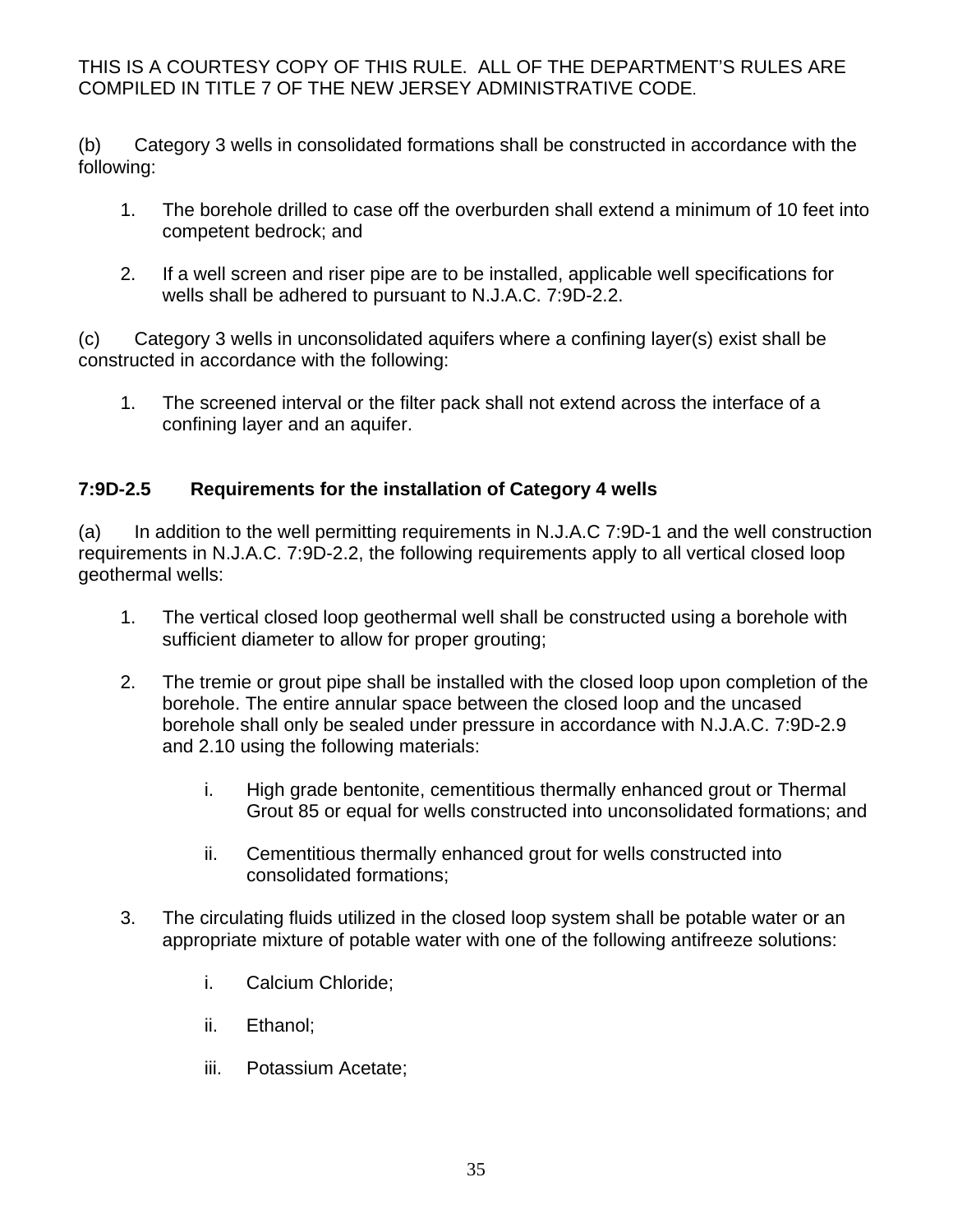- iv. Potassium Carbonate;
- v. Propylene Glycol; or
- vi. Sodium Chloride;
- 4. Pipe material for the underground buried portion of the heat exchanger shall be 160 psi polyethylene pipe as specified below:
	- i. Polyethylene All material shall maintain a 1600 psi hydrostatic design basis at 73.4 degrees F per ASTMD-2837, and shall be listed in PPI TR4 as a PE3408 piping formulation. The material shall be a high density, polyethylene extrusion compound having a cell classification of PE345434C or PE355434C with a UV stabilizer of C, D or E as specified in ASTM D-3350 with the following exception: this material shall exhibit zero failures (FO) when tested for 192 or more hours under ASTM D-1693, condition C, as required in ASTM D-3350;
- 5. Buried pipe systems shall be joined so that the resultant assembly is leak-proof using one of the following methods:
	- i. The heat fusion process in accordance with the pipe manufacturer's specifications; or
	- ii. Those joined using the International Ground Source Heat Pump Association (IGSHPA) approved mechanical stab fittings.

(b) In addition to the well permitting requirements in N.J.A.C. 7:9D-1 and the well construction standards in N.J.A.C. 7:9D-2.2, the following requirements shall apply to all dewatering wells or dewatering wellpoints:

- 1. Any dewatering well or dewatering wellpoint installed pursuant to N.J.A.C. 7:9D-1.11(g) or that requires an individual or site-wide well permit shall be installed by a New Jersey licensed well driller of the proper class;
- 2. A dewatering well which penetrates a confined aquifer shall be installed by a New Jersey licensed master or journeyman well driller and constructed in accordance with the requirements in N.J.A.C. 7:9D-2.2;
- 3. The owner of the project requiring a dewatering system is responsible for obtaining all other necessary permits and for the hiring of a licensed dewatering well driller or a New Jersey licensed well driller of the proper class to install and properly decommission all dewatering wells or dewatering wellpoints;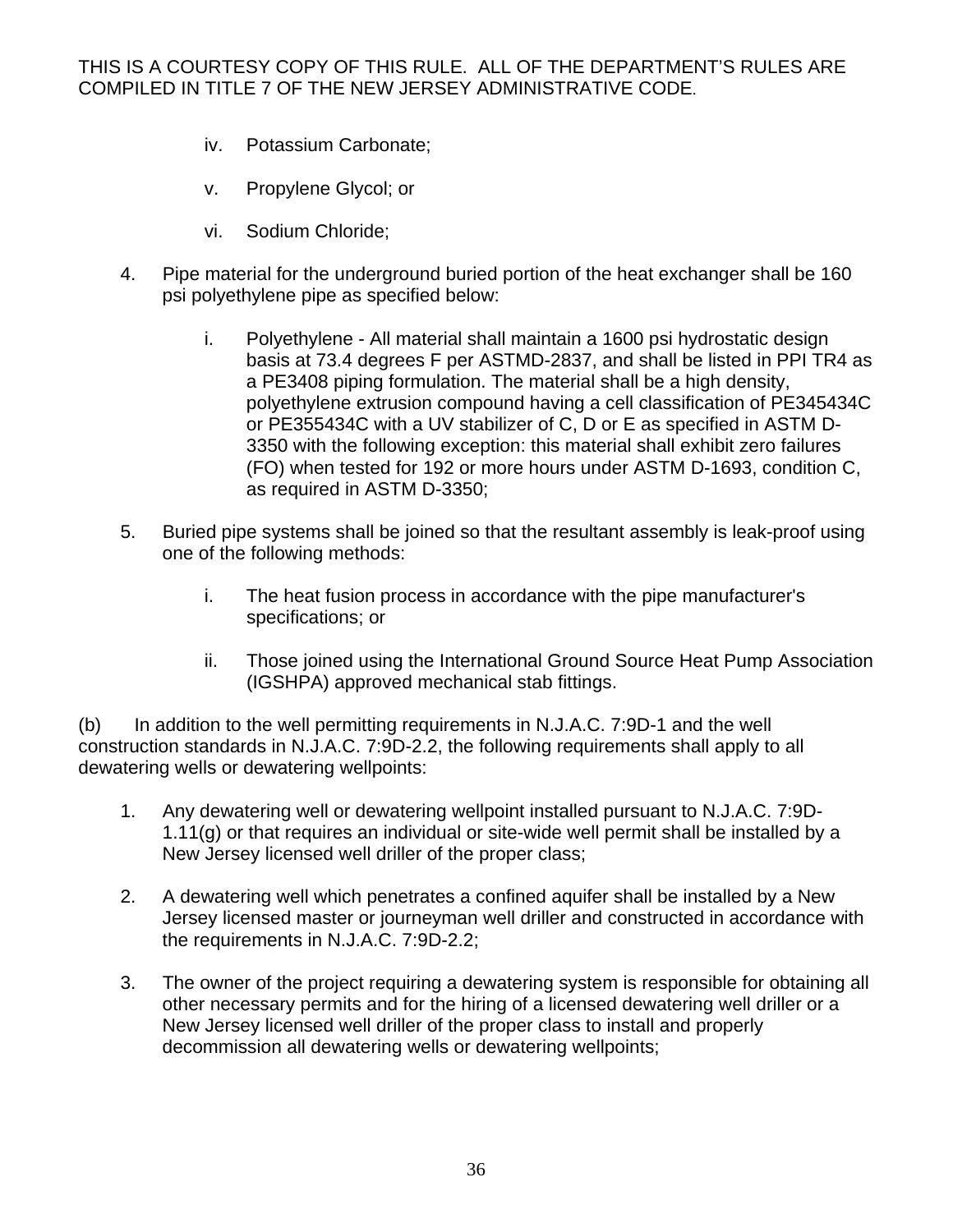- 4. A permit is required prior to the installation of any dewatering well or dewatering wellpoint in accordance with N.J.A.C. 7:9D-1;
- 5. The location and construction specifications for dewatering wells shall be as follows:
	- i. A dewatering well shall be located to facilitate temporary dewatering operations and shall be constructed and maintained to prevent surface flow or any other source of pollution from entering the well;
	- ii. Temporary erosion control measures shall be employed to reduce erosion caused by groundwater diversion including, but not limited to, berms, dikes, drains, soil stabilization matting, diversion channels, baled hay or straw, silt fences or sedimentation basins. All soil erosion control shall be in accordance with Standards for Soil Erosion and Sediment Control in New Jersey (see N.J.A.C. 2:90-1.3);
	- iii. The owner of the project where dewatering is taking place shall be responsible for the repair or replacement of any potable water well system which becomes contaminated, damaged, has reduced capacity, reduced water quality or is otherwise rendered unusable as a potable water well system as a result of the dewatering operation. All work shall be in accordance with this subchapter and N.J.A.C. 7:10-12, or N.J.A.C. 7:10-11; and
- 6. The requirements for the installation of dewatering well casings and screens are as follows:
	- i. The wall thickness of the dewatering well casing shall be selected to withstand the forces exerted on the well casing during both installation and removal;
	- ii. The dewatering well casing shall extend not less than 12 inches above the working grade of the well, except where the operation is under a vacuum and closed piping is maintained to prevent surface contamination from entering the well;
	- iii. The top of the dewatering well casing shall be capped with either a sanitary well seal, a metal plate welded into place or a threaded cap from date of installation until it is taken out of service and properly decommissioned. The device shall be constructed so as to prevent pollution or physical injury;
	- iv. The material used between the borehole and the dewatering well casing shall be clean and free of harmful material. Above grade, the material shall be placed around the well casing in a mound to divert surface waters away from the well casing;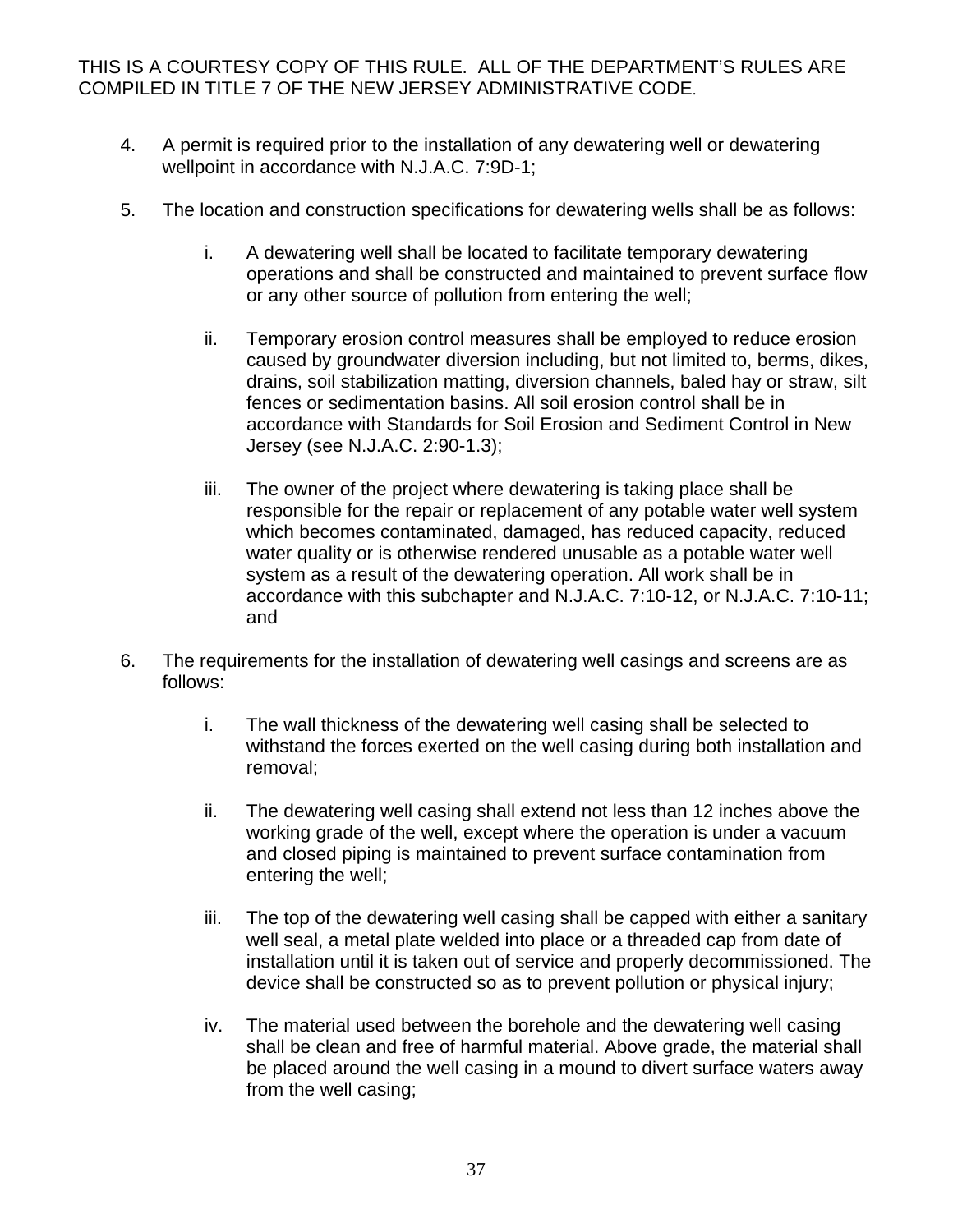- v. When a gravel pack is not used, any annular space between the well casing and the wall of the borehole shall be sealed from the top of the screen or base of the casing pursuant to N.J.A.C. 7:9D-2.9 and 2.10;
- vi. Dewatering well screens shall be sufficiently strong and durable to ensure that they may be removed intact from the dewatering well; and
- vii. The screening of a dewatering well in more than one aquifer is prohibited.

(c) In addition to the general well drilling and well permitting requirements in N.J.A.C. 7:9D-1 and 2.2, the following requirements shall apply to the construction of all cathodic protection wells:

- 1. The borehole shall be at least four inches larger than the diameter of the anode, cathode, or casing to be used;
- 2. The top of a cathodic protection well casing shall be fitted with watertight caps, covers, "U" bends, or equivalent devices or housings to prevent entry of surface water and pollutants. All such covers shall allow venting of gases from the well; and
- 3. The annular space between the casing and the oversized borehole shall be sealed in accordance with the requirements in N.J.A.C. 7:9D-2.9 and 2.10.

(d) In addition to the general well drilling and well permitting requirements in N.J.A.C.7:9D-1 and N.J.A.C.7:9D-2.2, the following requirements shall apply to the construction of all elevator shafts:

- 1. Wells constructed or boreholes drilled for the installation of elevator shafts or hydraulic cylinders shall be cased, sealed and maintained in a manner to prevent the vertical movement of water as a source of contamination to any aquifer;
- 2. Casing shall either be driven into an undersized borehole or installed using the oversized borehole method. If the oversized borehole method is used, the borehole shall be at least four inches larger than the casing to be installed;
- 3. The annular space between the casing and the oversized borehole shall be sealed in accordance with the requirements set forth in N.J.A.C. 7:9D-2.9 and 2.10; and
- 4. To prevent any contaminants from entering the ground water at the bottom of the casing, the bottom of the casing shall be:
	- i. Permanently capped prior to installation; or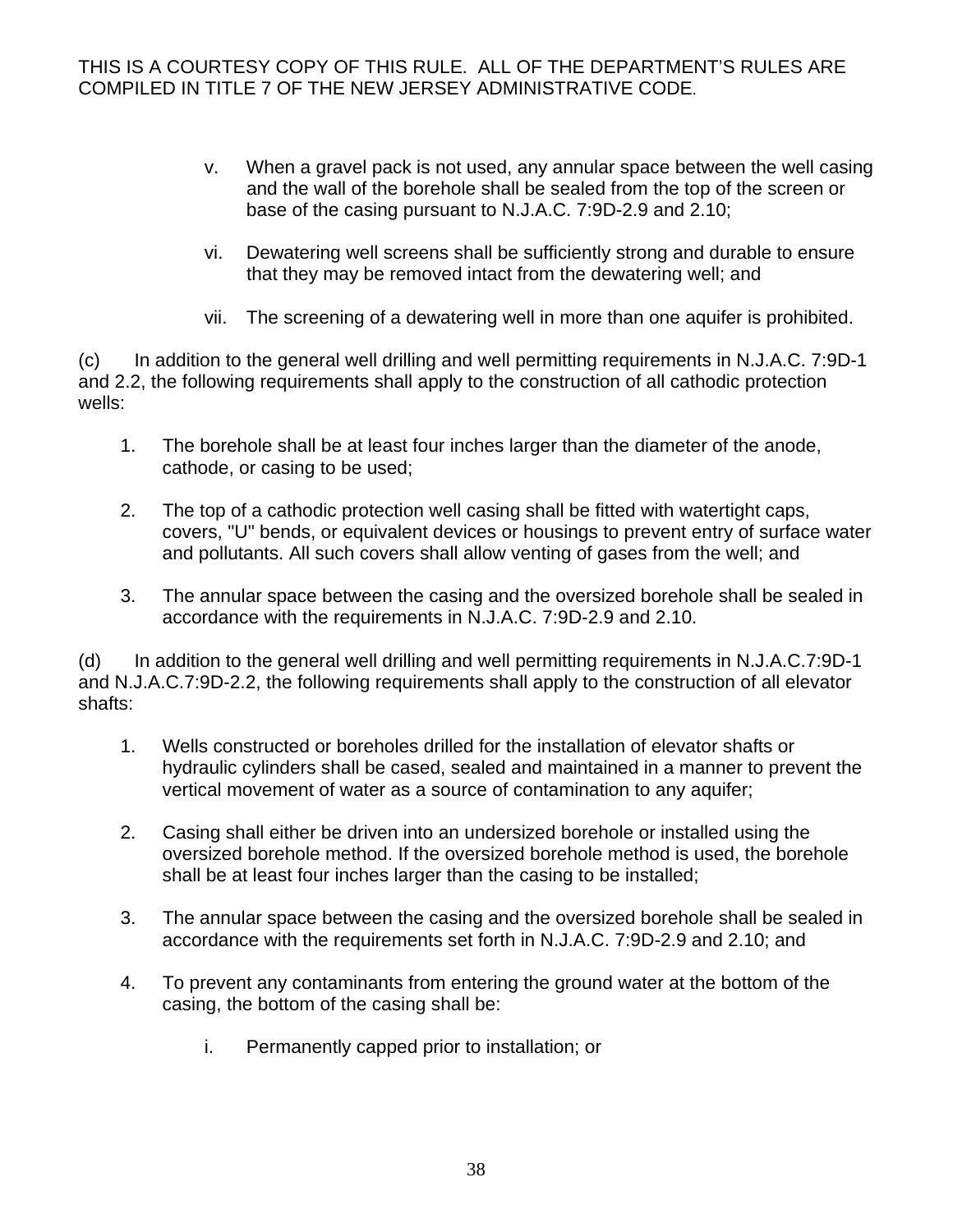> ii. A neat cement plug at least two feet thick shall be installed at the bottom of the casing in accordance with 7:9D-2.9 after it is installed.

(e) In addition to the general well drilling and well permitting requirements in N.J.A.C. 7:9D-1 and 2.2, all oil and gas exploration wells shall conform to the installation and reporting requirements pursuant to N.J.S.A. 13:1M-1 et seq..

#### **7:9D-2.6 Specific requirements for the installation of Category 5 geotechnical borings**

(a) In addition to the general well permitting requirements in N.J.A.C. 7:9D-1 and any applicable construction requirements in N.J.A.C. 7:9D-2.2, the following specific requirements shall apply to all test borings and borings using direct-push technologies:

- 1. The driller or borer may request up to 10 individual borings on one permit to drill well application. In this case, a separate well permit number shall be issued for each boring specified on the application, up to 10 well permit numbers per application; or
- 2. The driller or borer may request any number of borings on one permit to drill well application. In this case, a single site-wide well permit number shall be issued for all borings specified on the application; and
- 3. Geotechnical borings involving the use of direct-push technologies shall be installed so as to provide an effective means of decommissioning the borehole in accordance with N.J.A.C. 7:9D-3.

#### **7:9D-2.7 Minimum distance requirements**

(a) All new Category 1 and Category 2 wells shall be located at least five feet horizontally from a building or any portion thereof, except for a pumphouse.

(b) All Category 1 wells and components shall be located no less than the minimum distances prescribed as follows (all distances are in feet):

| Component          | <b>Building</b><br>sewer | Septic<br>tank | Distri-<br>bution<br>box | <b>Disposal</b><br>field | Seepage<br>pit* | Drv<br>well | Cess-<br>pool | Fuel<br>Storage<br>tank  |
|--------------------|--------------------------|----------------|--------------------------|--------------------------|-----------------|-------------|---------------|--------------------------|
| Well               | 25                       | 50             | 50                       | 100                      | 150/100         | 50          | 150           | 25                       |
| Suction line       | 25                       | 50             | 50                       | 100                      | 100             | 50          | 150           | $\overline{\phantom{0}}$ |
| Water service line | 5                        | 10             | 10                       | 10                       | 10              | ٠           | 25            | $\overline{\phantom{0}}$ |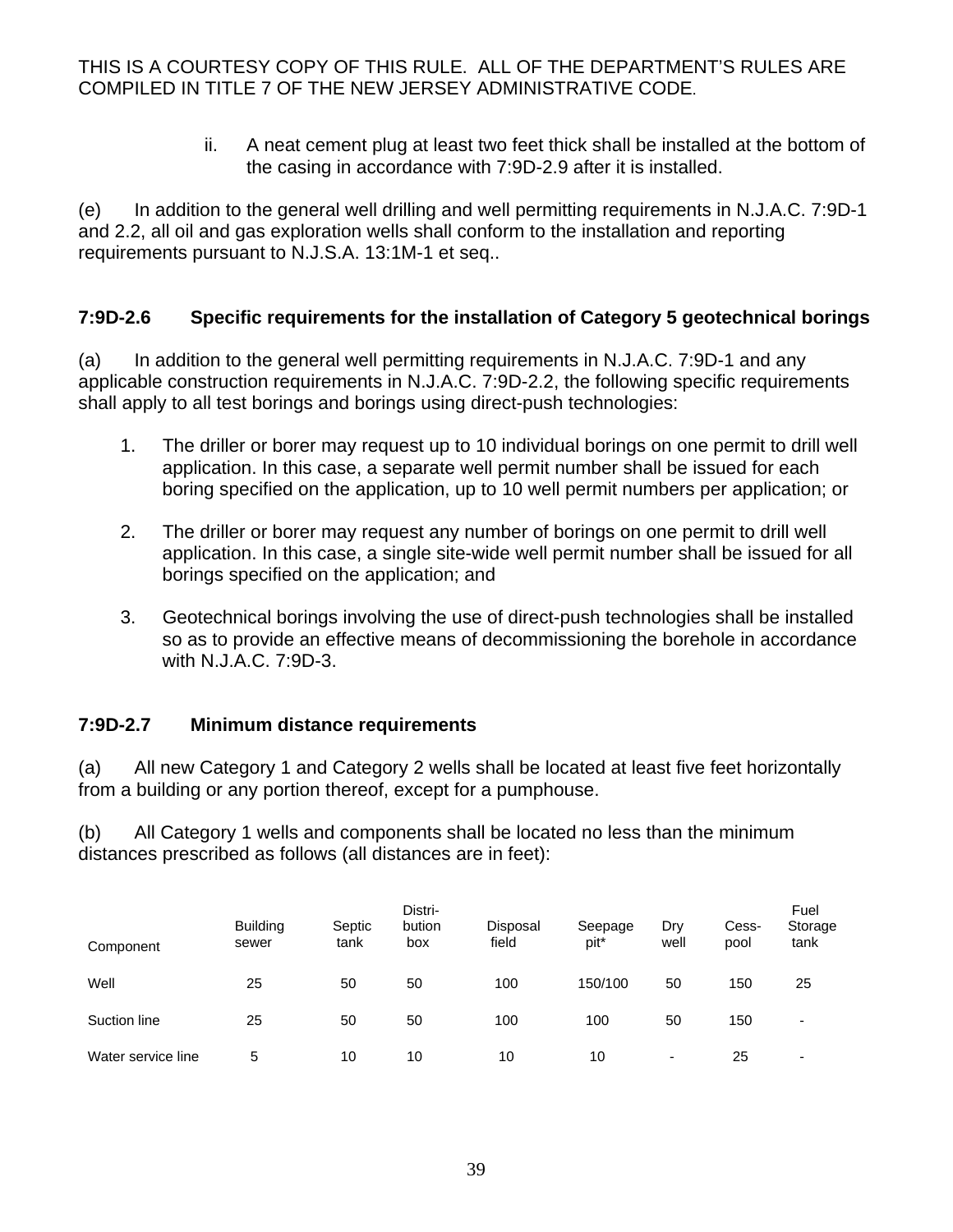\*Note: The 150 foot minimum distance between a well and a seepage pit system shall apply only in those instances where a new well is being installed in conjunction with a new seepage pit system pursuant to N.J.A.C. 7:9A-4.3.

- 1. Where gravel, limestone, or fractured, creviced or fissured rock formations are encountered and may pose a threat to the water supply, the local administrative authority may require a greater distance of a well from a subsurface sewage disposal system;
- 2. A well shall not be drilled within 20 feet of a wood frame building.

(c) All Category 2 wells shall be located no less than 25 feet from a fuel storage tank.

(d) Additional minimum distance requirements for any well may be required by the Department as necessary to protect ground water supplies in areas of known contamination.

(e) The Department may modify the minimum distances in this section for individual well installations where it has determined that additional controls are necessary to protect water supplies.

# **7:9D-2.8 Deviation from construction standards**

(a) Where unusual conditions occur at a well site and compliance with this subchapter shall not result in a satisfactory well or protection of the water supply, the New Jersey licensed well driller shall request that special standards be prescribed for the particular well. All deviations from standards shall be requested pursuant to N.J.A.C. 7:9D-1.11, shall be in writing, and shall include as appropriate:

- 1. The purpose of the well construction;
- 2. The location of the well to include a site plan;
- 3. The name, address, and telephone number of the owner;
- 4. The name, address, and telephone number of the driller;
- 5. The unusual conditions existing at the well site;
- 6. The reasons that compliance to the rules for minimum standards will not result in a satisfactory well;
- 7. The proposed method of construction that the well contractor believes shall be adequate for each well; and
- 8. A diagram showing the pertinent features of the proposed well design and construction.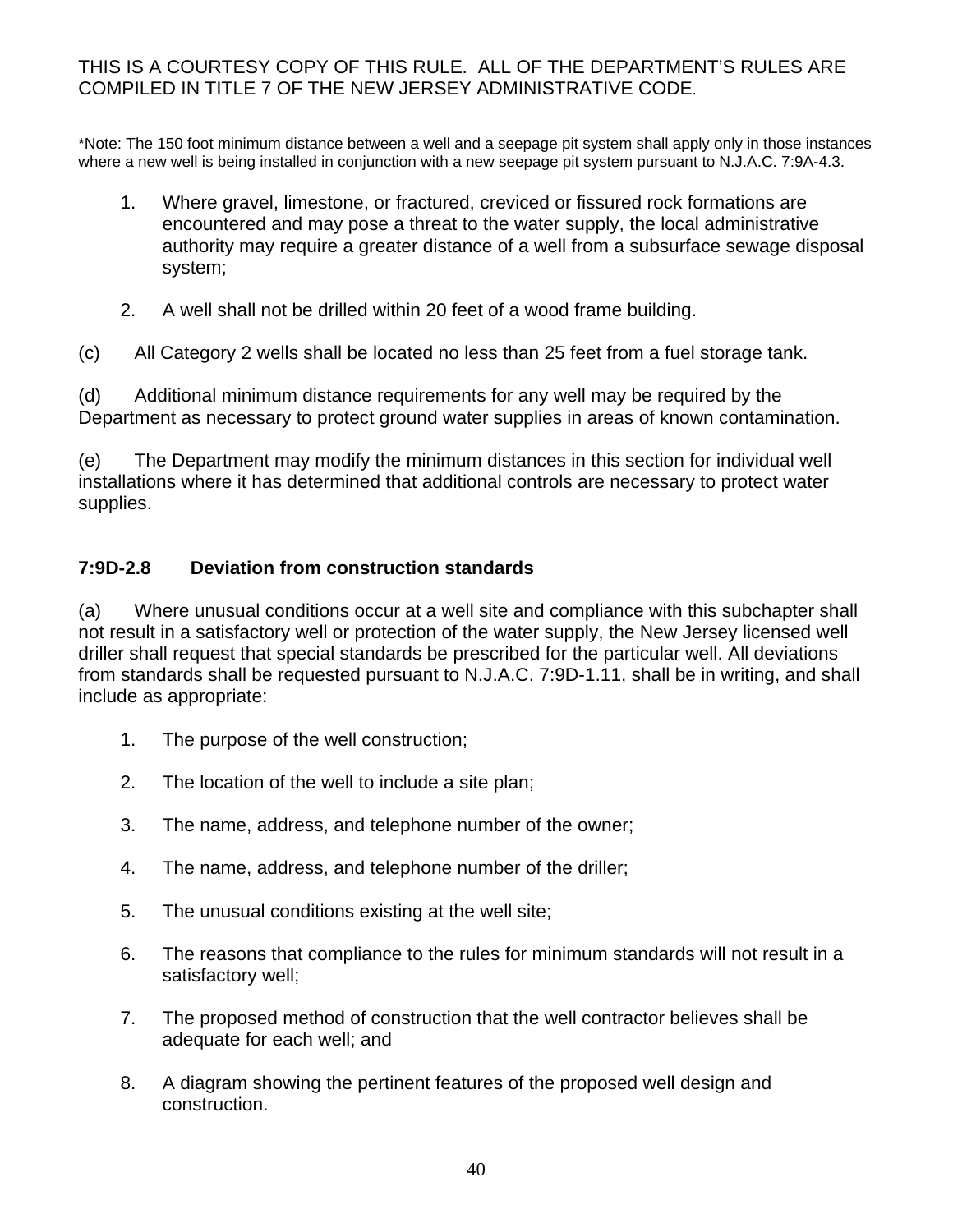(b) The Department shall provide the driller with written approval of the deviation which may include special requirements, or with written denial of the deviation citing specific reasons for the denial.

#### **7:9D-2.9 Required materials for sealing the annular space of any well**

(a) Except with the approval of the Department, only the following materials shall be acceptable for the sealing of the annular space between the casing and the oversized borehole or between casing(s) of multiple cased wells:

- 1. Portland Neat Cement in accordance with Table 1 below;
- 2. Portland Cement and High Grade Bentonite in accordance with Table 2 below;
- 3. High-Grade Bentonite in accordance with Table 3 below;
- 4. Cementitious Thermally Enhanced Grout in accordance with Table 4 below;
- 5. Thermal Grout 85. or equal in accordance with Table 5 below.

| Portland Cement   |                     |                     |                           |                                        |                        |  |
|-------------------|---------------------|---------------------|---------------------------|----------------------------------------|------------------------|--|
| Type of<br>Cement | Pounds of<br>Cement | Gallons of<br>Water | Target Density<br>lbs/gal | Acceptable<br>Density/Range<br>lbs/gal | Water/ Cement<br>Ratio |  |
| l & II            | 94                  | 5.2                 | 15.6                      | 15.0 to 16.3                           | 0.46                   |  |
| Ш                 | 94                  | 6.3                 | 14.8                      | 14.2 to 15.5                           | 0.56                   |  |

| Ш      | 94        | 6.3       |            | 14.8   | 14.2 to 15.5                                                                     | 0.56   |
|--------|-----------|-----------|------------|--------|----------------------------------------------------------------------------------|--------|
|        |           |           |            |        |                                                                                  |        |
|        |           |           |            |        |                                                                                  |        |
|        |           |           |            |        |                                                                                  |        |
|        |           |           | Table 2.   |        |                                                                                  |        |
|        |           |           |            |        | Portland Cement and High Grade Bentonite; Use Portland Cement Types I or II Only |        |
| ercent | Pounds of | Pounds of | Gallons of | Target | Acceptable<br>Density/                                                           | Water/ |

|                             | Portiand Cement and High Grade Bentonite, Use Portiand Cement Types For if Only |                     |                     |                              |                                            |                           |  |
|-----------------------------|---------------------------------------------------------------------------------|---------------------|---------------------|------------------------------|--------------------------------------------|---------------------------|--|
| Percent<br><b>Bentonite</b> | Pounds of<br><b>Bentonite</b>                                                   | Pounds of<br>Cement | Gallons of<br>Water | Target<br>Density<br>lbs/gal | Acceptable<br>Density/<br>Range<br>lbs/gal | Water/<br>Cement<br>Ratio |  |
| 5.3                         | 5.0                                                                             | 94                  | 8.3                 | 13.9                         | 13.4 to 14.5                               | 0.74                      |  |

#### Table 1. Portland Cement

41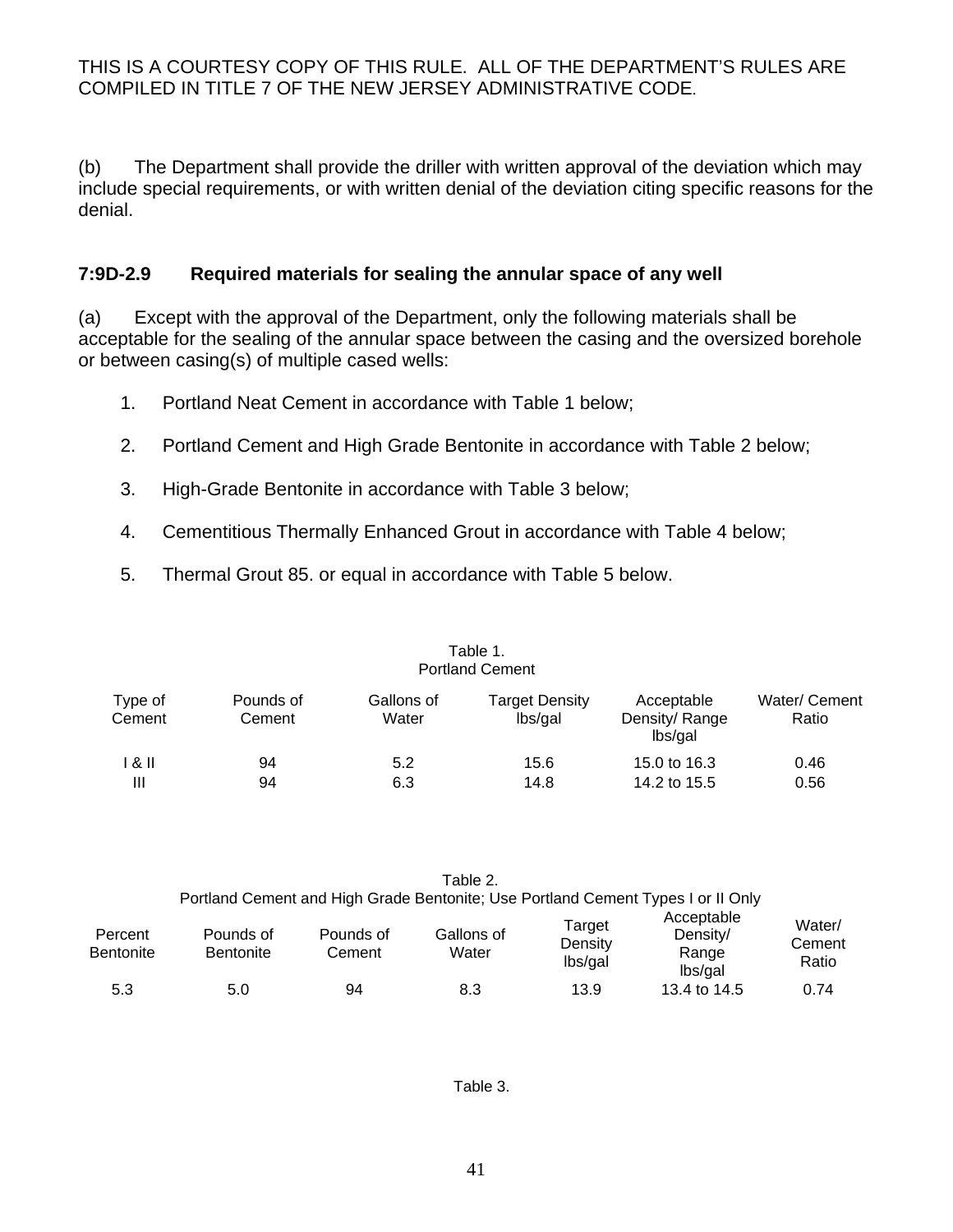| Pounds of        | Target Gallons of | Acceptable Range   | <b>Target Density</b> | <b>Acceptable Density</b> |
|------------------|-------------------|--------------------|-----------------------|---------------------------|
| <b>Bentonite</b> | Water             | of Water (gallons) | lbs/gal               | Range Ibs/gal             |
| 50               | 18                | 14-34              | 9.8                   | 9.2 to 10.2               |

High Grade Bentonite (Figures Based on 15 to 30 Percent Solids by Weight)

#### Table 4. Cementitious Thermally Enhanced Grout

| Pounds of<br>Cement (Type I,<br>II or $V$ ) | Amount of<br>Superplasticizer<br>(Sulfonated<br>Napthalene)    | Pounds of Dried<br>Silica Sand<br>Conforming to the<br>Sieve Analysis* | Pounds of 200<br>Mesh Sodium<br><b>Bentonite</b> | Target<br>Gallons of<br>Water | Target<br>Density<br>lbs/gal |
|---------------------------------------------|----------------------------------------------------------------|------------------------------------------------------------------------|--------------------------------------------------|-------------------------------|------------------------------|
| 94                                          | 21 ounces per<br>bag of cement<br>(not to exceed 29<br>ounces) | 200                                                                    | 1.04                                             | 6.19                          | 18.2                         |
|                                             | *Sieve No. (Size, um)                                          |                                                                        | *Percent Passing (%)                             |                               |                              |
|                                             | 8 (2360)                                                       |                                                                        | 100                                              |                               |                              |
|                                             | 16 (1180)                                                      |                                                                        | 95-100                                           |                               |                              |
|                                             | 30 (595)                                                       |                                                                        | 55-80                                            |                               |                              |
|                                             | 50 (297)                                                       |                                                                        | 30-55                                            |                               |                              |
|                                             | 100 (149)                                                      |                                                                        | 10-30                                            |                               |                              |
|                                             | 200 (75)                                                       |                                                                        | $0 - 10$                                         |                               |                              |

#### Table 5 Thermal Grout 85™ or equal -(Figures based on 63.5 Percent solids by weight)

| Pounds of<br><b>Bentonite</b> | Pounds of Thermal<br>Enhancement<br>Compound* | <b>Target Gallons</b><br>of Water | Acceptable Range of<br>Water (gallons) | <b>Target Density</b><br>lb/gal |
|-------------------------------|-----------------------------------------------|-----------------------------------|----------------------------------------|---------------------------------|
| 54                            | 200                                           | 17.5                              | 17 - 18                                | 13.1                            |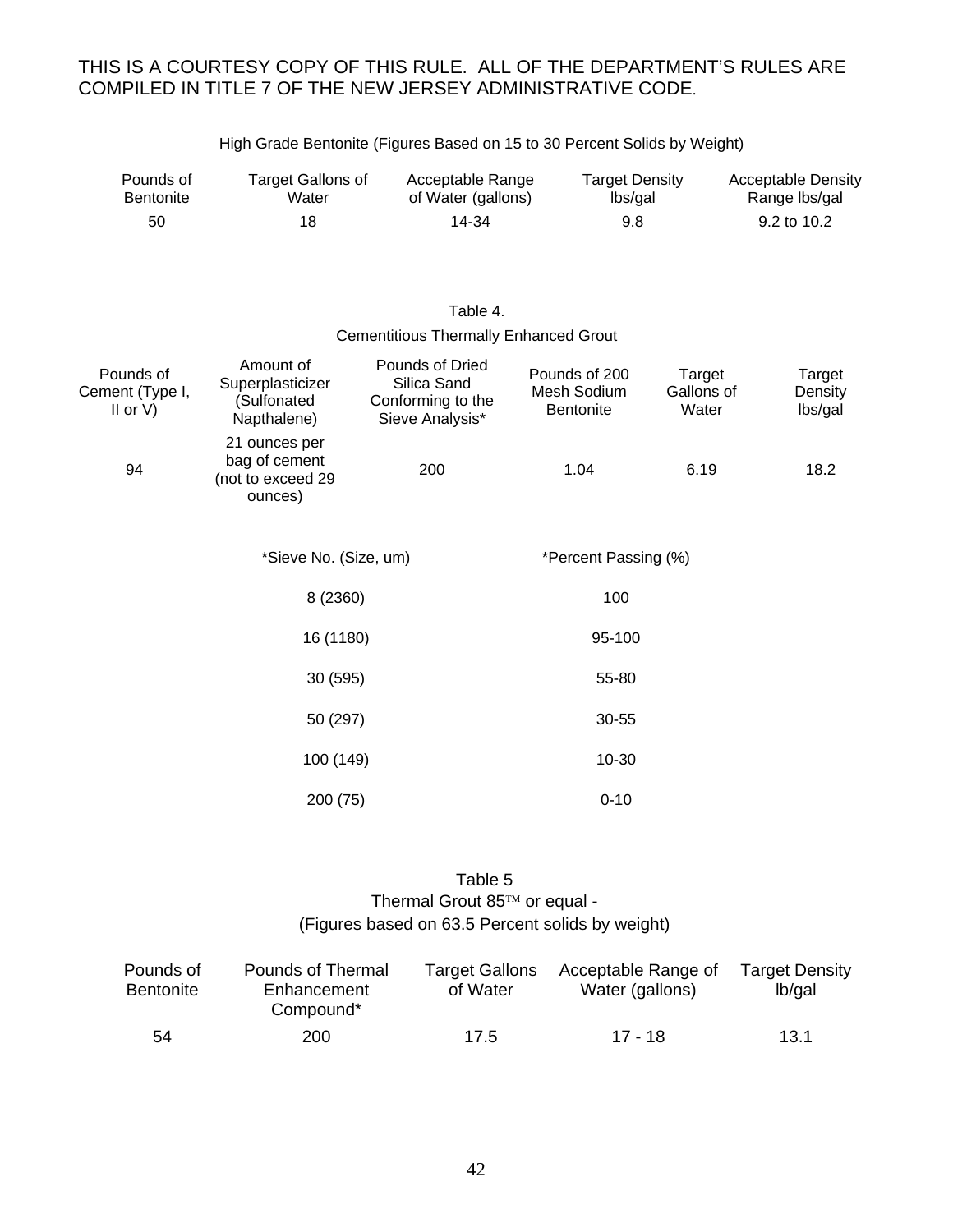#### Table 5 Thermal Grout  $85<sup>TM</sup>$  or equal -(Figures based on 63.5 Percent solids by weight)

| Pounds of        | Pounds of Thermal | Target Gallons | Acceptable Range of | <b>Target Density</b> |
|------------------|-------------------|----------------|---------------------|-----------------------|
| <b>Bentonite</b> | Enhancement       | of Water       | Water (gallons)     | lb/gal                |
|                  | Compound*         |                |                     |                       |

\*Compound shall be washed, dried silica sand which is graded and shall have less than 20 percent by weight retained on a U.S. Sieve #50 and shall have AFS GFN (American Foundrymen's Society Grain Fineness Number) between 55.0 and 75.0. The silica content (SiO2) shall be greater than 99 percent.

(b) All materials shall be accurately measured prior to mixing. The grout material shall have a maximum permeability of 1 x 10-7 centimeters per second when prepared in accordance with manufacturer's specifications.

(c) Bentonite products and additives shall be mixed in accordance with manufacturer's specifications.

(d) Bentonite-based grout materials listed in Table 3 and Table 5 shall not be used for sealing any annular space in consolidated formations or in those instances where it will come in contact with ground water of a pH of less than 5.0 or a total dissolved solids content in excess of 1,000 ppm.

(e) Where the grout material extends through zones of salt water, a salt-water resistant grout material shall be used.

# **7:9D-2.10 Required procedures for sealing the annular space of any well**

(a) The annular space within any well shall be sealed in accordance with one of the following methods:

- 1. For the pressure method, the grout shall be pumped through a tremie pipe installed into the annular space of the well in one continuous operation from the bottom to the top of the annular space unless the depth, resulting pressures, or subsurface conditions necessitate that the grout be installed in lifts;
	- i. The tremie pipe shall be slowly raised as the grout is being placed, keeping the discharge end of the pipe submerged in the grout at all times until the sealing of the annular space is completed;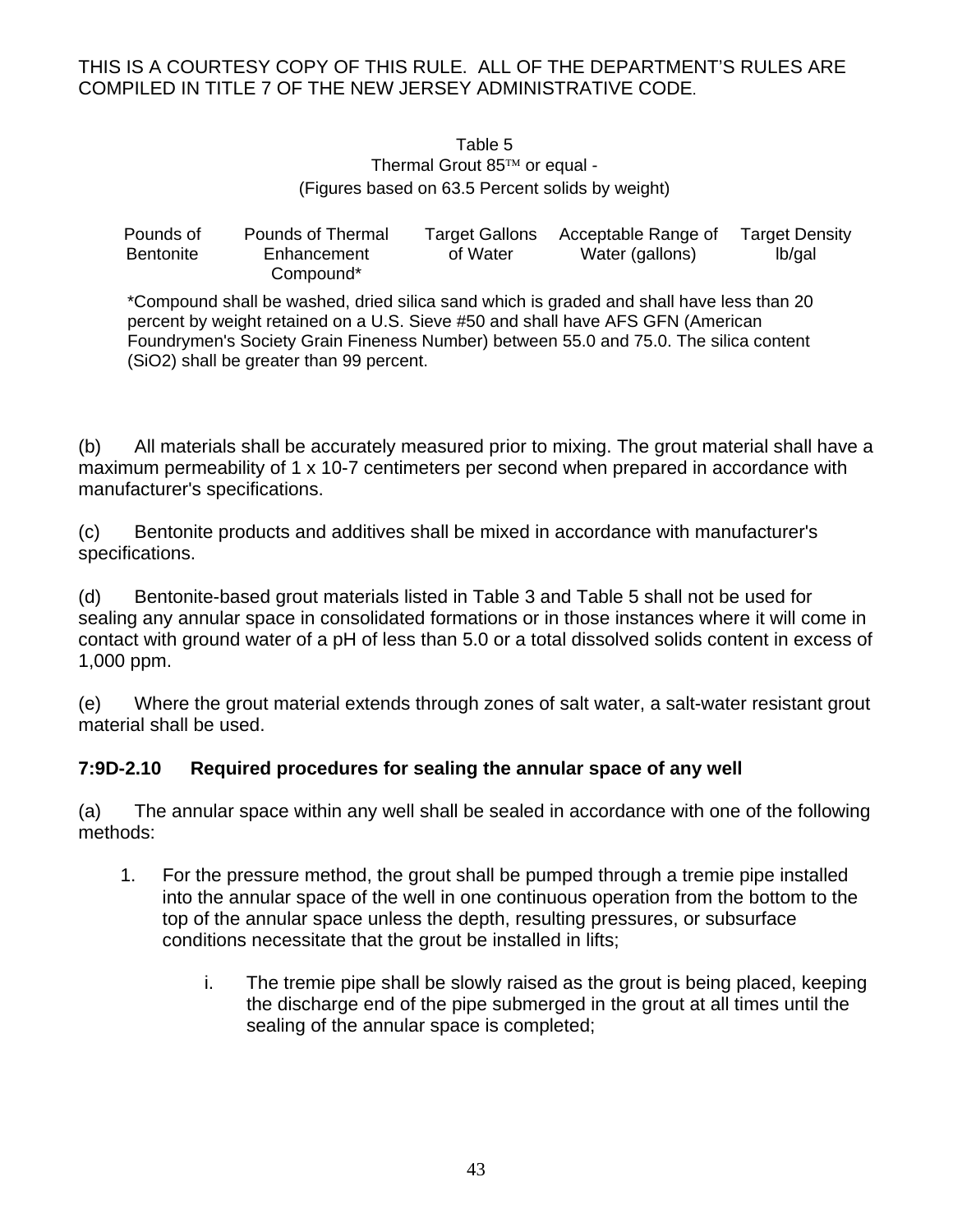- ii. When pressure sealing the annular space directly above a filter or gravel pack, the grout shall be discharged from the tremie pipe so as not to disturb the top of the gravel pack;
- 2. For the inner string method, the grout shall be pumped through a tremie pipe and float shoe installed inside the casing of the well in one continuous operation so as to completely fill the annular space;
- 3. The displacement method shall be used only for wells in consolidated formations. A sufficient quantity of grout shall be pumped under pressure through a tremie pipe into the oversized borehole to ensure that the annular space will be completely filled with grout after the emplacement of a plugged casing into the borehole; or
- 4. For the casing method (Haliburton Method), the grout shall be forced from the inside of the casing into the annular space utilizing a series of plugs.

(b) For wells in unconsolidated formations, when the casing is driven into an undersized hole, the provision for sealing shall be waived.

- (c) The following procedures shall be followed when sealing the annular space of any well:
	- 1. All water used for the mixing of grout shall be of potable quality;
	- 2. All grout mixtures shall be weighed with a mud balance or otherwise verified by the well driller of the proper class so as to conform with the requirements in N.J.A.C. 7:9D-2.9;
	- 3. The grout mixture shall be brought up to ground level to displace all water and materials in the annular space. Regrouting of a well is acceptable and shall be performed as follows.
		- i. Any settlement of the grout less than 10 feet from the ground surface shall be regrouted and completed by the gravity or pressure method;
		- ii. The driller shall return to the well no sooner than 24 hours nor later than 72 hours and fill all settling;
		- iii. Any settlement of 10 feet or greater shall be regrouted using the pressure method; and
		- iv. The finished level of the grout seal shall be at the level of the pitless well adapter or other connection; and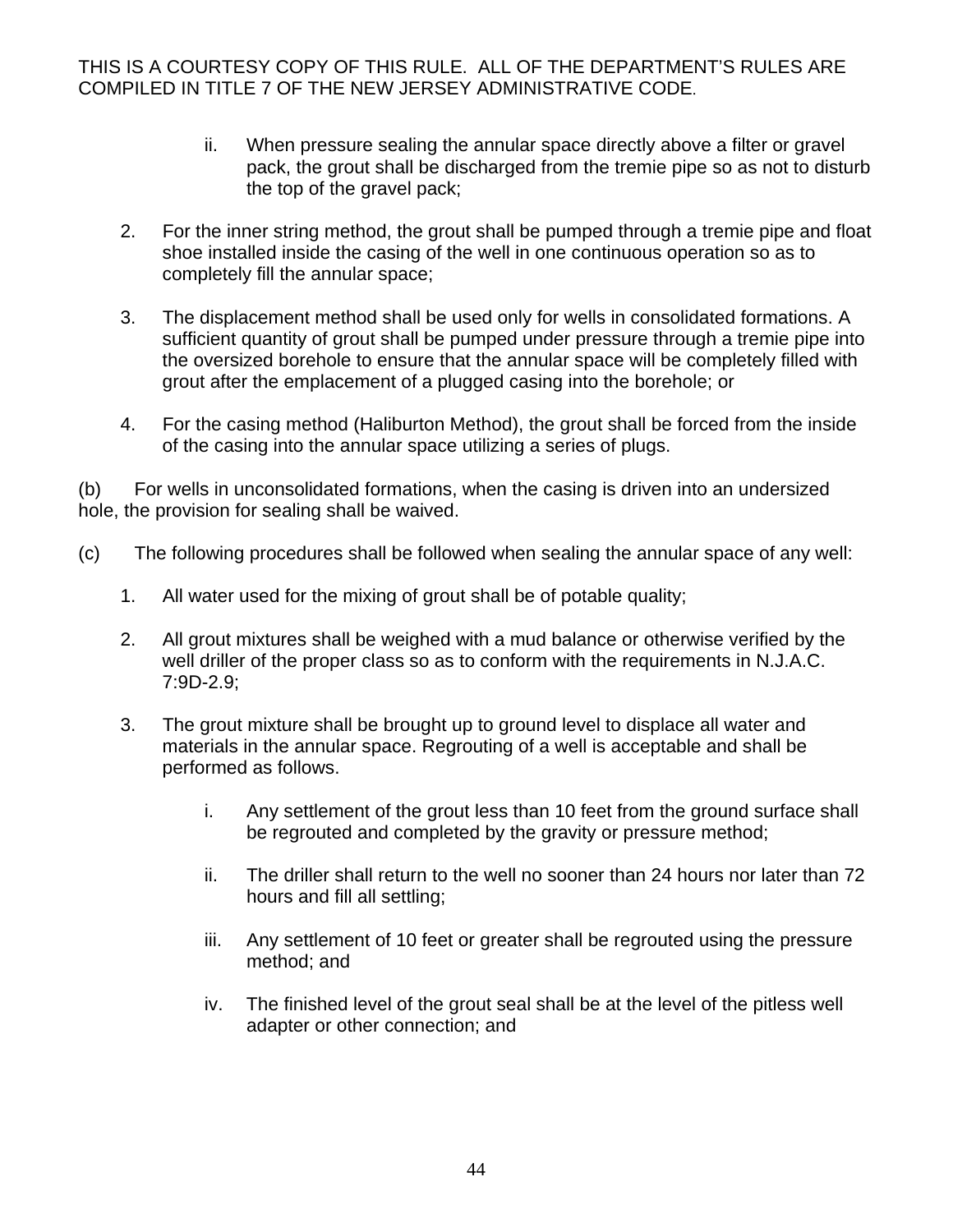4. The grout being discharged from all annular space shall be weighed with a mud balance or otherwise verified by the well driller so as to comply with the requirements in N.J.A.C. 7:9D-2.9.

# **7:9D-2.11 Well development and well redevelopment**

(a) A well permit is not required for performing any well development or well redevelopment.

(b) All well development or redevelopment work shall be performed by a well driller licensed in accordance with this chapter.

(c) All well development or well redevelopment shall be performed with care so as not to damage the well structure or cause adverse subsurface conditions that may destroy the natural barriers which prevent the movement of poor quality water or contaminants.

- (d) Acceptable well development/redevelopment methods include:
	- 1. Overpumping;
	- 2. Mechanical surging;
	- 3. Air surging;
	- 4. Jetting;
	- 5. Chemical treatment:
		- i. Detergents, chlorine, acids, or other chemicals may be used for the purpose of increasing or restoring well yield;
		- ii. All acids must be specifically designed for use in water well rehabilitation, and shall be used in accordance with the manufacturer's specifications; and
		- iii. The well shall be thoroughly pumped after the completion of development/redevelopment operations to remove such chemical agents or residues;
	- 6. Explosives:
		- i. The use of explosives shall be limited to wells constructed in consolidated formations;
		- ii. Explosives shall be used by a person licensed pursuant to N.J.A.C. 12:190 by the New Jersey Department of Labor, Office of Safety Compliance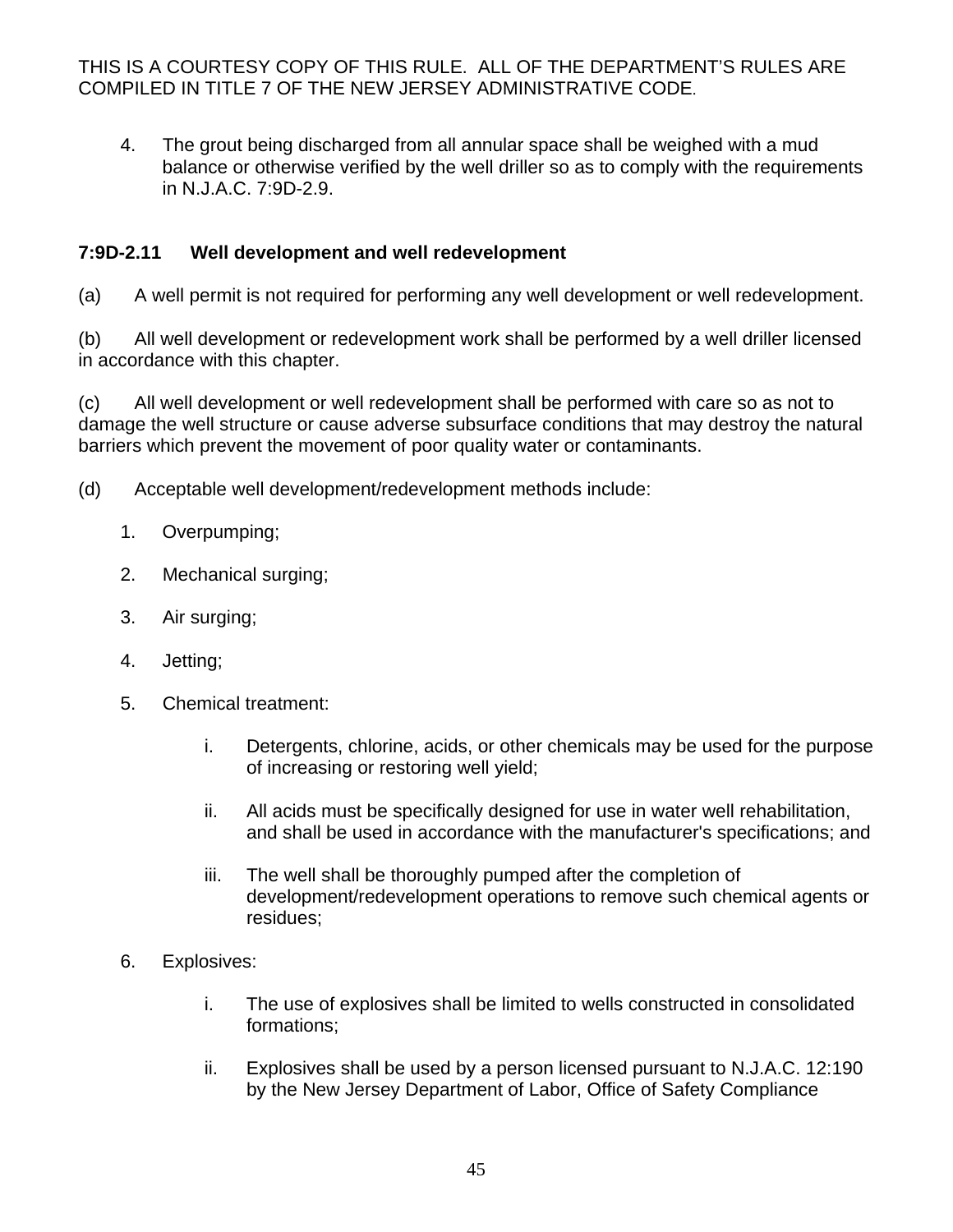> Explosive Regulations and only after approval is obtained from the Department;

- iii. The well shall be thoroughly pumped after the completion of development/redevelopment operations to remove such explosive agents or residues;
- iv. The well to be treated must be a minimum of 150 feet from the nearest wells and;
- v. The well site owner or the licensed well driller who will conduct the well development/redevelopment , shall notify the owner(s) of any property adjacent to the well site of the development/redevelopment procedure no less than 24 hours prior to the procedure; and
- 7. Hydrofracturing:
	- i. The use of hydrofracturing technologies shall be limited to wells constructed in consolidated formations;
	- ii. The well to be treated shall be a minimum of 150 feet from the nearest wells;
	- iii. A packer shall be set no less than 50 feet below the bottom of the well casing; and
	- iv. The well site owner or by the licensed well driller who shall conduct the well development/redevelopment shall notify the owner(s) of any property adjacent to the well site of the development/redevelopment procedure no less than 24 hours prior to the procedure.
- (e) All water used during any selected method or process shall be of potable quality.

(f) All wells which have been subjected to development or redevelopment shall be free of sand or silt upon completion of development/redevelopment operations.

#### **SUBCHAPTER 3 REQUIREMENTS AND PROCEDURES FOR THE DECOMMISSIONING OF WELLS**

#### **7:9D-3.1 General requirements for the decommissioning of all wells**

- (a) The Department may order the decommissioning of any well which:
	- 1. Is abandoned as defined in this chapter;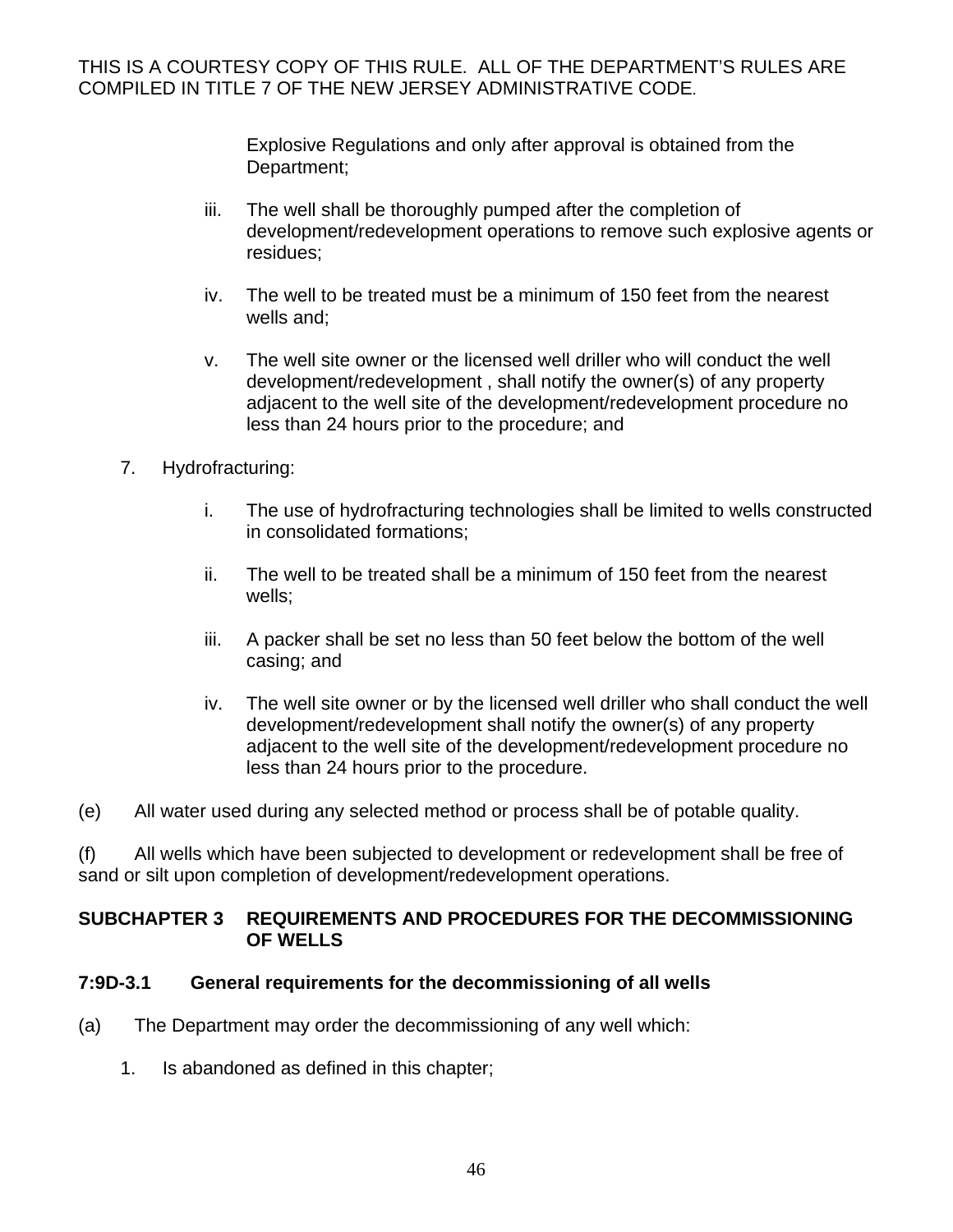- 2. Has been constructed in violation of N.J.S.A. 58:4A-4.1 et seq.;
- 3. Has not been maintained in a condition that ensures protection from contamination for the subsurface and percolating waters of the State;
- 4. Is damaged;
- 5. Has been replaced by another well;
- 6. Is contaminated;
- 7. Has salt water intrusion; or
- 8. Is non-productive.

(b) The Department may require or allow a well to be decommissioned by a method other than as set forth in this subchapter where unusual circumstances are encountered which would prevent adherence with the standard sealing requirements.

(c) All wells shall be decommissioned by, or under the constant on-site supervision of, a New Jersey licensed well driller of the proper class.

(d) The well driller shall obtain all applicable well records prior to sealing the well in order to verify the depth and diameter of the well.

(e) The Department may require additional information about a well prior to the well being decommissioned. Such information may include, but is not limited to, data gathered via geophysical logging or downhole televising.

(f) Any hazardous waste (that is, contaminated casing, cuttings, sediment, displaced water, or free product) generated during the sealing shall be handled in accordance with N.J.A.C. 7:26G.

(g) The following types of wells shall not be decommissioned until the driller proposing to seal the well has obtained approval from the Department:

- 1. Wells, other than hand dug wells, for which no well record can be obtained;
- 2. Wells that are contaminated with hazardous waste;
- 3. Wells that are affected by salt water intrusion;
- 4. Wells installed in unconsolidated formations that are screened in more than one aquifer;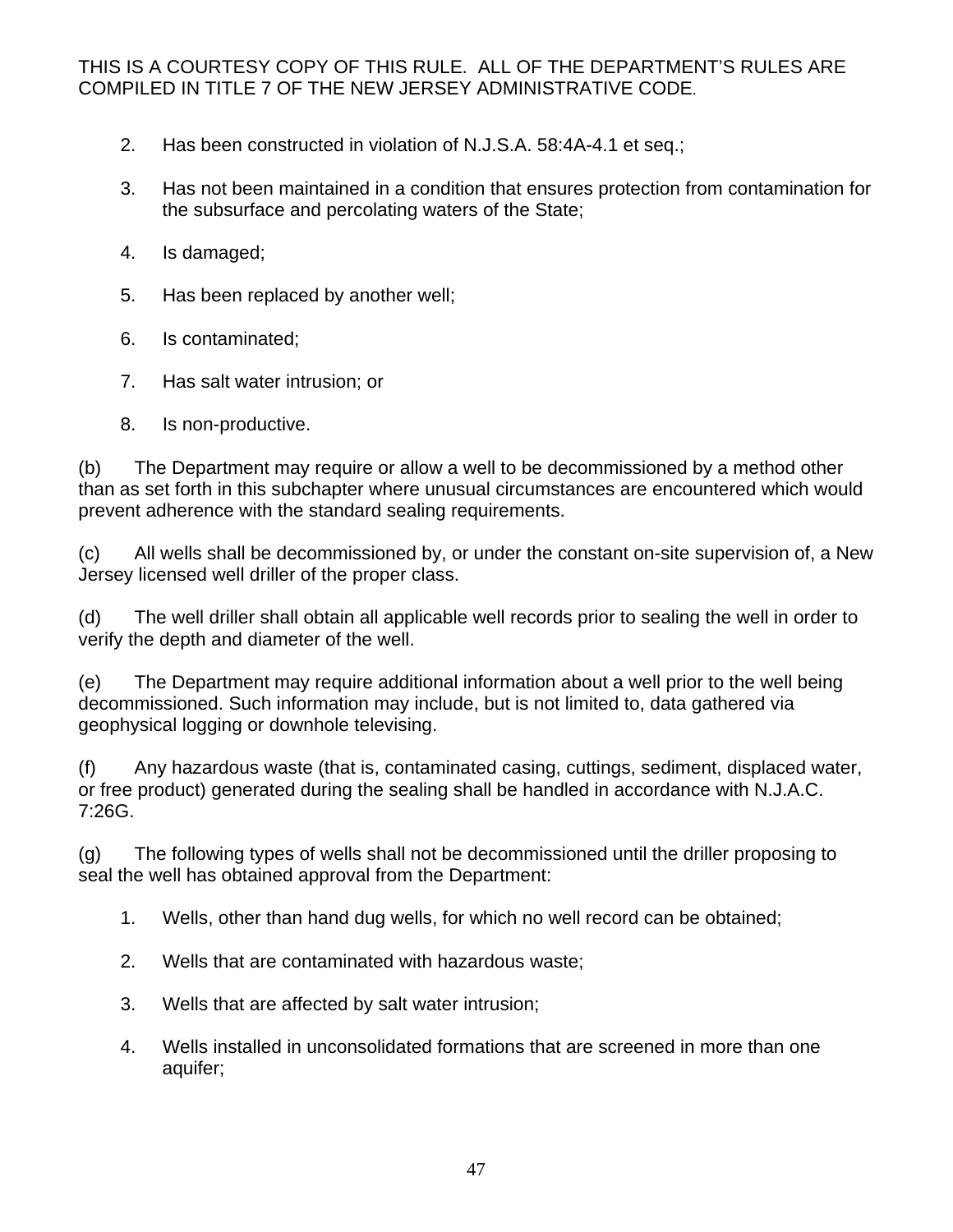- 5. Wells which cannot be cleared of all obstructions throughout the entire length and diameter of the well;
- 6. Multiple cased wells; or
- 7. Elevator shafts.
- (h) All other wells shall be decommissioned as follows:
	- 1. The well shall be cleared of pump, pipe, debris, and all other obstructions;
	- 2. If the well has been overdrilled to remove the entire casing, screen, and gravel pack, the resulting borehole shall be constructed to, and maintained at, the original depth of the well until this borehole is properly sealed in accordance with this subchapter;
	- 3. Adequate protection shall be provided for the top of the borehole and/or the top of the well casing to prevent surface contamination from entering the well during the sealing operation and when the driller is not at the sealing site;
	- 4. If it is known that an unsealed annular space exists between the outermost casing and the borehole, the casing shall be perforated, ripped, or removed to insure that this space is sealed; and
	- 5. All water used in the sealing process shall be of potable quality.

(i) The materials specified in N.J.A.C. 7:9D-2.9 shall also be used to seal and decommission wells:

- 1. Portland Cement in accordance with Table 1 below;
- 2. Portland Cement and High Grade Bentonite in accordance with Table 2 below;
- 3. High Grade Bentonite in accordance with Table 3 below;
- 4. Cementitious Thermally Enhanced Grout in accordance with Table 4 below;
- 5. Thermal Grout 85. or equal in accordance with Table 5 below.
- 6. The Department may approve alternate or additional sealing materials;
- 7. Only those materials or additives specifically designed for well sealing by the manufacturer and approved by the Department shall be used to decommission wells. The material shall have a maximum permeability of 1 x 10-7 centimeters per second when prepared in accordance with manufacturer's specifications;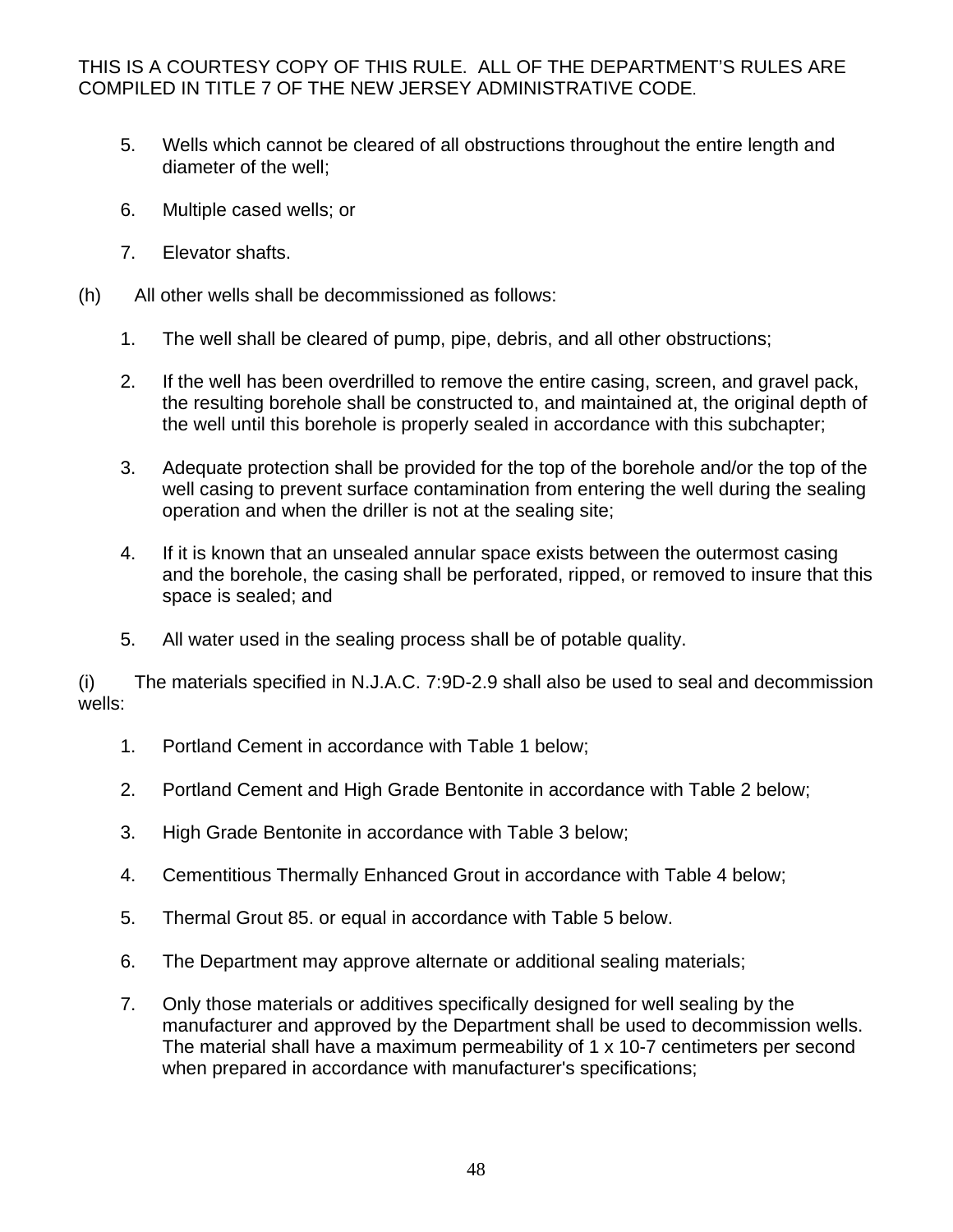8. Bentonite-based grout materials listed in Table 3 and Table 5 below shall not be used as a sealing material in consolidated formations or in those instances where it will come in contact with groundwater of a pH of less than 5.0 or a Total Dissolved Solids content in excess of 1,000 ppm.

| Table 1.<br><b>Portland Cement</b> |                     |                     |                           |                                        |                        |  |
|------------------------------------|---------------------|---------------------|---------------------------|----------------------------------------|------------------------|--|
| Type of<br>Cement                  | Pounds of<br>Cement | Gallons of<br>Water | Target Density<br>lbs/gal | Acceptable<br>Density/Range<br>lbs/gal | Water/ Cement<br>Ratio |  |
| 8 II<br>Ш                          | 94<br>94            | 5.2<br>6.3          | 15.6<br>14.8              | 15.0 to 16.3<br>14.2 to 15.5           | 0.46<br>0.56           |  |

Table 2. Portland Cement and High Grade Bentonite; Use Portland Cement Types I or II Only Percent **Bentonite** Pounds of **Bentonite** Pounds of **Cement** Gallons of **Water** Target **Density** lbs/gal Acceptable Density/ Range lbs/gal Water/ **Cement** Ratio

> Table 3. High Grade Bentonite (Figures Based on 15 to 30 Percent Solids by Weight)

5.3 5.0 94 8.3 13.9 13.4 to 14.5 0.74

| Pounds of        | Target Gallons of | Acceptable Range   | Target Density | <b>Acceptable Density</b> |
|------------------|-------------------|--------------------|----------------|---------------------------|
| <b>Bentonite</b> | Water             | of Water (gallons) | lbs/gal        | Range Ibs/gal             |
| 50               | 18                | 14-34              | 9.8            | 9.2 to 10.2               |

#### Table 4.

#### Cementitious Thermally Enhanced Grout

| Pounds of<br>Cement (Type I,<br>II or $V$ ) | Amount of<br>Superplasticizer<br>(Sulfonated<br>Napthalene)    | Pounds of Dried<br>Silica Sand<br>Conforming to the<br>Sieve Analysis* | Pounds of 200<br>Mesh Sodium<br><b>Bentonite</b> | Target<br>Gallons of<br>Water | Target<br>Density<br>lbs/gal |
|---------------------------------------------|----------------------------------------------------------------|------------------------------------------------------------------------|--------------------------------------------------|-------------------------------|------------------------------|
| 94                                          | 21 ounces per<br>bag of cement<br>(not to exceed 29<br>ounces) | 200                                                                    | 1.04                                             | 6.19                          | 18.2                         |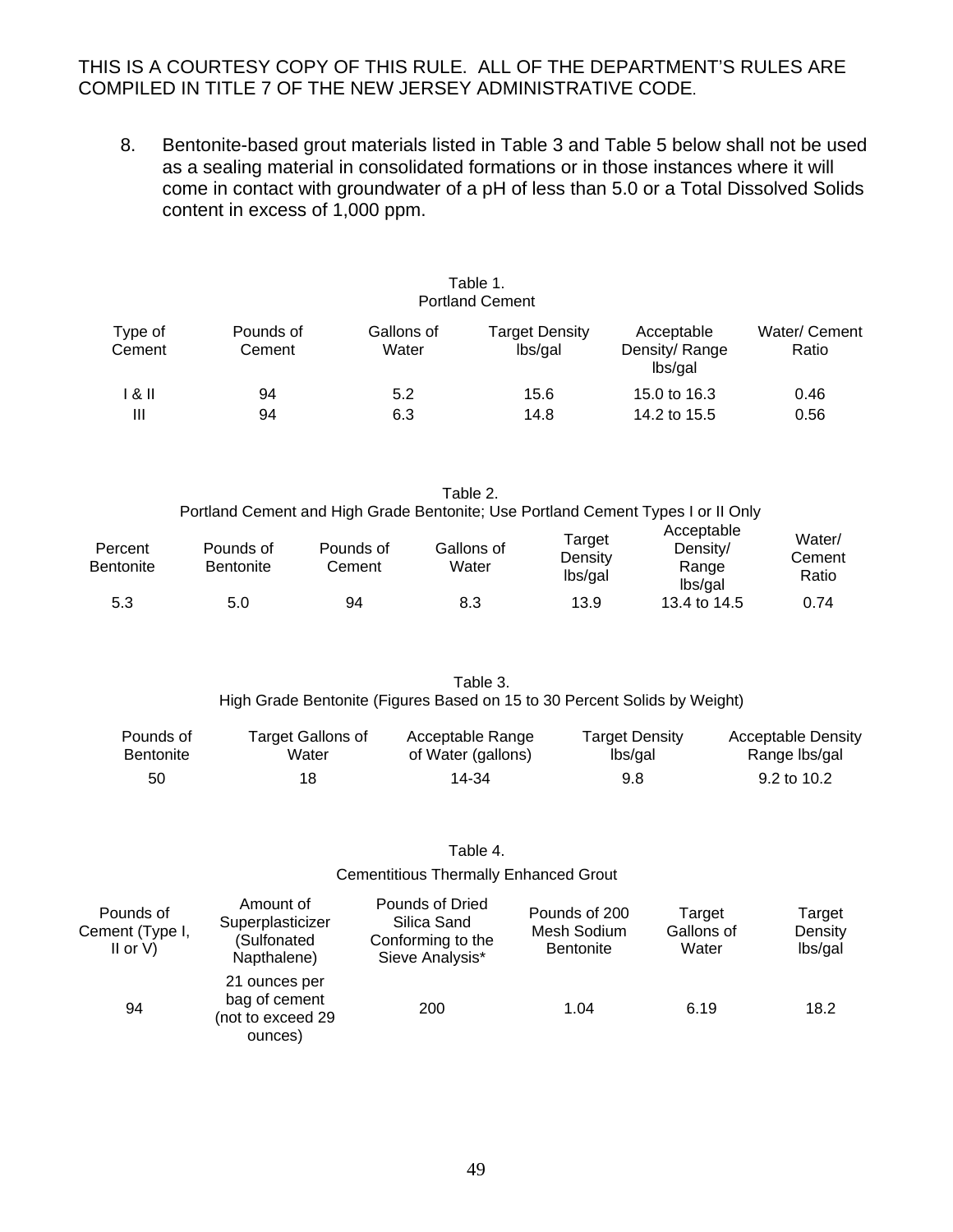| *Sieve No. (Size, um) | *Percent Passing (%) |
|-----------------------|----------------------|
| 8 (2360)              | 100                  |
| 16 (1180)             | 95-100               |
| 30 (595)              | 55-80                |
| 50 (297)              | 30-55                |
| 100 (149)             | 10-30                |
| 200 (75)              | $0 - 10$             |

Table 5 Thermal Grout  $85<sup>TM</sup>$  or equal -(Figures based on 63.5 Percent solids by weight)

| Pounds of<br>Pounds of<br>Thermal<br><b>Bentonite</b><br>Enhancement<br>Compound* |     | <b>Target Gallons</b><br>of Water | Acceptable Range<br>of Water (gallons) | <b>Target Density</b><br>lb/gal |
|-----------------------------------------------------------------------------------|-----|-----------------------------------|----------------------------------------|---------------------------------|
| 54                                                                                | 200 | 17.5                              | 17 - 18                                | 13.1                            |

\*Compound shall be washed, dried silica sand which is graded and shall have less than 20 percent by weight retained on a U.S. Sieve #50 and shall have AFS GFN (American Foundrymen's Society Grain Fineness Number) between 55.0 and 75.0. The silica content (SiO2) shall be greater than 99 percent.

(j) Sealing materials shall be pumped into the well under pressure through a tremie pipe which discharges at the bottom of the well. If an annular space is being sealed, the material shall discharge at the bottom of the annular space. During sealing, the tremie pipe may be raised from the bottom of the space being filled in a manner which insures that the discharge end of the tremie pipe is constantly submerged within the column of undiluted sealing material in the well.

(k) The sealing material shall be pumped into the well until all water has been displaced from the well and until the sealing material overflowing the well has a density within the acceptable density range for that material.

- 1. Any settlement of the sealing material less than 10 feet from the ground surface shall be resealed by the gravity or pressure method.
- 2. The driller who seals the well shall return to the well no sooner than 24 hours nor later than 72 hours and fill all settling in the well with concrete. Additional concrete shall be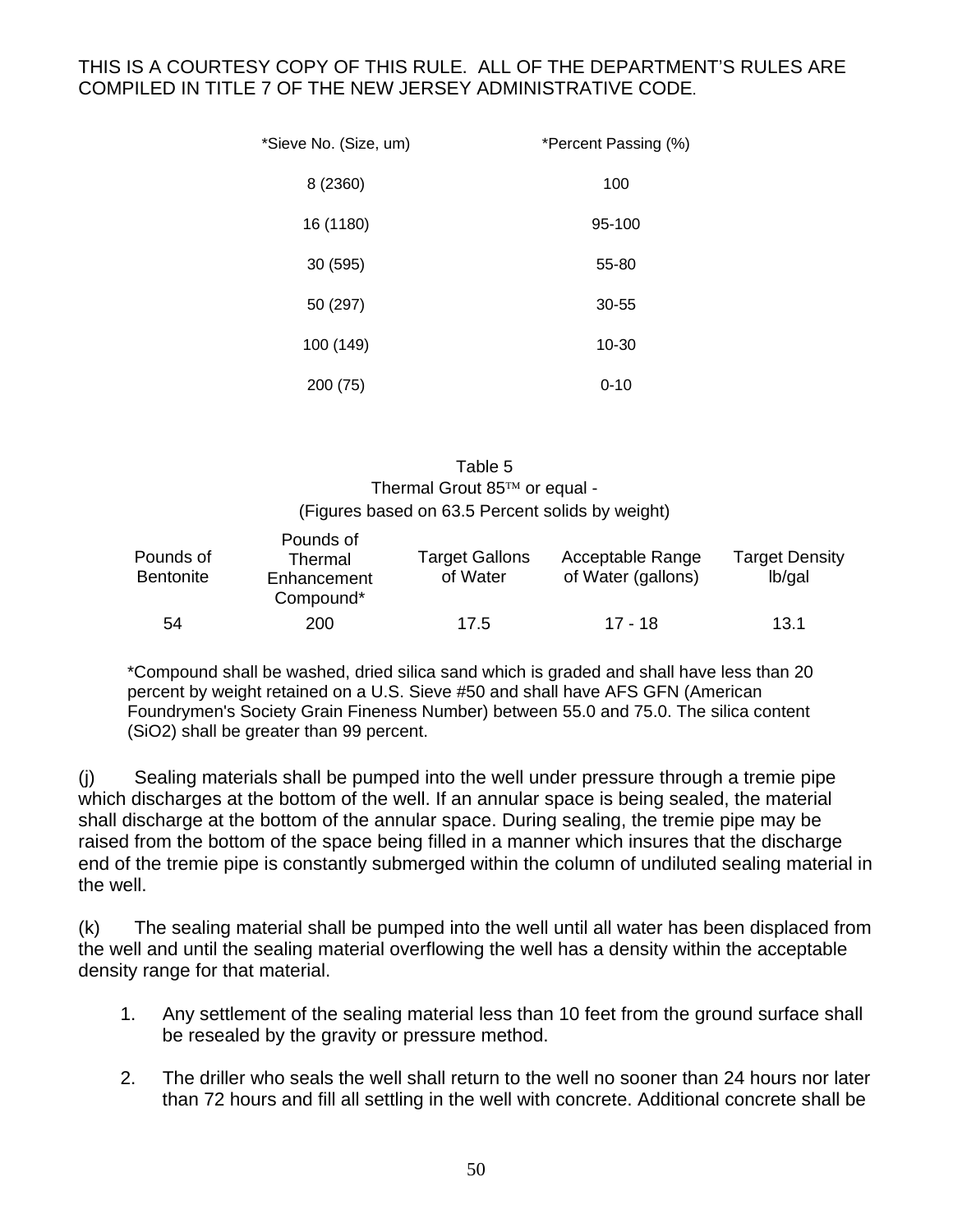poured to form a slab which shall encompass the top of the casing. This slab shall be located at or below grade.

3. Any settlement of 10 feet or greater shall be resealed using pressure method, prior to placement of the concrete slabs pursuant to (k)2 above.

(l) The driller who decommissioned the well shall submit a complete, legible Well Abandonment Report on the form prescribed by the Department giving the location and date the well was sealed, the permit number (if applicable) of the well sealed, the property owner name, address, lot and block, the total well depth, the well diameter and well casing materials, a crosssection of the sealed well and a description of the materials used to decommission the well, and the signature name and registration number of the driller who sealed the well. The Well Abandonment Report shall be submitted with a copy of all applicable well records to the Department within 90 days of the completion of sealing.

(m) The driller shall obtain Departmental approval prior to deviating from the methods set forth in this subchapter.

#### **7:9D-3.2 Specific requirements for the decommissioning of dewatering wells and dewatering wellpoints**

(a) Any dewatering well constructed into confined aquifers shall be decommissioned only by a New Jersey master or journeyman well driller in accordance with N.J.A.C. 7:9D-3.1.

(b) Decommissioning of all other dewatering wells and dewatering wellpoints shall be performed by the licensed well driller of the proper class and shall be completed within five business days after the dewatering well or dewatering wellpoint is taken out of service.

(c) The well sealer shall obtain approval from the Department prior to instituting any modification in the decommissioning procedures.

(d) For all dewatering wells 25 feet or less in depth, that have not penetrated a confining layer, decommissioning shall be completed by employing one of the following methods:

- 1. If backfilling of the borehole is utilized:
	- i. Backfilling the hole with clean native materials;
	- ii. Tamping the backfill materials in layers to within several feet below proposed finished grade;
	- iii. Placing a minimum of a three foot concrete plug; and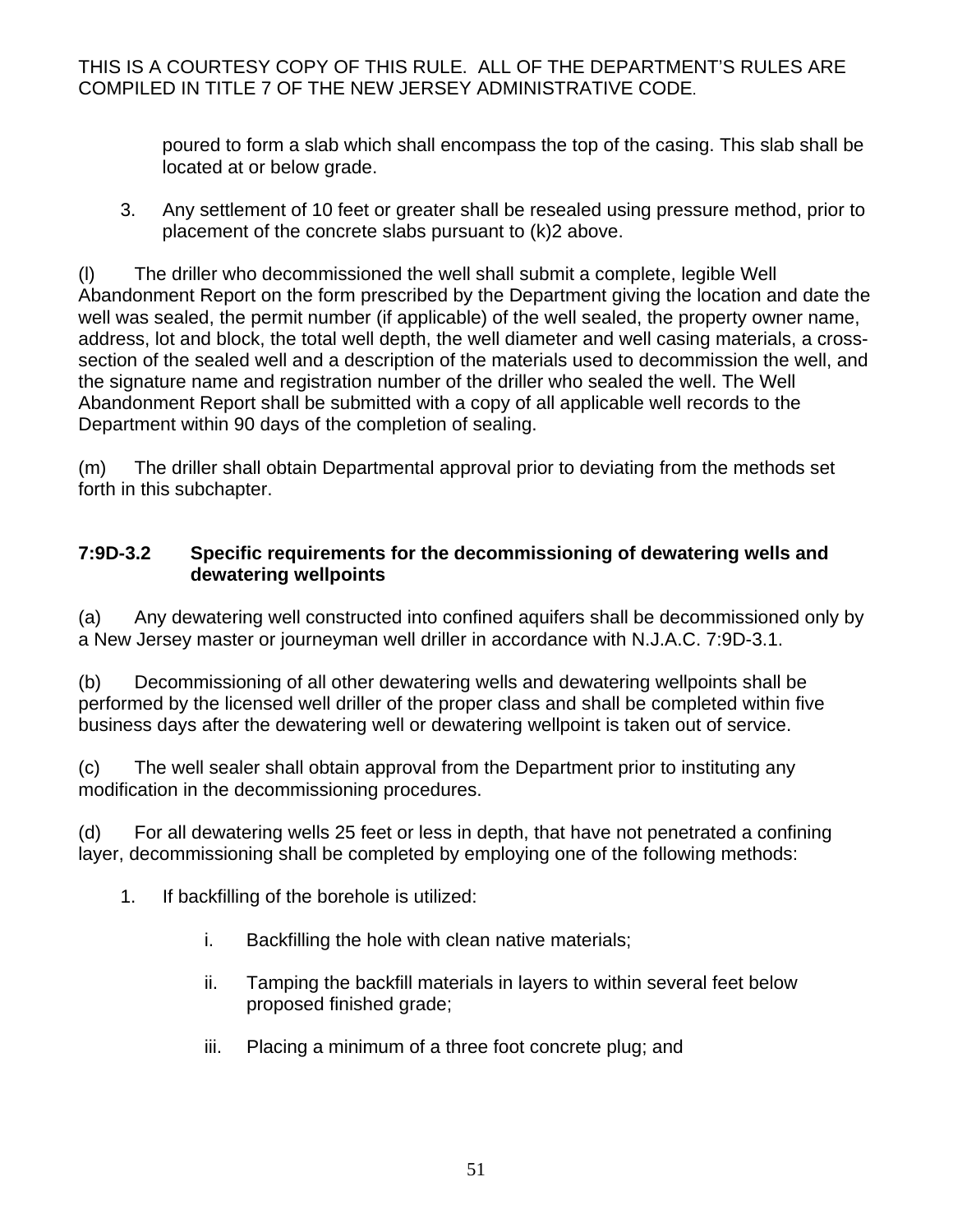- iv. Backfilling the remaining portion of the hole with top soil or native soil materials; or
- 2. If decommissioning with an approved grout material, the decommissioning of the dewatering well or dewatering wellpoint shall be completed in accordance with N.J.A.C. 7:9D-3.1.

(e) If the casing and screen are completely removed from a dewatering well which is greater than 25 feet in depth but has not intersected a confining layer, the top 25 feet of the original borehole shall be cleared of all obstructions or drilled out to allow for the placement of a grout plug in accordance with N.J.A.C. 7:9D-3.1.

(f) If the casing and screen are left in place in a dewatering well greater than 25 feet in depth which has not penetrated a confining layer, the entire well/hole shall be sealed by pumping grout through a tremie pipe from the bottom of the well to the top in accordance with N.J.A.C. 7:9D-3.1. In order to prevent surface contamination from entering any annular space which has been gravel packed, the top 25 feet of the gravel pack and casing shall be removed to allow for the placement of a grout plug in accordance with N.J.A.C. 7:9D-3.1.

(g) Dewatering wells penetrating bedrock shall have that part of the well drilled into the bedrock formation sealed with neat cement grout. The balance of the hole shall be sealed in accordance with N.J.A.C. 7:9D-3.1, as applicable.

# **7:9D-3.3 Specific requirements for the decommissioning of hand dug wells**

(a) Water shall be pumped from the well in order to ensure that no debris lies at the bottom of the well and to minimize settlement of the fill material.

- (b) The total depth of the well shall be sealed using one of the following methods:
	- 1. The entire well shall be sealed in accordance with N.J.A.C. 7:9D-3.1 using only cement-based sealing materials; or
	- 2. The well shall be filled with sand or gravel to three feet from the land surface. The sand or gravel shall be thoroughly tamped. The remainder of the well shall be filled in with topsoil. Additional topsoil shall be mounded over the well to allow for settlement.

## **7:9D-3.4 Specific requirements for the decommissioning of Category 5 wellsgeotechnical borings**

(a) All borings shall be decommissioned within 48 hours of completion.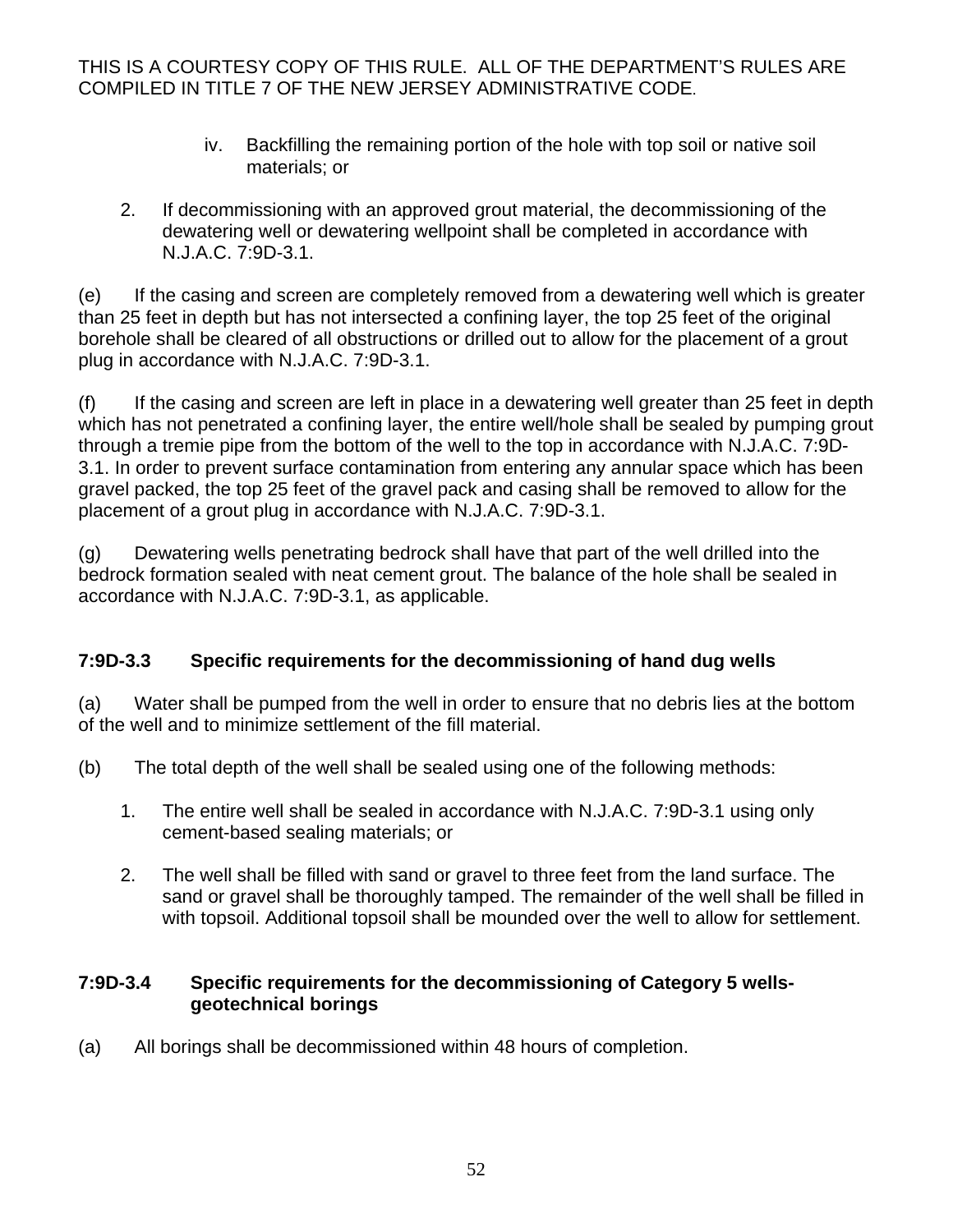(b) Borings less than 25 feet in depth may be decommissioned by backfilling with cuttings and then tamping in order to restore to the maximum extent possible the natural conditions of the site that existed prior to drilling the borings.

(c) All borings 25 feet or greater in depth shall be decommissioned using an approved sealing material in accordance with N.J.A.C. 7:9D-3.1.

(d) The decommissioning of borings installed by direct-push technologies shall be in accordance with this subchapter except as follows:

- 1. The drive casing may be used as a tremie pipe provided the drive point is of the sacrificial type, or the casing is equipped with a grout shoe and is withdrawn as the sealing material is pumped into the driven borehole;
- 2. The direct-push device may be removed and a second casing of equal diameter to the drive casing may be used as a tremie pipe provided the casing is equipped with a sacrificial tip or plug, and is reinserted into the same hole to the boring's original depth;
- 3. If an outer casing is simultaneously driven with the direct push device and inner drive casing and the cone and inner casing are retrieved, the outer casing may be used as tremie pipe; or
- 4. If the direct-push device and drive casing are retrieved, the borehole may be overdrilled using a hollow stem auger and decommissioned in accordance with this subchapter.

#### **SUBCHAPTER 4 CIVIL ADMINISTRATIVE PENALTIES; INJUNCTIVE RELIEF; DENIAL, SUSPENSION AND REVOCATION OF LICENSES; AND REQUESTS FOR ADJUDICATORY HEARINGS**

## **7:9D-4.1 Purpose**

This subchapter establishes the procedures governing the issuance of civil administrative orders, the assessment of civil administrative penalties and the suspension or revocation of any license issued pursuant to the Act. This subchapter also governs the procedures for the submittal and review and grant or denial of any requests for adjudicatory hearings on appeal from any contested case arising from the implementation of any provision of this chapter.

## **7:9D-4.2 General provisions**

(a) The Department or the Board may investigate any possible violation of any provision of the Act or any provision of any rule, permit, license or administrative order promulgated or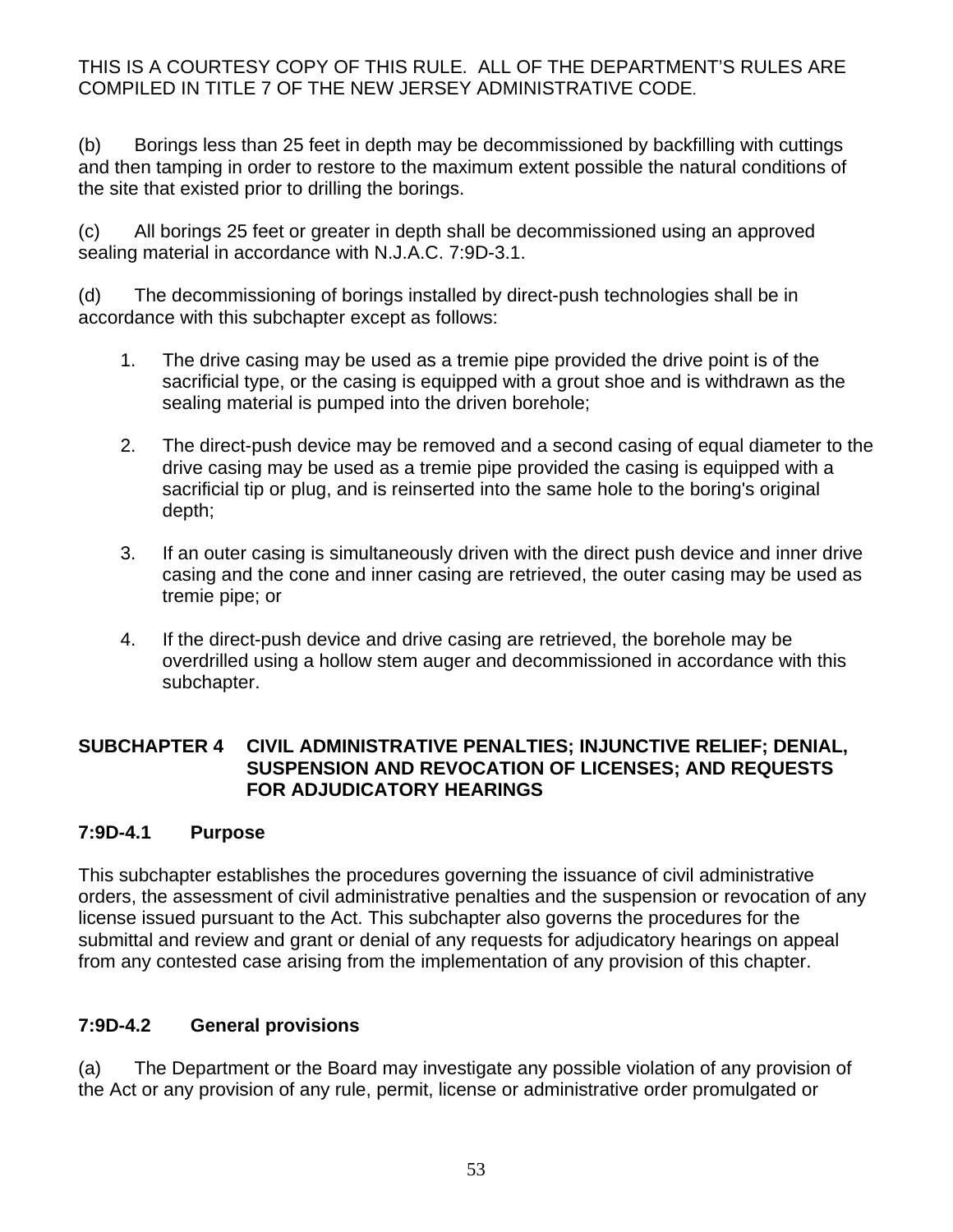issued pursuant thereto including, but not limited to, obtaining a license or permit through error or fraud, exhibiting gross negligence, incompetence or misconduct in the practice of well drilling or pump installation pursuant to this chapter and the Department may take one or more of the following actions:

- 1. Suspend a well driller's license or pump installer's license for a period not to exceed one year;
- 2. Revoke a well driller's license or pump installer's license
- 3. Issue an administrative order; or
- 4. Assess an administrative penalty.

(b) The Department or the Board will also take action against any person who has aided or abetted a violation as set forth in (a) above.

# **7:9D-4.3 Administrative orders**

(a) The Department may issue an administrative order against any person who has violated any provision of this chapter, or any provision of the Act pursuant to which this chapter has been promulgated, for one or more of the following purposes:

- 1. To direct any person to cease violation of any provision of this chapter;
- 2. To assess a civil administrative penalty pursuant to this subchapter; or
- 3. To suspend or revoke a permit pursuant to this subchapter.

## **7:9D-4.4 Civil administrative penalties**

(a) The Department may, in accordance with (d) below, assess a civil administrative penalty of not more than \$5,000 per day for each violation of any provision of the Act or any provision of any rule, license or administrative order promulgated or issued pursuant thereto.

(b) The authority to assess a civil administrative penalty pursuant to (a) above is in addition to any other remedies available to the Department pursuant to law.

(c) The Department may consider each violation of any provision of the Act, or any rule, license or administrative order issued pursuant thereto, as a separate and distinct violation. Each day during which a violation continues may constitute an additional, separate and distinct offense subjecting the violator to the penalties in accordance with this subchapter.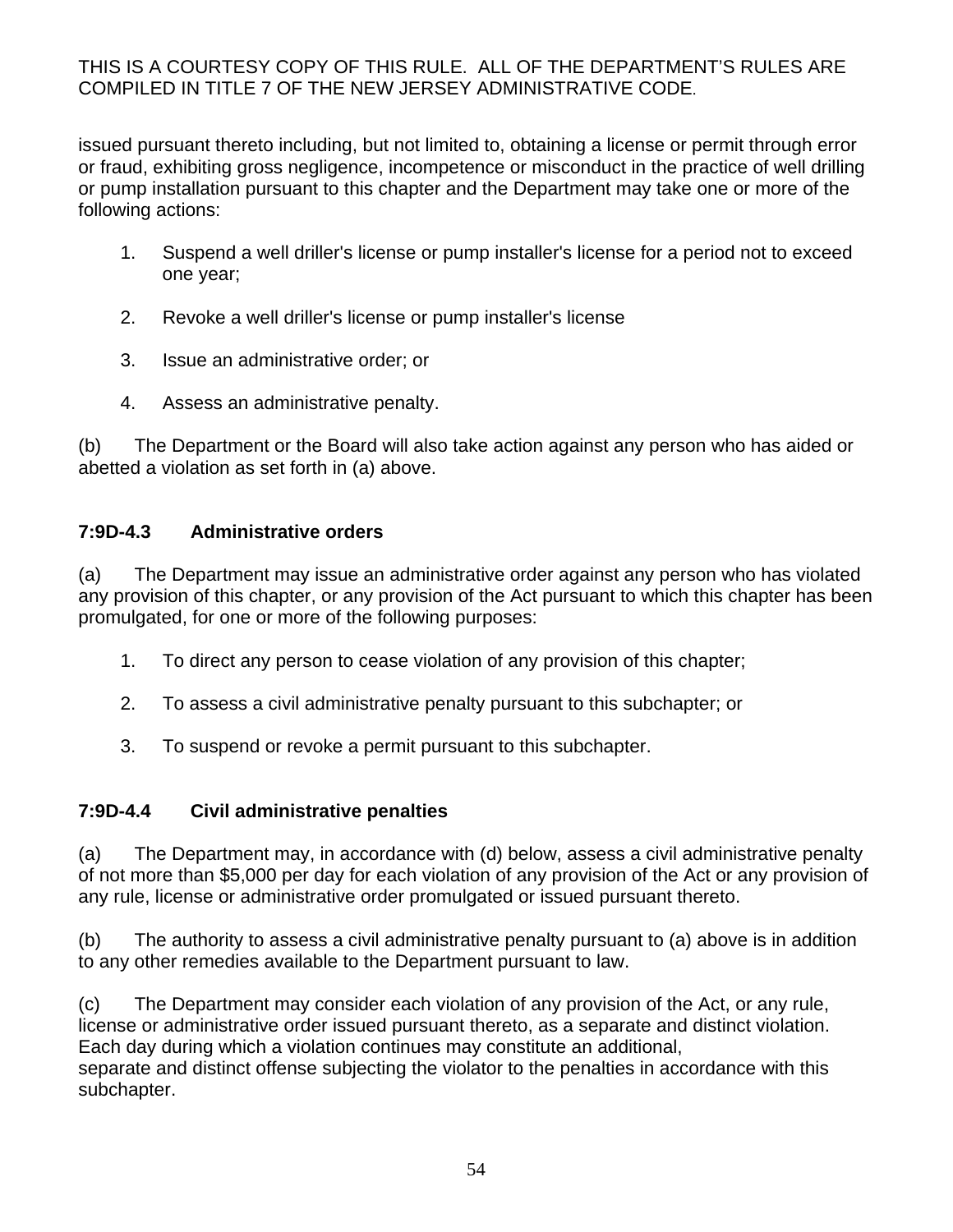(d) The Department may assess a civil administrative penalty for each violation of any provision of the Act, any provision of this chapter, or any provision of a license or an administrative order promulgated or issued pursuant thereto in an amount as follows:

1. For any violation not related to the construction of a well, the penalty shall be at the midpoint of the range as follows unless adjusted pursuant to (g) below:

|                |          | <b>SERIOUSNESS</b> |               |               |
|----------------|----------|--------------------|---------------|---------------|
|                |          | Maior              | Moderate      | Minor         |
|                | Maior    | $$800 - $1,000$    | \$550 - \$750 | \$400 - \$500 |
| <b>CONDUCT</b> | Moderate | \$550 - \$750      | \$400 - \$500 | $$250 - $350$ |
|                | Minor    | \$400 - \$500      | \$250 - \$350 | $$100 - $200$ |

2. For any violation directly related to the construction of a well, the penalty shall be at the midpoint of the range as follows unless adjusted pursuant to (g) below:

|         |          | <b>SERIOUSNESS</b> |                   |                   |
|---------|----------|--------------------|-------------------|-------------------|
|         |          | Maior              | Moderate          | Minor             |
|         | Maior    | $$4,000 - $5,000$  | \$2,750 - \$3,750 | $$2,000 - $2,500$ |
| CONDUCT | Moderate | $$2,750 - $3,750$  | $$2,000 - $2,500$ | \$1,250 - \$1,750 |
|         | Minor    | \$2,000 - \$2,500  | \$1,250 - \$1,750 | $$500 - $1,000$   |

(e) The Department shall determine the seriousness of the violation as major, moderate or minor as set forth in (e)1 through 3 below.

- 1. Major violations shall be determined as follows:
	- i. Major violations not related to well construction shall include engaging in any regulated activity pursuant to this chapter without obtaining a license or permit or with a revoked or suspended license.
	- ii. Major violations related to the construction of a well shall include drilling or installing a well in violation of the provisions of this chapter or in violation of a permit condition imposed pursuant to this chapter;
- 2. Moderate violations shall be determined as follows:
	- i. Moderate violations not related to well construction shall include engaging in any regulated activity pursuant to this chapter with an expired license or permit.
	- ii. Moderate violations related to well construction shall include the installation of any pump or appurtenance or the decommissioning of any well in a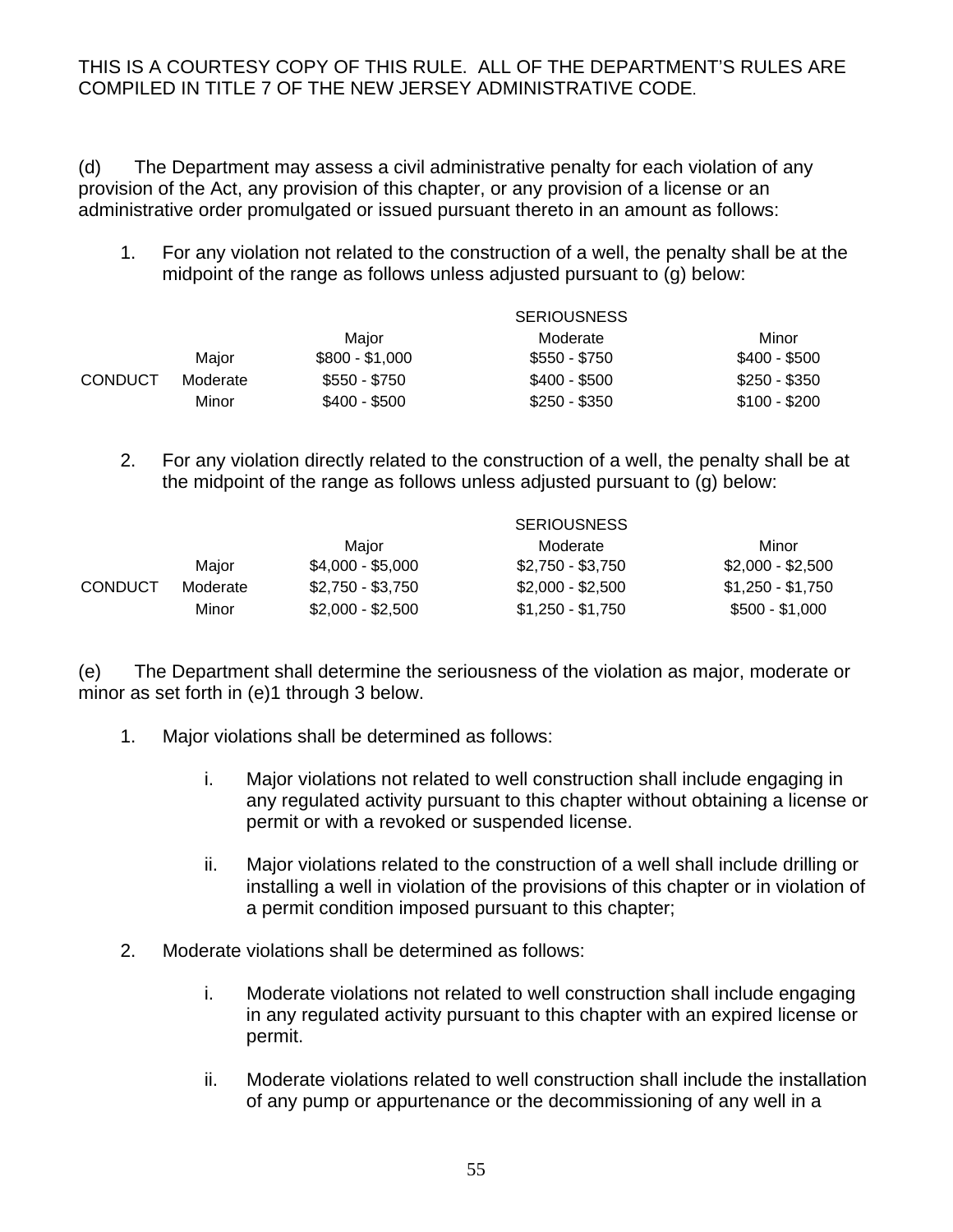> manner that violates the provisions of this chapter or a condition of a permit issued pursuant to this chapter.

- 3. Minor violations shall be determined as follows:
	- i. Minor violations not related to well construction shall include violations of any provisions of this chapter or a condition of a permit issued pursuant to this chapter involving record keeping, failure to submit information to the Department or the submission of inaccurate or incomplete information, failure to notify the Department prior to drilling.
	- ii. Minor violations related to well construction shall include anything not included in (e)1ii or 2ii, above.

(f) The Department shall determine the conduct of the violator as major, moderate or minor as follows:

- 1. Major conduct shall include any intentional, deliberate, purposeful, knowing or willful act or omission by the violator;
- 2. Moderate conduct shall include any unintentional but foreseeable act or omission by the violator; and
- 3. Minor conduct shall include any other conduct not identified in (f) 1 or 2 above.

(g) The Department shall increase or reduce the amount determined pursuant to (d) above, and in accordance with applicable law, to an amount no greater than the top nor less than the bottom of each applicable range, on the basis of the following factors:

- 1. The compliance history of the violator;
- 2. The nature, timing and effectiveness of any measures taken by the violator to mitigate the effects of the violation for which the penalty is being assessed;
- 3. The nature, timing and effectiveness of any measures taken by the violator to prevent future similar violations;
	- i. Implementation of measures that can reasonably be expected to prevent a recurrence of the same type of violation will result in a reduction equal to the bottom of the range;
- 4. Any unusual or extraordinary costs or impacts directly or indirectly imposed on the public or the environment as a result of the violation; and/or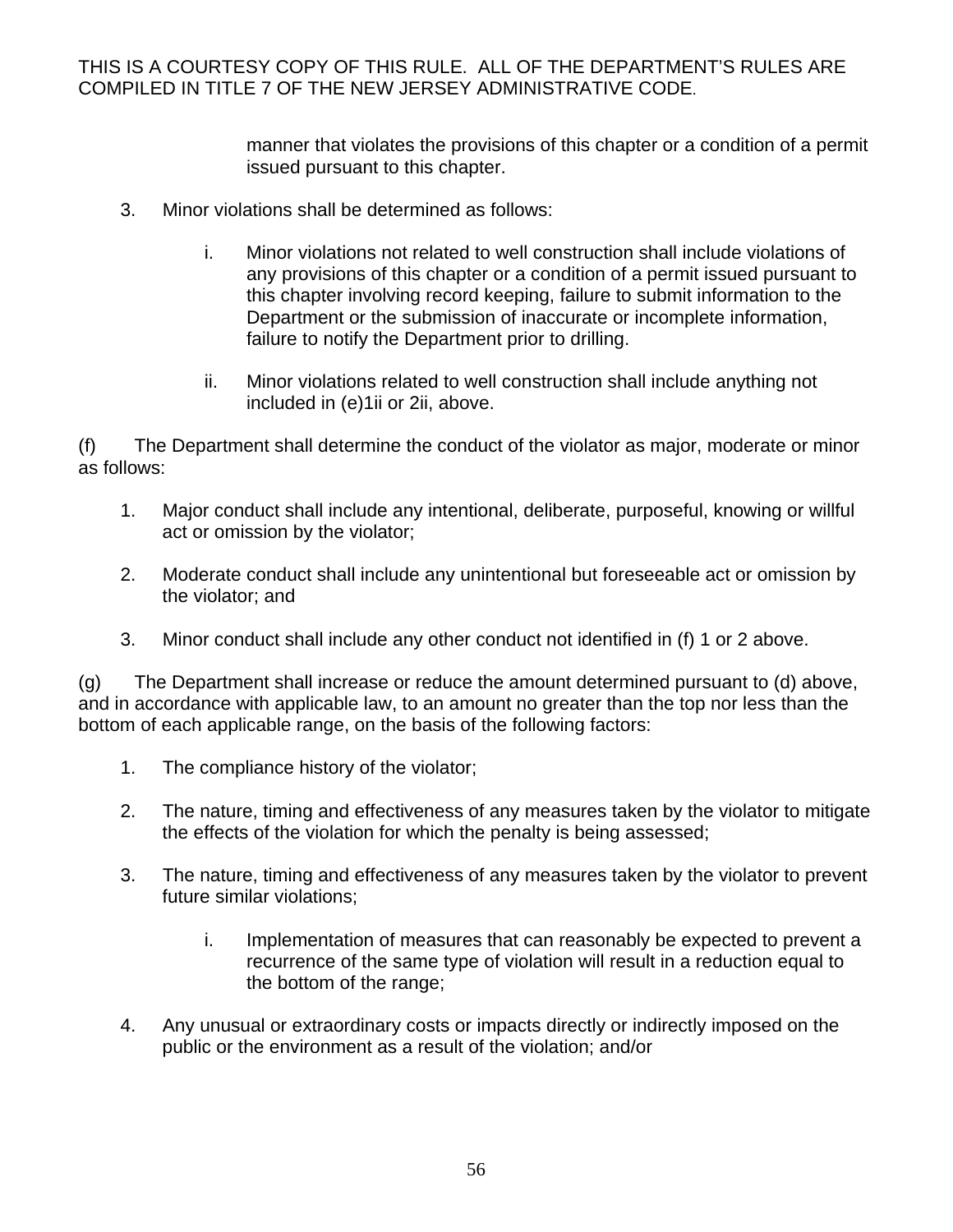5. Other specific circumstances of the violator or violation determined on an individual case basis.

(h) The Department may settle any civil administrative penalty assessed pursuant to this section according to the following factors:

- 1. Mitigating or extenuating circumstances not previously considered in the notice of civil administrative penalty assessment;
- 2. The timely implementation by the violator of measures leading to compliance not previously considered in the penalty assessment;
- 3. The nature, timing and effectiveness of measures taken to mitigate the effects of the violation or prevent future similar violations not previously considered in the penalty assessment;
- 4. The compliance history of the violator not previously considered in the penalty assessment;
- 5. The deterrent effect of the penalty not previously considered in the penalty assessment; and/or
- 6. Any other terms or conditions acceptable to the Department.

#### **7:9D-4.5 Basis for denial of license**

(a) The Department may deny issuance of a well drilling license of the proper class or pump installer license upon a determination that:

- 1. The applicant has failed the examination administered pursuant to N.J.A.C. 7:9D-1.12;
- 2. The applicant has provided false or inaccurate information in the application; or
- 3. The applicant has one or more outstanding violations of any provision of the Subsurface and Percolating Waters Act.

## **7:9D-4.6 Basis for suspension or revocation of license**

(a) The Department may take or the Board may recommend to the Commissioner that the Department take action to suspend or revoke, on an individual case basis, any license when any of the following circumstances are evident: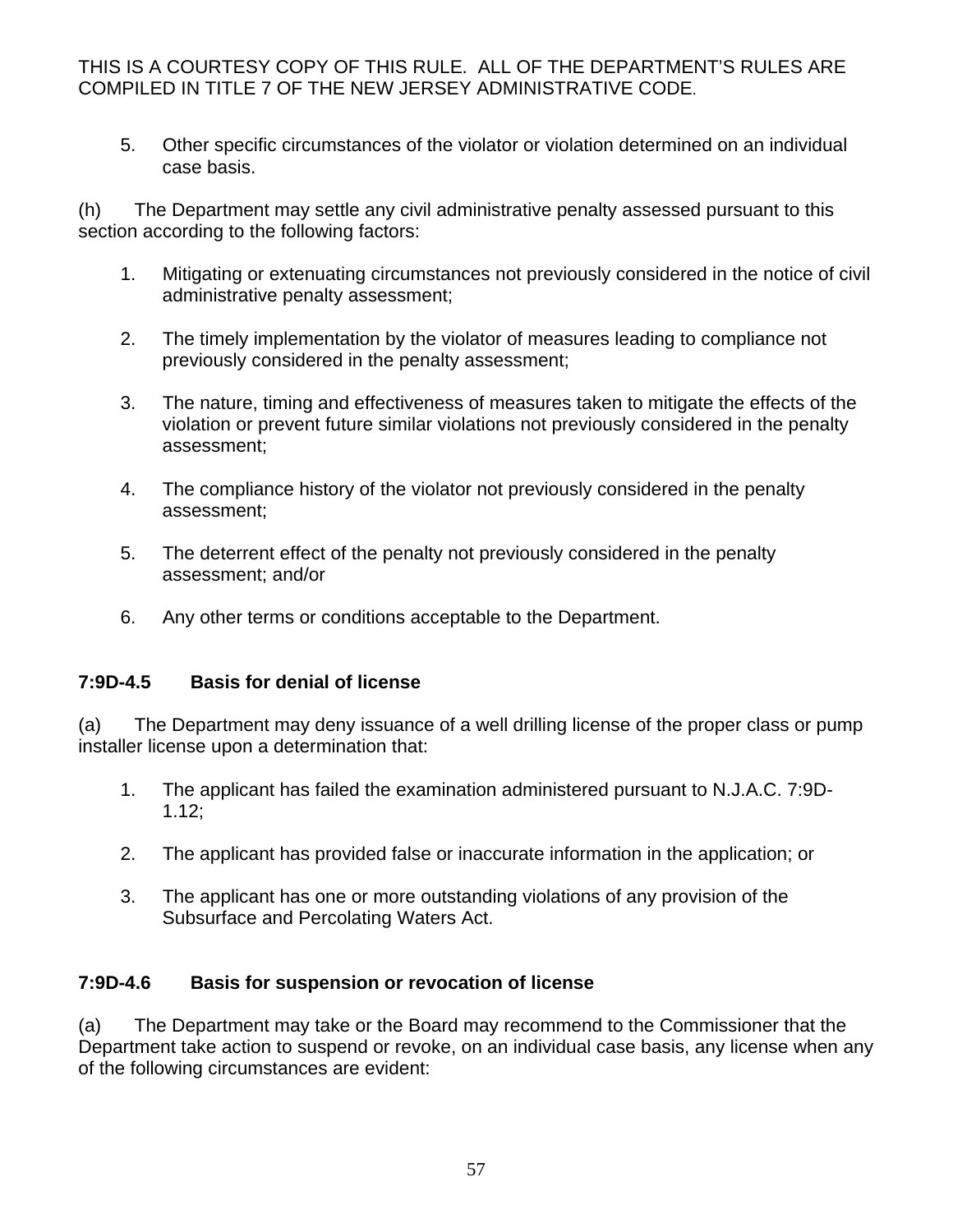- 1. That a licensee has been found guilty of fraud or deceit in obtaining his or her license;
- 2. That a licensee has been found guilty of one or more construction related violation(s);
- 3. That a licensee has been found guilty of repeated non-construction related violations;
- 4. That a licensee has been found guilty of gross neglect, incompetence or misconduct in the business of well drilling or pump installation or repair in the State of New Jersey;
- 5. That a licensee has violated any provision of the Subsurface and Percolating Waters Act or any other State Act relating to the installation or repair of wells and well pumping equipment;
- 6. That the licensee has failed to respond to efforts by the Department to resolve or correct a violation; or
- 7. That the licensee has been found guilty of a violation determined to cause, or tend to cause, substantial harm to public health, safety and welfare.

#### **7:9D-4.7 Procedures for civil administrative orders, assessment of civil administrative penalties and suspension or revocation of license and adjudicatory hearings**

(a) Any order, notice of civil administrative penalty assessment, notice of suspension of license or notice of revocation of license issued pursuant to this subchapter shall:

- 1. Be served by certified mail, return receipt requested upon the person or persons who are the subject of the order or notice;
	- i. Where certified mail has been attempted by the Department and returned, service shall be by first class mail;
- 2. Identify the person or persons claimed by the Department to have committed the violation described in the order or notice;
- 3. Describe the activity or activities which are in violation;
- 4. Identify the specific provision or provisions of the Act, rule, license or order which have been violated;
- 5. Describe the remedial or other action which must be implemented or caused to be implemented by the violator and the time periods within which such implementation shall commence and be completed;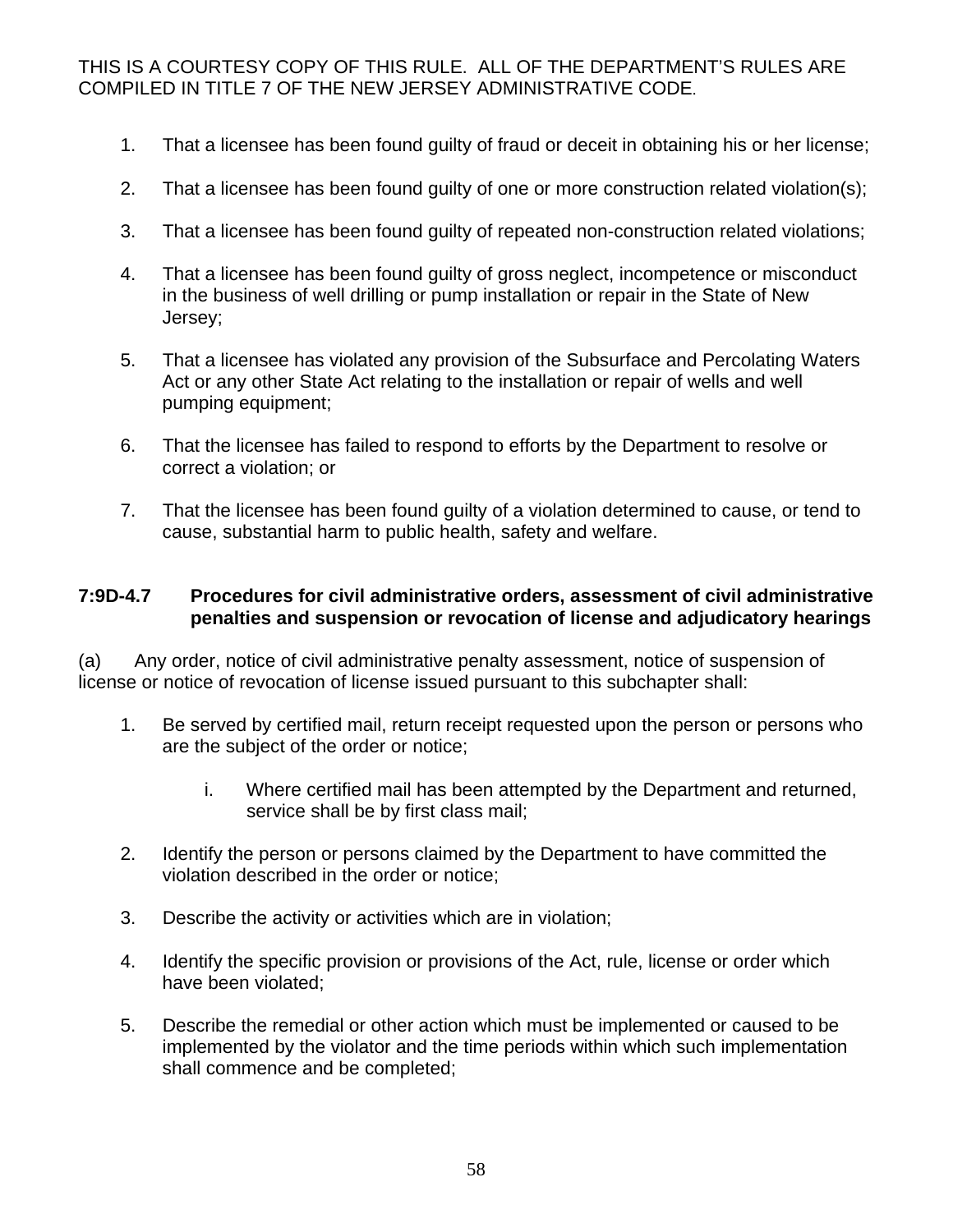- 6. Identify the office within the Department to which any required reply or other correspondence must be directed;
- 7. Advise the person or persons named in the order of the right to request an adjudicatory hearing pursuant to the provisions of N.J.A.C. 7:10A-2.8 and 7:9D-4.8;
- 8. In the case of a civil administrative penalty assessment, specify the amount of the civil administrative penalty to be imposed;
- 9. In the case of a suspension or revocation of a license, a description of the specific grounds for the suspension or revocation; and
- 10. In the case of a suspension of license the length of time for which a suspension shall remain in effect.

(b) If a civil administrative penalty is assessed against more than one person for the same violation or violations, each shall be jointly and severally liable for the penalty assessed.

(c) Suspension or revocation of license shall commence and payment of a civil administrative penalty is due upon receipt by the violator of a final order of the Department in a contested case proceeding or when the notice of suspension or revocation of license or notice of civil administrative penalty assessment becomes a final order as follows:

- 1. If no hearing is requested pursuant to N.J.A.C. 7:9D-4.8, a notice of civil administrative penalty assessment becomes a final order on the 21st day following receipt of the notice of civil administrative penalty assessment by the violator;
- 2. If the Department denies a hearing request, a notice of civil administrative penalty assessment becomes a final order upon receipt by the violator of the notice of denial;
- 3. If a hearing request is submitted by the violator and subsequently withdrawn, the notice of civil administrative penalty assessment becomes a final order upon such withdrawal unless the violator and the Department have executed an administrative consent order or comparable instrument providing otherwise.

#### **7:9D-4.8 Procedures to request an adjudicatory hearing to contest an administrative order, administrative penalty assessment, suspension of license or revocation of license**

(a) Any person (hereinafter "petitioner") requesting an adjudicatory hearing to contest an administrative order, civil administrative penalty assessment, denial, suspension or revocation of a license or permit or to challenge any permit or license condition, or who believes himself or herself to be aggrieved with respect to decisions made by the Department, shall: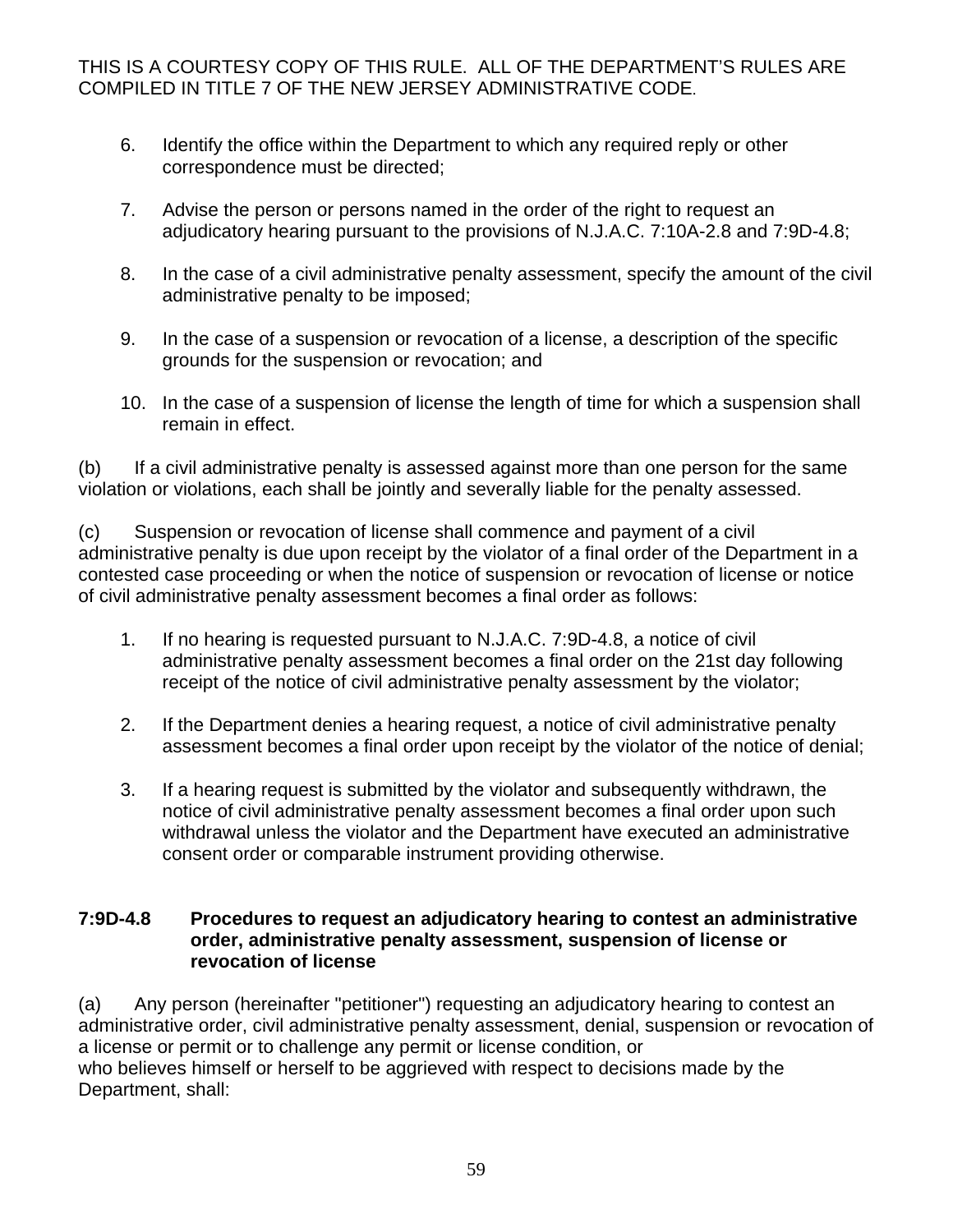1. Submit the original request in writing to:

 Attention: Adjudicatory Hearing Requests Office of Legal Affairs Department of Environmental Protection P.O. Box 402 Trenton, New Jersey 08625-0402

2. Submit a copy of the request to the offices indicated in the enforcement document.

(b) All written requests for an adjudicatory hearing must be received by the Department within 20 calendar days after receipt by the petitioner of notice of the Department's action being contested. If the Department does not receive a hearing request within the allotted time, it shall deny the hearing request.

- (c) Any written request for an adjudicatory hearing shall include the following:
	- 1. The name, address and telephone number of the petitioner and of its legal or authorized representative;
	- 2. An admission or denial of each of the Department's findings of fact;
		- i. If the petitioner lacks sufficient knowledge or information to form a belief as to the truth of a finding, the petitioner shall so state and this shall have the effect of a denial.
		- ii. A denial shall fairly meet the substance of the findings denied. When the petitioner intends, in good faith to deny only part or a qualification of a finding, the petitioner shall specify so much of it as is true and material and deny only the remainder.
		- iii. The petitioner may not generally deny all of the findings, but shall make all denials as specific denials of designated findings.
		- iv. For each finding the petitioner denies, the petitioner shall allege the fact or facts as the petitioner believes it or them to be;
	- 3. A description of any facts or issues which the petitioner believes constitute a defense to the allegations made by the Department;
	- 4. Information supporting the hearing request and specific reference to, or copies of, other written documents relied upon to support the request;
	- 5. An estimate of the time required for the hearing (in days or hours); and